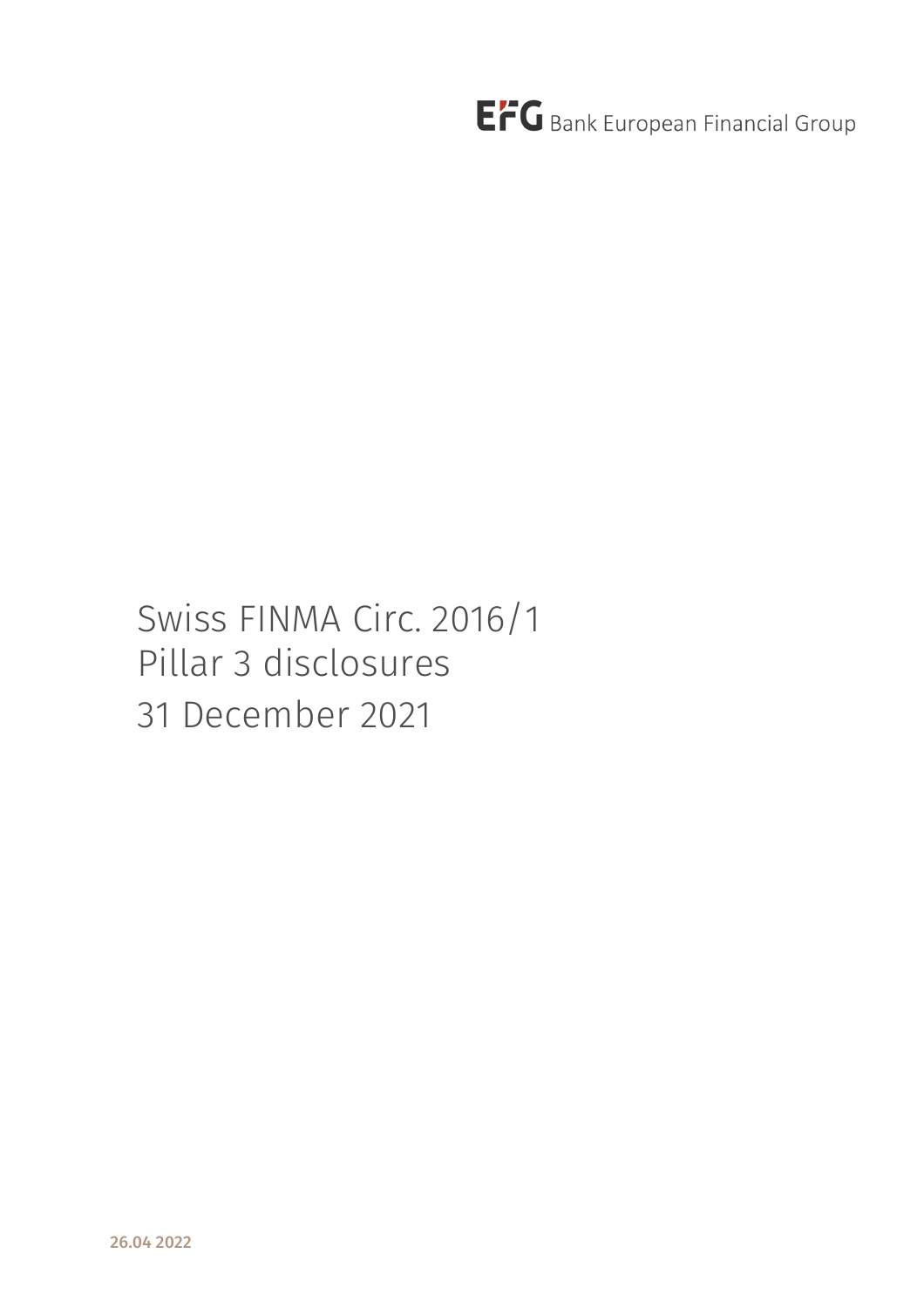### **Introduction**

#### Background

 The main activities of EFG Bank European Financial Group SA ("the Bank") and the companies in which it holds a significant direct or indirect equity interest are private banking, asset management and related financial services.

The Swiss Financial Market Supervisory Authority ("FINMA") requires the Bank to report on a "consolidated" basis its 44% shareholding in EFG International AG for Swiss regulatory supervision purposes in accordance with FINMA Circ. 2016/1. This "consolidated" Pillar 3 report includes, therefore, EFG International on a consolidated basis.

#### Scope

The scope of this capital adequacy report is the same as that of "consolidated" financial statements prepared in accordance with the FINMA's Ordinance on the Preparation of Accounts (FINMA-OEPC) complemented by its Circular 2020/1 "Accounts for Banks" in the context of regulatory supervision.

As it includes various regulated banks in different countries, each of these countries has regulations limiting the transfer of regulatory capital (and in some instances cash balances) between jurisdictions (local capital and liquidity requirements).

#### Basis of preparation

This document was prepared in accordance with the disclosure requirements set forth in FINMA Circular 2016/1. Tables referred to in this document are numbered as per the FINMA circular.

### Capital and liquidity

The main regulatory objective when managing regulatory capital is to comply with the capital requirements set by regulators of the jurisdictions in which entities operate and to safeguard their ability to continue as a going concern as well as to comply with FINMA Circular 2016/1 on a "consolidated" basis.

Capital adequacy and liquidity are continually monitored and reported periodically to the Executive Committee and Board of Directors, applying the rules defined by the Swiss Financial Market Supervisory Authority (FINMA).

Monitoring capital adequacy and liquidity is a key component of financial strategy. Potential impact on capital and liquidity ratios are carefully considered before making any major decisions about operations and business orientation.

### Key ratios

FINMA's capital ratio requirement is based on Article 41 of the Swiss Capital Adequacy Ordinance (CAO). The minimum required total capital ratio is 12.0% (at 31 December 2021), which is the permanent minimum requirement for category 3 banks as defined by the FINMA. In addition, a countercyclical buffer is required, from time to time, by the Swiss Federal Council upon the recommendation of the Swiss National Bank, which has been temporarily suspended during the Covid-19 crisis.

The "consolidated" total capital ratio was 18.8% at 31 December 2021 (31 December 2020: 18.1%) and the common equity tier 1 (CET1) ratio was 14.8% (31 December 2020: 14.6%), versus requirements of 12.0% and 7.8% respectively.

The leverage ratio was 3.8 % at 31 December 2021 (31 December 2020: 4.5%). This ratio is above the regulatory requirement of 3%. The "consolidated" liquidity coverage ratio (LCR) was 191% at 31 December 2021 (31 December 2020: 190%), above the regulatory requirement of 100%.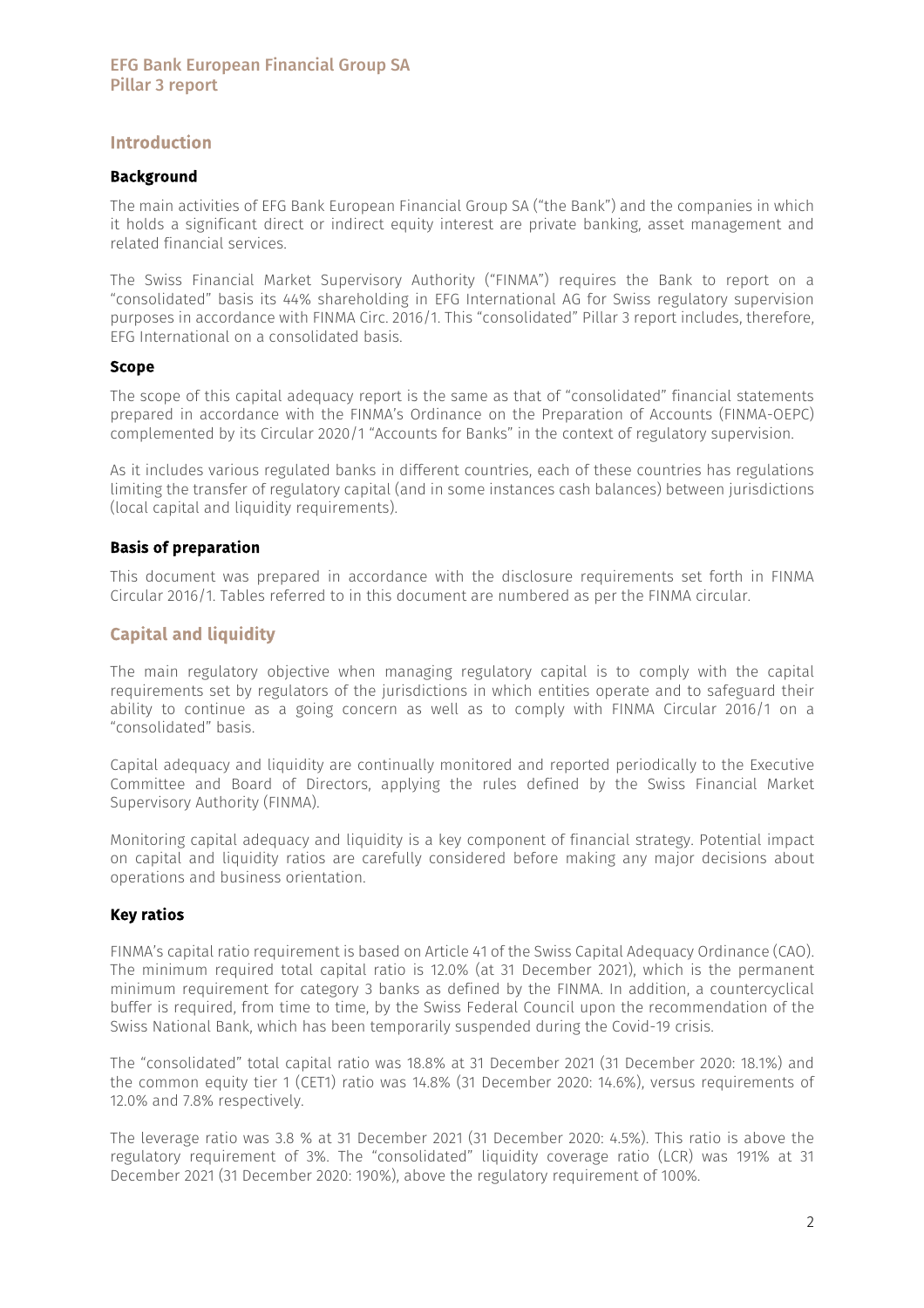### 1. KM1: Key Metrics

|                                                                                                  | a                | b      | $\mathsf{C}$   | d                                              | e       |
|--------------------------------------------------------------------------------------------------|------------------|--------|----------------|------------------------------------------------|---------|
|                                                                                                  |                  |        |                | Dec. 31, Sept. 30, June 30, March 31, Dec. 31, |         |
| (All figures in millions of CHF unless otherwise indicated)                                      | 2021             | 2021   | 2021           | 2021                                           | 2020    |
| Available capital                                                                                |                  |        |                |                                                |         |
| 1 Common equity Tier 1 capital (CET1)                                                            | 1.477.3          |        | 1.489.6        |                                                | 1.458.7 |
| 2 Tier 1 capital (T1)                                                                            | 1,681.0          |        | 1,693.5        |                                                | 1.562.3 |
| 3 Total Capital                                                                                  | 1,878.2          |        | 1.890.5        |                                                | 1,812.1 |
| <b>Risk Weighted Assets (RWA)</b>                                                                |                  |        |                |                                                |         |
| 4 Total risk-weighted assets (RWA)                                                               | 9,990.8          |        | 10,058.5       |                                                | 9,990.2 |
| 4a Minimum required capital based on risk-based requirements                                     | 799.3            |        | 804.7          |                                                | 799.2   |
| Risk-based capital ratio as a percentage of RWA                                                  |                  |        |                |                                                |         |
| 5 Common Equity Tier 1 ratio (%)                                                                 | 14.8%            |        | 14.8%          |                                                | 14.6%   |
| 6 Tier 1 ratio (%)<br>7 Total capital ratio (%)                                                  | 16.8%<br>18.8%   |        | 16.8%<br>18.8% |                                                | 15.6%   |
|                                                                                                  |                  |        |                |                                                | 18.1%   |
| Additional CET1 buffer requirements as a percentage of RWA                                       |                  |        |                |                                                |         |
| 8 Capital conservation buffer requirement (%)                                                    | 2.5%             |        | 2.5%           |                                                | 2.5%    |
| 11 Total of bank CET1 specific buffer requirements (%)                                           | 2.5%             |        | 2.5%           |                                                | 2.5%    |
| 12 CET1 available after meeting the bank's minimum capital requirements (%)                      | 10.3%            |        | 10.3%          |                                                | 9.6%    |
| Target capital ratios according to Annex 8 of the Capital Adequacy Ordinance (CAO)<br>(% of RWA) |                  |        |                |                                                |         |
| 12a Capital buffer as per Annex 8 CAO                                                            | 4.0%             |        | 4.0%           |                                                | 4.0%    |
| 12b National countercyclical buffer (art. 44 and 44a CAO) (%)                                    | 0.0%             |        | 0.0%           |                                                | 0.0%    |
| 12c CET1 capital target per Annex 8 CAO plus countercyclical buffer as per art. 44 and 44a CAO   | 7.8%             |        | 7.8%           |                                                | 7.8%    |
| 12d T1 capital target per Annex 8 CAO plus countercyclical buffer as per art. 44 and 44a CAO     | 9.6%             |        | 9.6%           |                                                | 9.6%    |
| 12e Total capital target per Annex 8 CAO plus countercyclical buffer as per art. 44 and 44a CAO  | 12.0%            |        | 12.0%          |                                                | 12.0%   |
| <b>Basel III Leverage ratio</b>                                                                  |                  |        |                |                                                |         |
| 13 Total Basel III leverage ratio exposure measure                                               | 43,787           |        | 45.296         |                                                | 34,678  |
| 14 Basel III Leverage ratio (%)                                                                  | 3.8%             |        | 3.7%           |                                                | 4.5%    |
| Liquidity Coverage Ratio - Average for the quarter ended                                         |                  |        |                |                                                |         |
| 15 Total HOLA                                                                                    | 14,622           | 14,372 | 13,101         | 12,516                                         | 12,453  |
| 16 Total net cash outflow                                                                        | 7,570            | 7,096  | 6,476          | 6,655                                          | 7,192   |
| 17 LCR ratio (%)                                                                                 | 193%             | 203%   | 202%           | 188%                                           | 173%    |
| <b>Net Stable Funding Ratio</b>                                                                  |                  |        |                |                                                |         |
| 18 Total available stable funding<br>19 Total required stable funding                            | 24,109<br>15,416 |        |                |                                                |         |
| 20 NSFR ratio (%)                                                                                | 156%             |        |                |                                                |         |

### 2. Risk Management – measurement approach

Basel III gives room to banks to apply several approaches for computing the capital charge. Below are details of the regulatory approach applied for each risk category.

### 2.1 Credit risk

The International Standardised Approach (SA-BIS) is used to determine which risk weights to apply to credit risk. Additionally, the Comprehensive method was adopted to deal with loans (or part of loans) secured by cash and/or securities pledged as collateral (Lombard loans). Ratings assigned by rating agencies and maturities are used to risk weight positions on bank counterparties.

#### 2.2 Non-counterparty risk

For non-counterparty related-assets the SA-BIS approach is applied.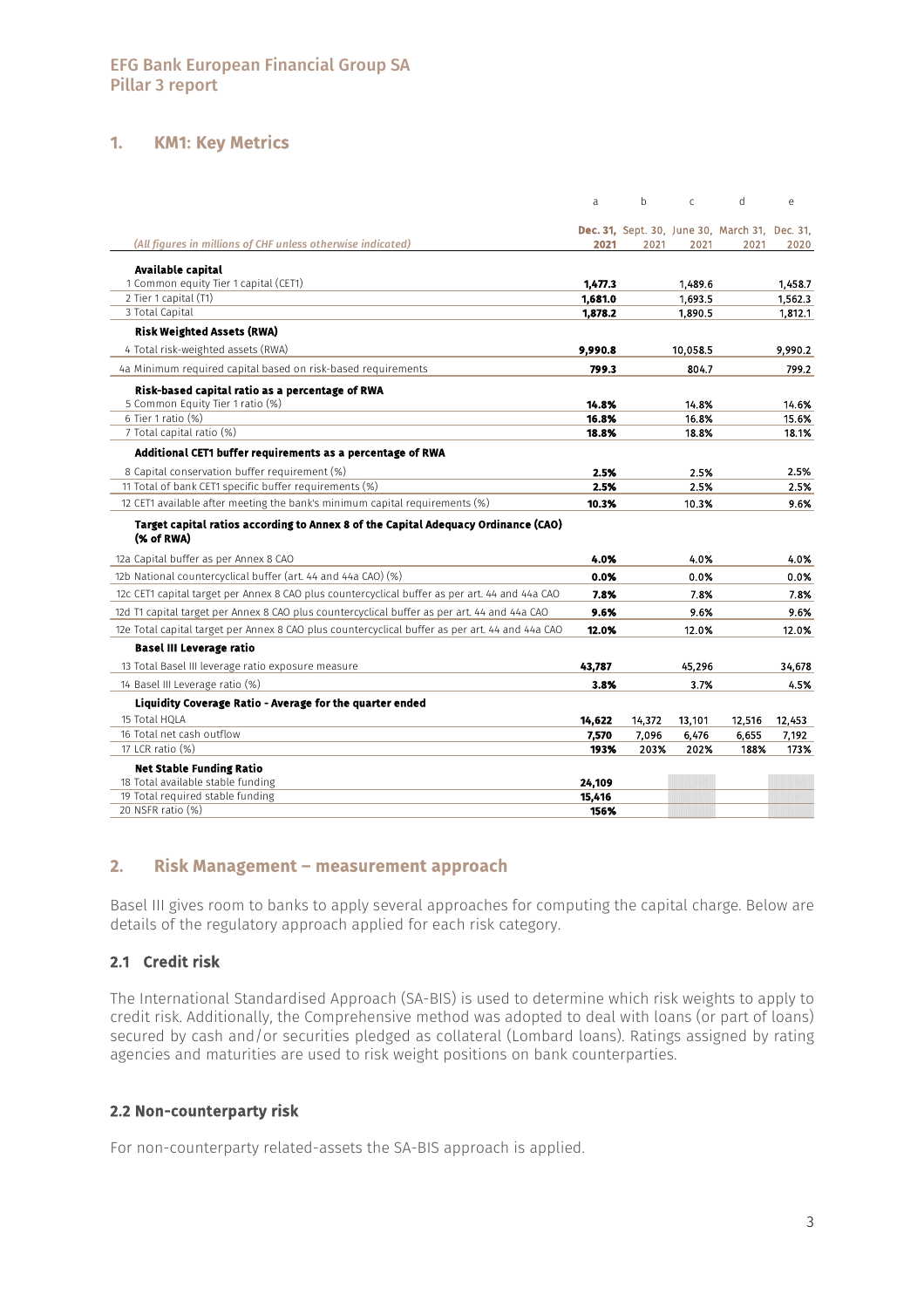### 2.3. Operational risk

The Standardised Approach is applied to calculate the capital charge for operational risk. The capital requirement under this method is based on the last three-year average amount of the Operating Income split by business lines.

### 2.4 Market risk

The Standardised Approach is used for market risk. This approach requires capital for the following positions:

- i) Interest rate instruments held in the trading book,<br>ii) Equity securities held in the trading book,
- Equity securities held in the trading book,
- iii) Foreign exchange positions, and<br>iv) Gold & commodity positions.
- Gold & commodity positions.

General market risk associated with interest rate risk instruments are calculated using the Maturity Method. The Delta-plus method is used for options.

### 3. OVA: Risk Management Approach

The Bank and EFG International have established a comprehensive risk management framework, taking into consideration the risks inherent to their business and relevant regulatory requirements. As part of this risk management framework, they have established a number of internal regulations (comprising frameworks, policies, general directives and procedures) with the aim to identify, assess, measure (where feasible), analyse, mitigate and report on the various risk categories, such as credit (including client, counterparty and country credit risks), market, liquidity, operational, compliance (including financial crime, sanction and conduct risks), legal and reputational, in an effective, efficient and consistent manner.

The Bank's and EFG International's primary activities are or reflect the execution of client transactions, with the clients carrying the risk. Within the risk appetite framework agreed and approved by EFG International's Risk Committee and Board of Directors respectively, EFG International also maintains proprietary positions in a number of selected areas. The Bank takes limited proprietary investment positions in held-to-maturity bonds and listed equities in the context of the management of its assets and liabilities under the oversight of the Board of Directors.

Within the above, the Bank and EFG International take credit, market and liquidity risks in line with their risk appetite, with most credit risk relating to Lombard (margin) loans and other secured exposures to clients as well as exposures to banks and financial institutions, and with market risk mainly linked to foreign exchange, interest rate gapping and life insurance settlement (EFG International only) positions maintained within defined parameters. In addition, they are exposed to operational and reputational risks.

At the EFG International level, where the vast majority of the risks are, the ultimate responsibility for the supervision of risk management framework lies with EFG International's Board of Directors, which defines the risk appetite of the organisation and sets policies. EFG International's Board of Directors has delegated certain supervision and approval roles to its Risk Committee and Audit Committee.

The main risks that EFG International is exposed to are credit, market, liquidity, operational (including compliance and legal) and reputational, as detailed further below. EFG International has put in place a three lines model and established a comprehensive Risk Management Framework and related policies for managing these risks.

EFG International is also exposed to certain financial risks that may impact adversely its portfolio of life insurance settlement policies, in the form of increases in the cost of insurance charges and longevity risk. Monitoring changes in the cost of insurance and expected longevity of the insureds is based on periodic studies conducted by external subject matter experts (e.g. actuaries) retained by EFG International. Typical financial information submitted for monitoring and approval includes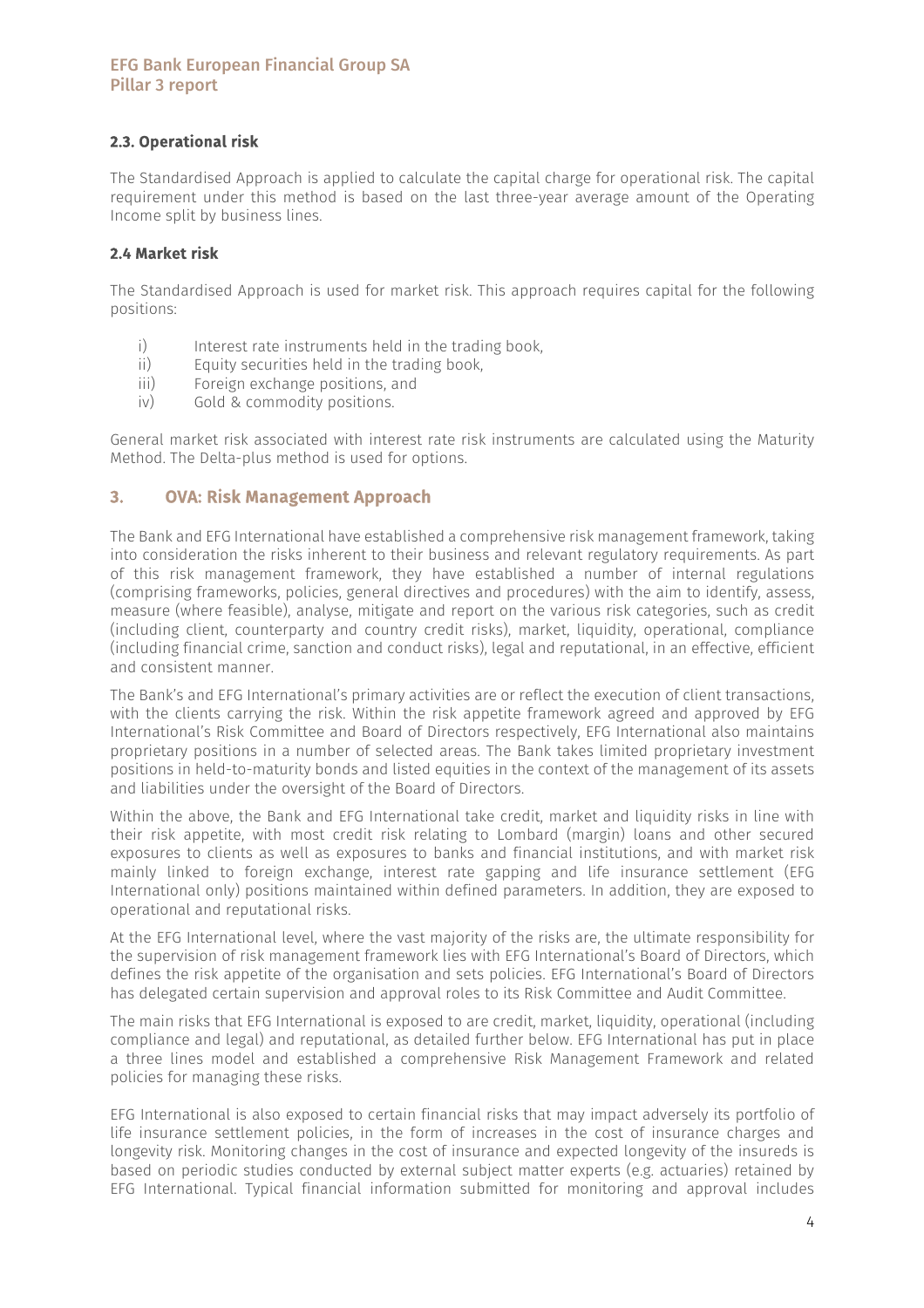financial forecasts, impairment reviews, cash flow projections, sensitivity analysis using different scenarios and results of actuarial studies. Management takes into consideration all information available in order to determine the assumptions used in the valuation of this portfolio. This information is submitted periodically to key Management personnel and is reviewed by EFG International's Executive Committee

#### Risk Governance and organisation at EFG Bank European Financial Group level

At EFG Bank European Financial Group SA, the Risk Management Framework and Risk Tolerance Metrics are defined by the Board of Directors. The risk oversight and control are carried out by the Chief Risk Officer, who is a member of the Bank's Executive Committee, reporting to the Bank's Chief Executive Officer and Board of Directors. In addition to monthly and quarterly risk reports to the Bank's Executive Committee and Board of Directors respectively, an assessment of the Bank's risks is made annually. In addition, through its Board of Directors and Executives, the Bank monitors EFG International's consolidated risks through reports covering all risk categories, attendance by its representatives at the EFG International Risk Committee and through the quarterly consolidated risk report of EFG International's Chief Risk Officer.

#### Risk governance and organisation at EFG International level

The EFG International Board of Directors determines the overall Risk Management Framework, Risk Appetite Framework and related policies. It has delegated responsibilities for risk oversight activities as follows:

- The Risk Committee of EFG International's Board of Directors is among others responsible for overseeing Executive Management's implementation of the Group Risk Appetite Framework, reporting on the state of risk culture in the group, and interacting with and overseeing the Chief Risk Officer and the Chief Compliance Officer. The Committee's work includes oversight of the strategies for capital and liquidity management as well as of the management of all relevant risks, such as credit, market, liquidity, operational (including compliance and legal) and reputational risks, in order to ensure that they are consistent with the stated risk appetite;

- The Audit Committee of EFG International's Board of Directors is responsible for the oversight of: (i) the financial and business reporting processes, including the selection and application of appropriate accounting policies, (ii) the integrated internal control systems for financial reporting as well as the internal controls of areas beyond financial reporting, (iii) tax risks, and (iv) the internal and external audit processes.

At the EFG International management level, the ultimate responsibility for the implementation of all internal regulations lies with the Executive Committee and the delegated committees it has established:

- EFG International's Executive Committee has responsibility for the implementation of, and compliance with, all risk related internal regulations;

- EFG International's Asset and Liability Committee is responsible for the management of EFG International's consolidated balance sheet. In particular, it is responsible for the management of EFGI market risk exposure and liquidity, as well as to ensure effective liquidity contingency planning;

- EFG International's Operational, Regulatory & Compliance Committee is responsible for the oversight of matters relating to operational, regulatory and compliance risks as well as corporate governance matters. It's responsibility also includes the consolidated supervision and oversight of fiduciary and suitability activities across EFG International in respect of discretionary and advisory services (and the fund business) and monitoring of adherence to fiduciary and suitability rules, which is carried out by its subcommittee, the Fiduciary & Suitability Oversight Committee. This ensures that the holdings of discretionary and advisory portfolios managed or advised adhere to the mandate in place, to the relevant Group internal regulations and to the applicable asset allocation strategies. This setup also ensures that whatever is purchased for clients is suitable for them, in conformity with the relevant Group internal regulations. At EFGI International level, the Fiduciary & Suitability Oversight Committee is under the auspices of the Conduct Risk team, which in turn reports to the Executive Committee and the Risk Committee through the report of the Head of Legal & Compliance.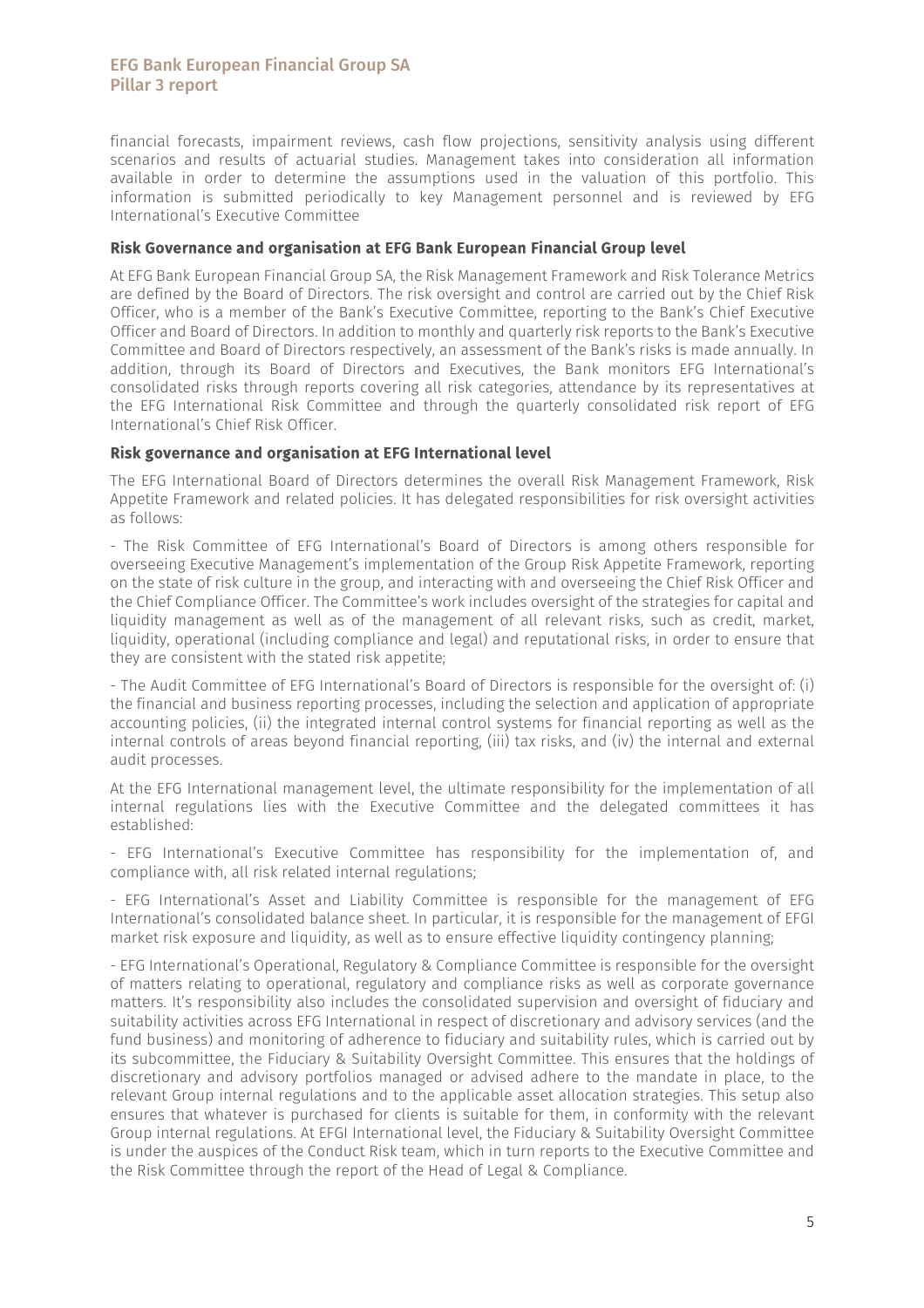- The Global Product Committee ensures through a network of Local Product Committees that all products or securities sold to clients or bought for them went through the appropriate approval process;

- EFG International's Financial Risk Committee is responsible for the review of incurred market, credit, concentration and liquidity and funding risk exposures and the structures in place for their monitoring and reporting, including compliance with internal regulations, as well as exposures relative to limits. The Financial Risk Committee is also responsible for the overall stress test programme encompassing trading and banking book portfolios;

- EFG International's Executive Credit Committee has responsibility for the management of client credit risk, including insurance companies and other corporates;

- EFG International's Country & Counterparty Risk Committee is a subcommittee of the Executive Credit Committee and is responsible for correspondent banking broker and custodian relationships and for counterparty credit risk for banks and financial institutions as well as country limits within approved guidelines and parameters;

- EFG International's Chief Risk Officer is responsible for the management and oversight of credit, market, liquidity and operational risks. In achieving this, further to the appointment of Group functional heads within Risk Management responsible for each of these risks, he also collaborates with other central group functions that also undertake risk oversight activities for their respective area of responsibility, such as the Chief Financial Officer, Chief Operating Officer, Head of Investment Solutions and Group Head of Legal & Compliance. Each business region has its own designated Regional Risk Officer who is responsible for the oversight of Risk Management in the region and reports to local senior management and to EFG International's Chief Risk Officer;

- EFG International's Chief Financial Officer is among others responsible for the consolidated financial regulatory reporting, balance sheet and capital management (i.e. the maintenance of a sound capital adequacy ratio);

- EFG International's Chief Operating Officer is, among others responsible for the oversight of operations and back-offices, Information Technology, IT security, operational integration of new businesses, business continuity management and insurance cover policies;

- EFG International's Group Head of Legal & Compliance heads the Legal & Compliance function and is responsible for providing efficient support with regards to the management of compliance, regulatory, legal and reputational risk. In terms of compliance risk, the Group Compliance function is among others responsible for monitoring compliance with anti-money laundering/know-yourcustomer and cross-border activity/booking rules, as well as adherence to product suitability, product selling restrictions and the Code of Conduct. In respect of legal risk, EFG International's Group Head of Legal & Compliance is responsible for the management and oversight of legal risk, together with the Head of Litigations and Head of Legal International & Group Regulatory Affairs.

Independent assurance to EFG International's Board of Directors, Risk Committee, Audit Committee and Executive Committee on the implementation of and adherence to the Group's internal regulations by the business units, as well as the effectiveness of the organisation's risk management framework, is provided by both internal and external auditors, or by other external providers when mandated.

### Credit risk

Credit risk refers to the possibility that a financial loss will occur as a result of a borrower's or financial counterparty's deteriorating creditworthiness and/or inability to meet its contractual financial obligations. Credit risk also encompasses direct/indirect sovereign risk (i.e. the default risk of sovereigns or state entities acting as borrowers, guarantors or issuers) but also arises from treasury and proprietary trading activities. Credit risk exposure is relatively low because primary credit exposures relate to loans collateralised by securities portfolios and by real estate, or to rated (by credit rating agencies) financial institutions, sovereigns and corporates.

#### *Credit risk management*

A basic feature of the credit approval process is the separation between the organisation's business origination and credit risk management activities. Credit requests are initiated by Client Relationship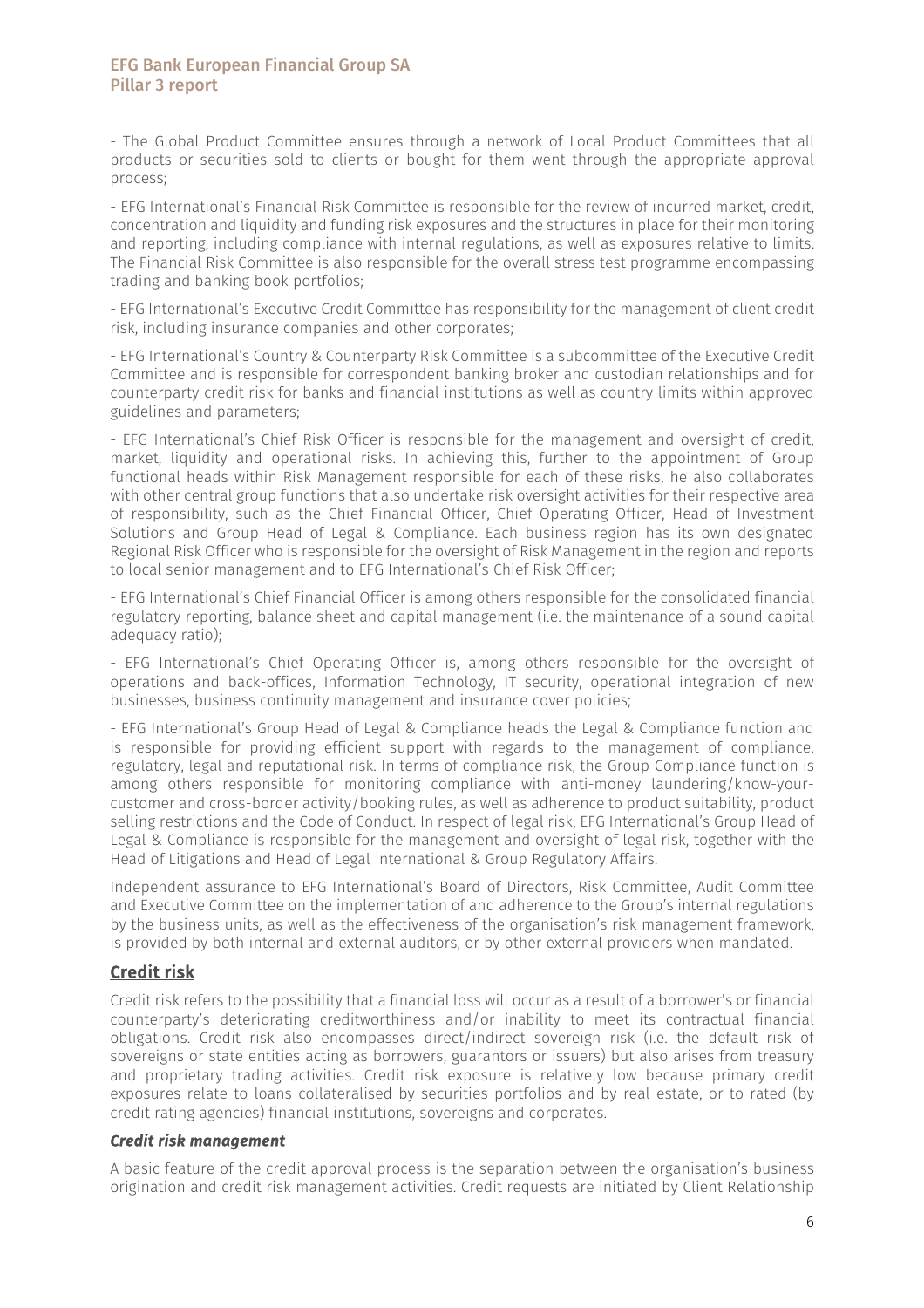Officers and must be supported by Regional Business Heads and are thereafter analysed and submitted to the competent credit approval bodies and processed by the credit departments.

Credits granted by EFG Bank European Financial Group SA are under the approval responsibility of its own Credit Committee and Board of Directors as relevant.

EFG International's Executive Credit Committee has overall responsibility for EFG International's client credit business, including the implementation of credit policies and internal regulations defined by EFG International's Board of Directors. Certain duties, including monitoring of day-to-day operations, have been delegated to the various credit departments within the EFG International group under the supervision of the Credit department of EFG Bank AG. The approval of loans, ceilings and other exposures has been delegated, based on certain predefined risk, collateral and size criteria, to senior members of the credit departments, certain credit committees of international units and to the Executive Credit Committee of EFG International. Within the EFG International group, the approval of large exposures and exposures with increased risk profile are centralised in Switzerland, always taking into account the local regulatory and legal requirements of the individual international business units.

The internal grading system assigns each credit exposure to one of ten grading categories. The grading assesses the borrower's repayment ability and the value, quality, liquidity and diversification of the collateral securing the credit exposure. The Credit Risk Policy and the nature of the loans ensure that the loan book is of high-quality. Consequently, an overwhelming majority of the credit exposures are graded within the top three categories.

#### *Credit risk mitigation*

The largest part of credits is secured by securities or other liquid assets pledged as collateral. To qualify as collateral for such loans, a client's securities portfolio must be well diversified with differing haircuts applied depending on the type of risk profile and liquidity of the security. Additional haircuts are applied if the loan and the collateral are not in the same currency or if the diversification criteria are not fully met. Within the EFG International group, mortgages are mainly booked at EFG Bank AG, Switzerland, and at EFG Private Bank Ltd, London. They relate predominantly to properties in Switzerland and in London (prime locations).

Loans guaranteed by real estate are treated in conformity with local regulatory requirements and with the internal regulations pertaining to valuation and affordability calculation. All real estate property used as collateral must be evaluated by internal appraisers or by selected external surveyors. External valuations are accepted, as long as the competence and the independence of the external professional have been verified.

Credit departments monitor credit exposures against approved limits and security pledged as collateral, and they initiate rectification steps if necessary. Most collateral is valued daily (may be valued more frequently during periods of high market volatility). However, structured notes, and certain mutual and hedge funds are valued monthly, whereas insurance policies are valued at least quarterly.

Management of exposure to financial institutions is based on a system of counterparty limits coordinated centrally, subject to country limits. Limits for exposure to counterparties are granted based upon internal analyses. The limits are set and supervised by EFG International's Country & Counterparty Risk Committee depending on each counterparty's ratings, as defined by independent credit rating agencies (with reference to individual and support ratings). At EFG Bank European Financial Group SA level, the limits are approved by its Executive Committee and Board of Directors as relevant. Limits are set within regulatory limits.

### Market risk

Market risk is the risk of losses arising from unexpected changes in interest rates, exchange rates, credit spreads, share prices or the prices of precious metals and commodities, as well as the corresponding expected volatility. Market risk can have an impact on the Statement of Income and the value of its assets.

Risks related to the balance sheet structure (interest rate and foreign exchange rate) are managed by EFG International's Asset & Liability Management Committee and monitored by EFG International Group Market Risk, in accordance with the principles and maximum limits stipulated by EFG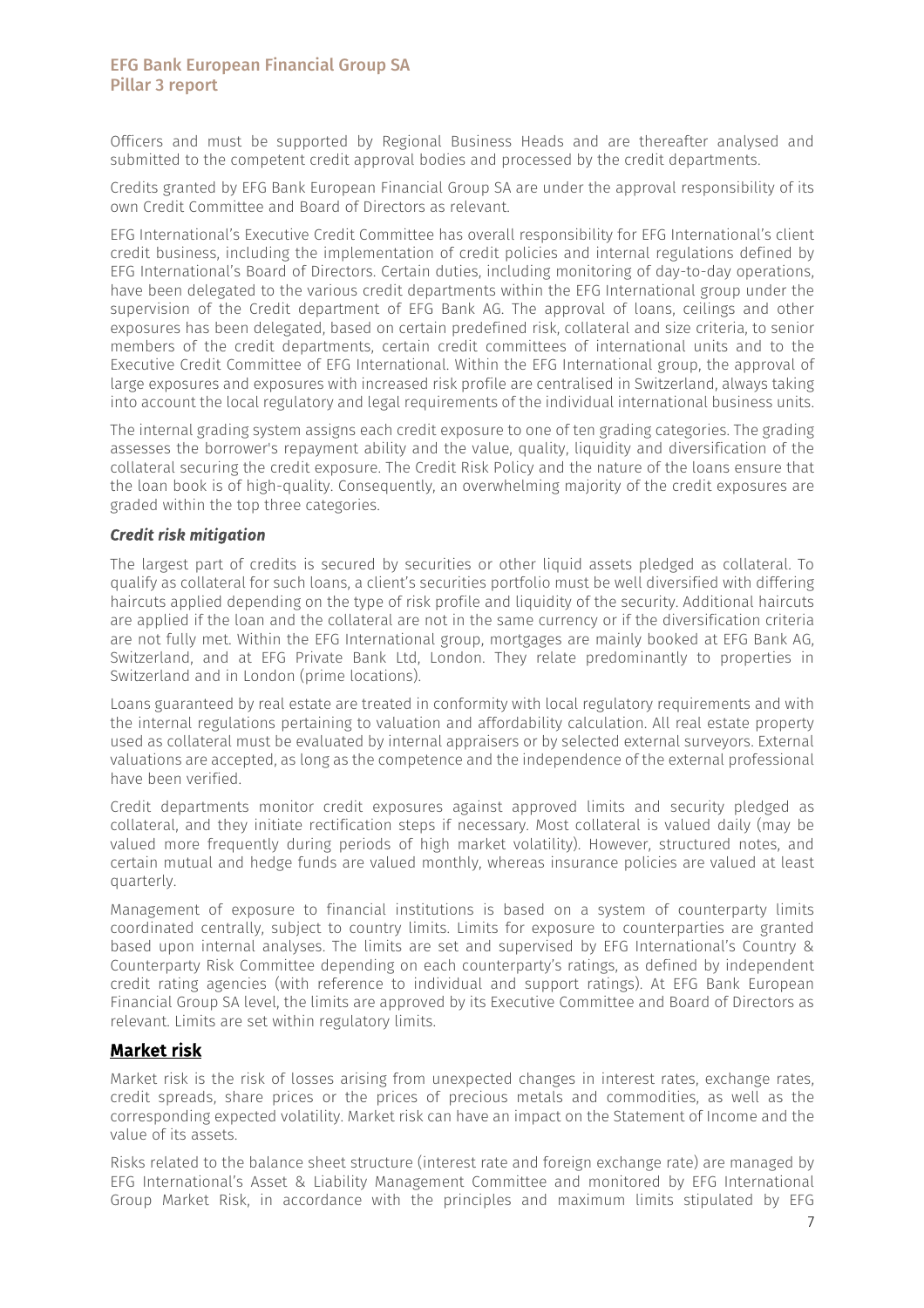International Group's Market Risk Policy. The Board-delegated Risk Committee of EFG International sets sensitivity risk limits for the economic value of equity and the net interest income, which are monitored by the EFG International's Group Risk Control. Derivative financial products are used for Asset and Liability Management (ALM) and for trading purposes.

Trading operations are carried out both for clients and on own account using all financial products and their derivatives. The trading portfolio is governed by a dedicated Market Risk Policy, which defines the organisational structure, responsibilities, limit systems and maximum acceptable risk. The trading activities are monitored on a daily basis by EFG International's Market Risk function.

In addition to trading portfolios, investment portfolios exist, which allow to diversify balance sheet assets and optimise any excess liquidity. The investment portfolios comprise a range of portfolios on the basis of the type of product and strategy. The risks of the investment portfolio are under the supervision of EFG International's Asset & Liability Management Committee and monitored by EFG International's Market Risk function.

#### *Interest rate risk*

The respective Board of Directors of the Bank and EFG International set limits for the interest repricing gap or mismatch, which are monitored by EFG International's Risk Control function. The management of interest rate risk exposure is performed in accordance with the risk appetite, which is based on the sensitivity of the economic value of equity and net interest income to various interest rate scenarios.

#### *Foreign exchange risk*

Foreign exchange risk arises from exposure to changes in the exchange rate of foreign currencies versus the reference currency. This arises from foreign currency transactions carried out both on behalf of clients and on a proprietary basis (FX transaction risk) and from on or off-balance sheet assets and liabilities denominated in foreign currencies (FX translation risk). The overall net nominal positions per currency are monitored against overnight limits. In addition, value at risk (VaR), sensitivity analysis and stress tests are used to monitor and manage foreign exchange risk. The Board of Directors of the Bank and EFG International set limits on the level of foreign exchange exposure. Entities use derivative contracts, such as forward or option contracts, to offset customer transactions or to hedge their balance sheet.

Apart from the exposure to foreign currencies which relates to banking and trading activities, exposure also arises at EFG International level from foreign currency fluctuations because most of foreign entities use local currencies as their reporting currencies.

### Liquidity risk

The balance sheet and off-balance sheet positions generate liquidity risk, deriving both from the asset liquidity and the funding risk. Liquidity risks arise when financing activities become difficult or expensive due to market liquidity crisis or due to reputational issues; they also arise from the maturity mismatch between short term deposits and long term loans and potential difficulty in meeting own commitments in a timely manner due to a lack of very liquid assets.

Funding operations aim to avoid concentrations in funding facilities. The liquidity management process in place includes liquidity contingency plans, encompassing repo borrowing and liquidation of marketable securities. Stress tests are undertaken monthly as part of the reporting requirements established within internal regulations relating to risk.

The customer deposit base, capital and liquidity reserve positions as well as the conservative gapping policy followed when funding customer loans ensure containment of liquidity risk.

### *Liquidity risk mitigation*

Liquidity risk is managed with the primary objective to ensure that ample liquidity is available to meet commitments to customers, both in demand for loans and repayments of deposits and to satisfy own cash flow needs. The aim is to avoid concentration of funding facilities. The current liquidity situation is observed and the pricing of assets and credit business is determined through the liquidity transfer pricing model. The liquidity risk management process in place also includes contingency funding plans; these contingency measures include among others the activation of repo transactions with prime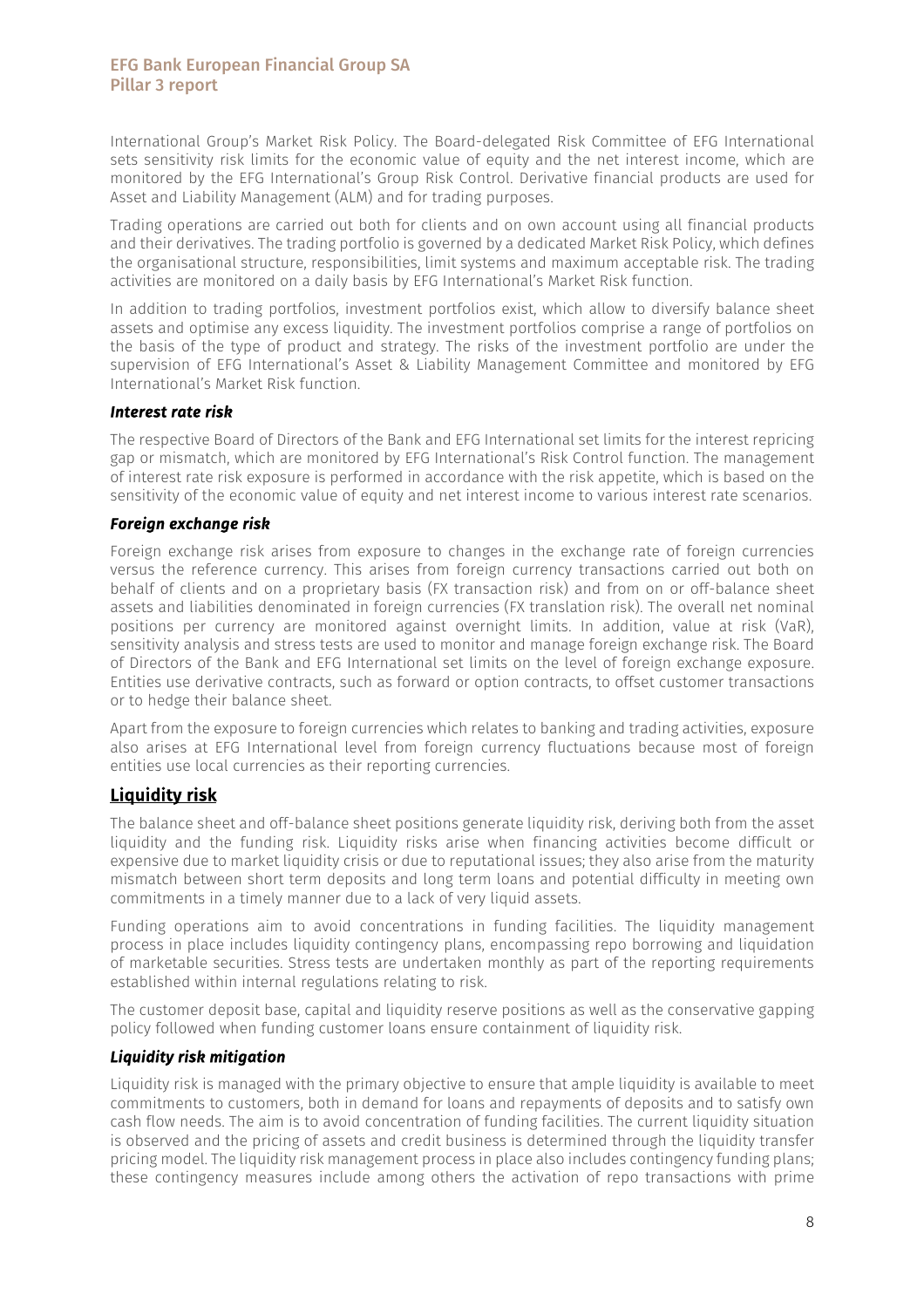counterparties, the liquidation of marketable securities and/or draw downs on lines of credit (Lombard facility) with the Swiss National Bank.

Compliance with regulatory requirements are ensured, including overnight liquidity limits in the various countries in which the banks operate. The daily liquidity situation is reported to Management. Stress tests are undertaken regularly, with increased frequency during crisis periods.

The liquidity risk management process is carried out by EFG International's central Treasury department and monitored by EFG International's Market Risk Unit. It includes:

- Day-to-day funding, managed by monitoring future cash flows to ensure that requirements can be met. This includes replenishment of funds as they mature or are borrowed by customers;

- Maintaining a portfolio of highly marketable assets that can be liquidated easily (repaid or sold) as protection against any unforeseen interruption to cash flow;

- Monitoring balance sheet liquidity ratios against internal and regulatory requirements;
- Managing the concentration and profile of funding.

#### *Funding approach*

EFG International's central Treasury manages the liquidity and funding risks on an integrated basis. The liquidity positions of the various business entities are monitored and managed daily and internal limits, as required by EFG International's Risk Appetite Framework and Liquidity Risk Policy, are more conservative than the minimum regulatory requirements. Overall, business entities enjoy a favourable funding base with stable and diversified customer deposits, which provide the vast majority of the funding. Together with capital resources, the surplus of stable customer deposits over loans to customers is placed with the relevant treasury units where funding and liquidity are managed to ensure compliance with the different local regulatory requirements. In addition, all entities operate within Group internal regulations relating to liquidity risk.

### *Concentration risk*

 Concentration risk is monitored through the following mechanisms:

- At EFG International level, the overall level of market and credit exposures are tightly monitored by means of specific risk parameters and indicators approved by EFG International's Board of Directors and/or its delegated Risk Committee in line with the group's overall committed level of risk appetite and avoidance of any concentration risk. At EFG Bank European Financial Group SA level, concentration risk is monitored by the Board of Directors, the Credit Committee and/or the Executive Committee;

- These exposures and corresponding limits are proactively reviewed at EFG International and EFG Bank European Financial Group SA respectively in order to ensure that full consideration is given to both market and liquidity conditions, the overall risk management framework and the avoidance of any possible concentration risk in light of changing market environments;

- Sources of liquidity are reviewed regularly with the aim to maintain a wide diversification by currency, geography, provider, product and term.

#### Operational risk

Operational risk is the risk of financial loss or business disruption resulting from the inadequacy or failure of internal processes, people or systems or from external events (or a combination of the foregoing), occurring as a result of an event falling within one of the following operational risk event categories:

- Internal frauds;
- External frauds;
- Physical asset and/or operating site damages or destructions;
- Input, processing, execution and/or delivery failures;
- Technological failures and/or disruptions;
- Client, product and/or business practices failures;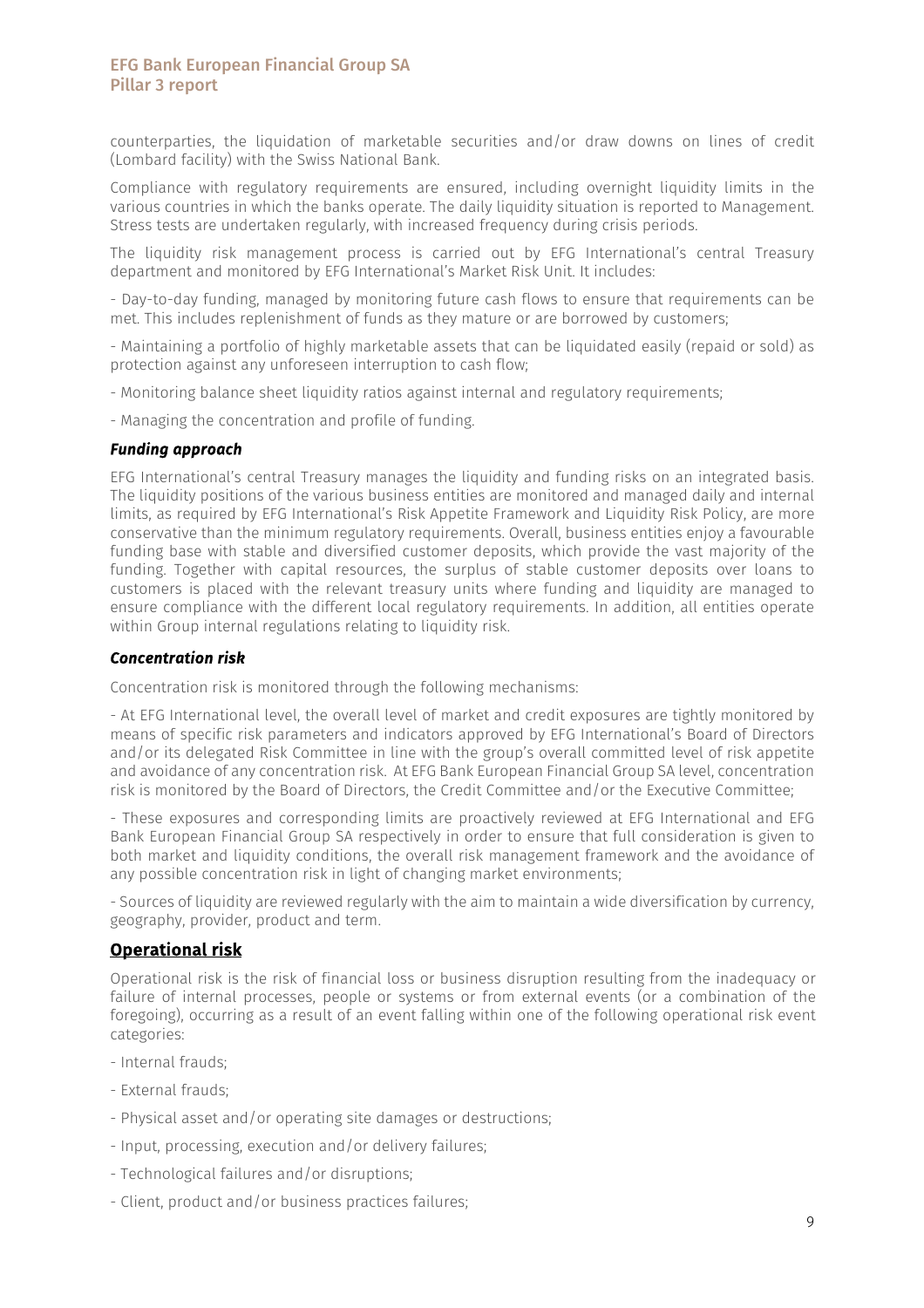- Employment practice and workplace safety failures.

Significant inherent operational risk is expected to be mitigated to a level considered appropriate and commensurate with the size, structure, nature and complexity of the service/product offerings, thus adequately protecting the organisation's assets and shareholders' interests.

#### *Organisational structure and governance*

The Boards of Directors and Senior Managements strive to set the operational risk culture through, among others, the definition of the overall operational risk appetite of the organisation (expressed in quantitative thresholds and qualitative statements), which is embedded in the organisation's risk management practices.

The primary responsibility for managing operational risk on a daily basis rests with the first line (line management) of the various business entities, which mitigate operational risk through the establishment of an adequate internal control system and strong risk culture.

At the EFG International risk management level, operational risk oversight and guidance, including the development of an Operational Risk Policy, are under the responsibility of the Operational Risk function. The Operational Risk function works in collaboration with the risk officers of the local business entities, including in respect of EFG Bank European Financial Group SA under an outsourcing agreement, the Regional Risk Officers within the EFG International group as well as certain central functions that also undertake operational risk oversight for their respective area of responsibility, such as the Chief Financial Officer, Chief Operating Officer, Head of Investment Solutions and Group Head of Legal & Compliance. The principal aim of the Operational Risk Function is to ensure that an appropriate operational risk management framework and programme are in place for identifying, assessing, mitigating, monitoring and reporting operational risk. The Operational Risk function reports to the EFG International Chief Risk Officer, who in turn reports to the Risk Committee. EFG Bank European Financial Group SA exercises supervision over its own activity at the level of its Management and Board of Directors.

#### *Operational risk policy*

The Operational Risk Policy codifies the approach to identifying, assessing, mitigating, monitoring and reporting operational risk and also incorporates the standards defined by the Basel Committee for Banking Supervision. This policy includes among others the philosophy, scope, definitions, key operational risk areas, operational risk sub-categories (taxonomy), operational risk mitigation/transfer alternatives, approach for operational risk capital charge, principles for the management of operational risk, operational risk appetite, governance and organisation, role and responsibilities of the constituent parts of the governance structure, and operational risk management processes and tools.

Internal controls and monitoring mechanisms are designed and implemented in order to mitigate key operational risks inherently run in conducting business, in areas such as front-office activities, trading and treasury, IT-cyber security and data confidentiality, product approval and selling practices, crossborder business activities, asset management, transaction processing, accounting and financial reporting, and regulatory compliance activities (e.g. anti-money laundering, product suitability, etc.).

Business continuity management is in place in order to ensure continuity of critical operations in the event of a major disruptive event. Business continuity management encompasses backup operating facilities and IT disaster recovery plans, which are in place and tested regularly.

Where appropriate, operational risk transfer mechanisms are established; in particular, all entities of the EFG International group (and EFG Bank European Financial Group SA) are covered by insurance to hedge (subject to defined exclusions) certain potential low-frequency high-severity events. Three layers of insurance cover are administered centrally, being comprehensive crime insurance, professional indemnity insurance and Directors' and Officers' liability insurance. Other insurances such as general insurances are managed locally.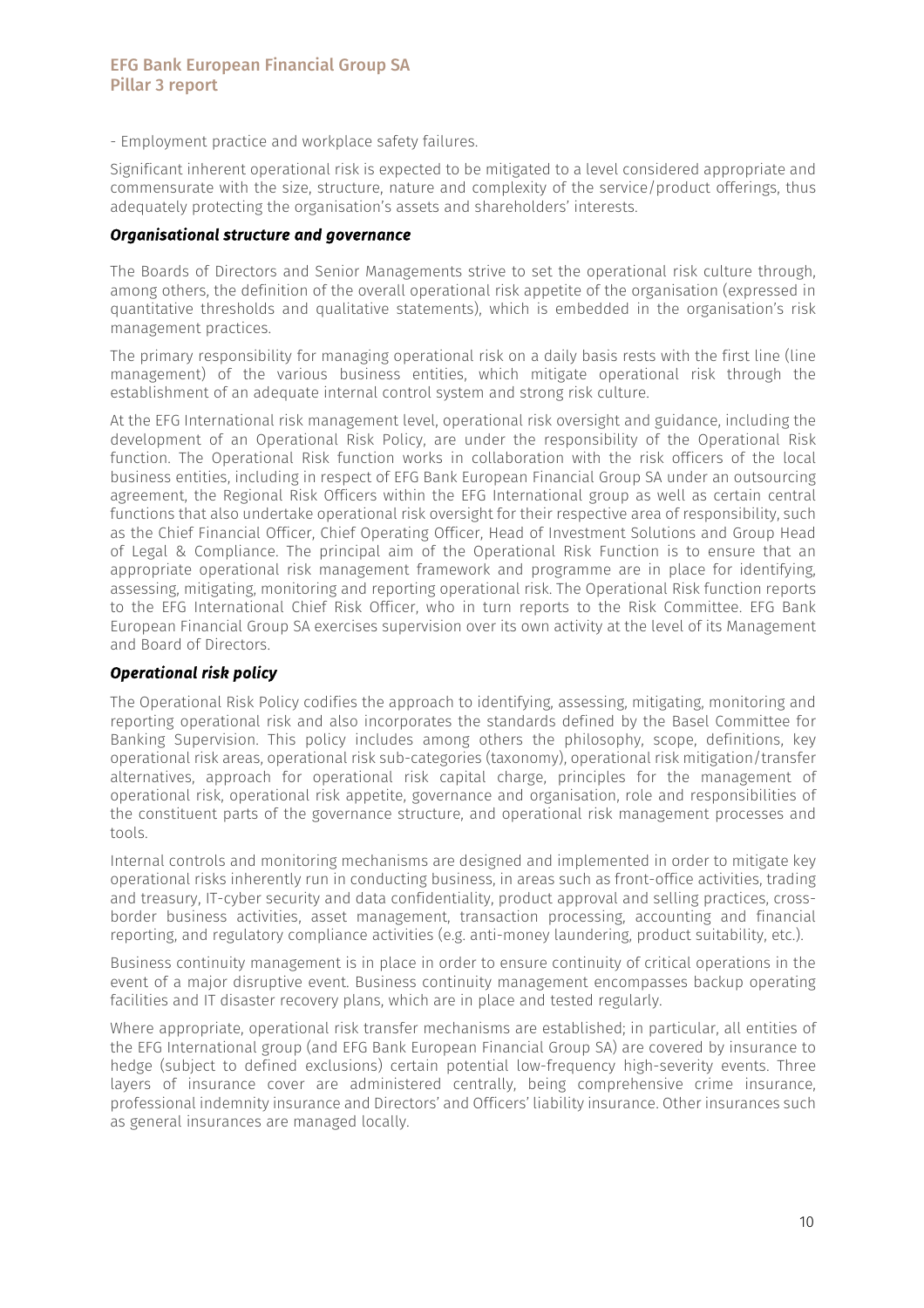### Compliance risk

Compliance risk is the risk of legal or regulatory sanctions, material financial loss, or loss of reputation that may result from failure to comply with applicable laws, regulations, rules, related self-regulatory organisation standards, generally accepted practices and/or codes of conduct.

Compliance risk is managed in accordance with the three lines model, as outlined further below. The Group Compliance function is responsible for ensuring the Bank's and EFG International's observance of applicable rules and regulations pertaining to financial crime, regulatory sanctions and conduct risk. In line with the evolution of the regulatory environment of the sector, EFG International continuously invests in personnel and technical resources to ensure adequate compliance coverage. A Compliance Risk Policy is in place, complemented by a comprehensive set of internal regulations and regular specialised training sessions for all staff with the aim to raise their awareness and understanding of compliance risk.

A major focus of regulators around the world is the fight against money laundering and terrorism financing. In this respect, comprehensive internal regulations on sanctions, anti-money laundering and know-your-customer, as well as on anti-bribery and corruption, are in place, to detect, prevent and report such risks.

Group Compliance ensures adherence to these internal regulations through regular reporting, on-site visits and monitoring programmes.

A set of standards governing the cross-border activities are defined, and country-specific manuals have been developed for the major geographical markets where EFG operates. Mandatory staff training and education programme is in place to ensure observance of the standards and compliance with the country manuals. They are complemented by a tax compliance framework, the purpose of which is to prevent the unlawful acceptance of untaxed assets.

Conduct risk is managed centrally by the Conduct Risk team in collaboration with the local entities. Conduct Risk reports to the Head of Legal & Compliance who in turn reports on a consolidated basis to the Operational, Regulatory & Compliance Committee. The Fiduciary & Suitability Oversight Committee is under the auspices of the Conduct Risk team, which in turn reports to the Executive Committee and the Risk Committee through the report of the Head of Legal & Compliance. The Global Product Committee ensures through a network of Local Product Committees that all products or securities sold to clients or bought for them went through the appropriate approval process.

Developments in laws and regulations throughout the group are monitored locally and centrally on an ongoing basis and internal regulations are adapted as required.

### Legal risk

The Legal and Litigation functions ensure that legal risk is adequately managed and controlled. This includes supervising and giving strategic direction to all outside counsels on civil, regulatory and enforcement matters.

The Legal function is responsible for providing legal advice to the head office management and front and back officers as well as handling client complaints and assisting federal and local authorities in their criminal and administrative investigations. The Litigation function has principal responsibility for overseeing and advising management on significant civil litigation and all government enforcement matters globally.

#### Reputational risk

The Bank and EFG International consider their reputation to be among their most important assets and are committed to protecting it. Reputational risk inherently arises from:

- potential non-compliance with increasingly complex regulatory requirements (e.g. anti-money laundering);
- dealing with politically exposed persons or other clients with prominent public profiles;
- involvement in transactions executed on behalf of clients other than standard investment products;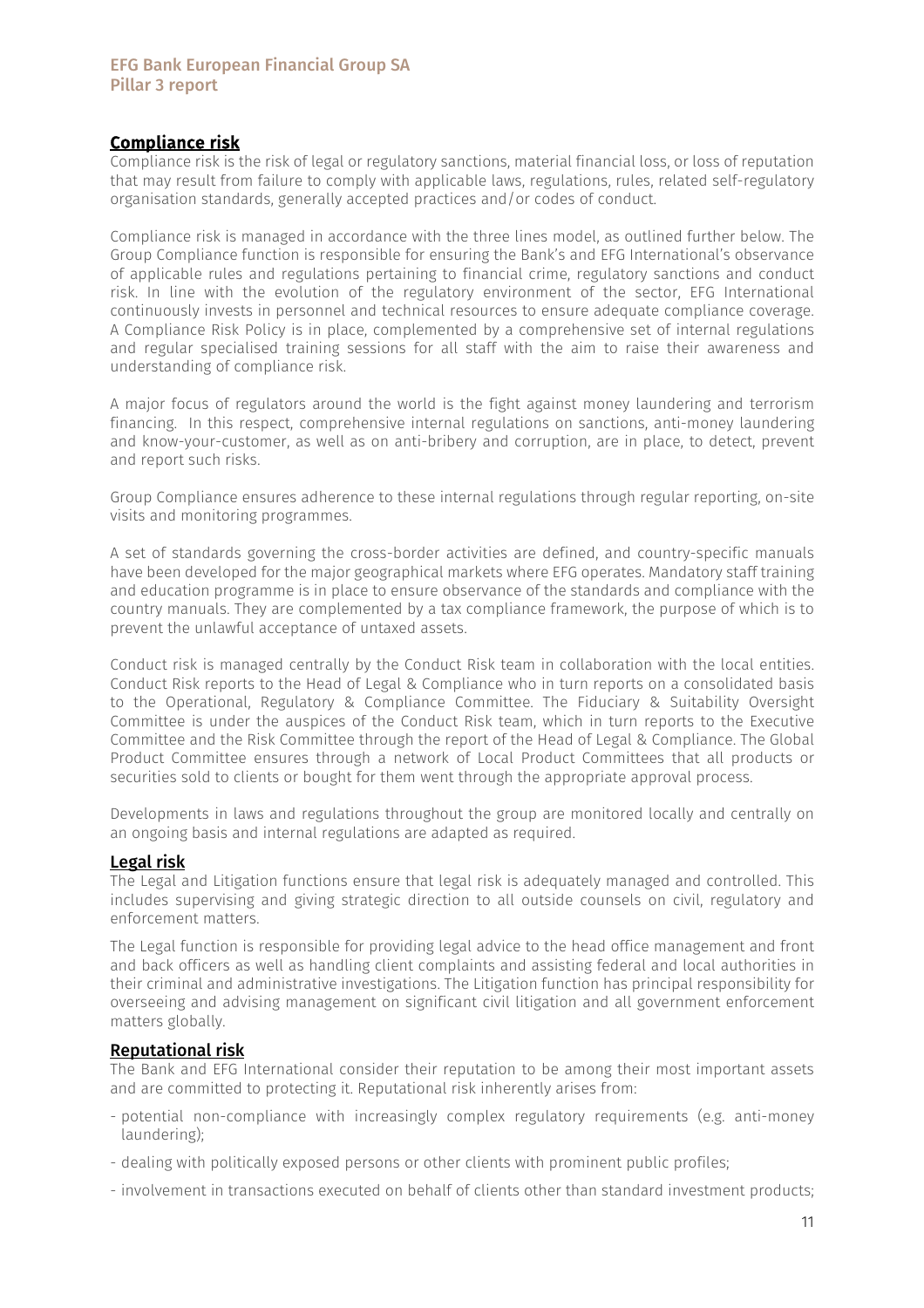- potential major incidents in the area of cyber security and data confidentiality;
- potential malfeasance by employees.

The Bank and EFG International manage these potential reputational risks through the establishment and monitoring of the risk appetite of their respective Board of Directors, setting of a proper risk culture and established policies, control procedures and monitoring mechanisms in areas such as know-your-customer and anti-money laundering, cyber security and data confidentiality, and staff selection and recruitment.

#### Three-lines model

Risk management and control is based on the concept of the three lines model, as follows:

First line (units involved in day-to-day transactional activities):

Risk ownership

- Perform business activities to satisfy strategic objectives, in line with the risk appetite;
- Accountable for risk incurred in discharging these activities;
- Design and operate effective controls and procedures in line with established internal regulations.

Second line (risk control and compliance):

Independent risk oversight

- Support the establishment of an effective risk management framework and definition of a risk appetite;
- Perform independent checks and recommend improvement actions;
- Monitor risk profile and escalate as appropriate;
- Provide the first line with risk mitigation support.

#### Third line (internal audit):

Assurance

- Independent review of adherence to the internal regulations;
- Review governance arrangements over decision making bodies and related information flows;
- Periodic review of activities across the first and second lines to identify areas for improvement as required.

### Performance of risk assessments

In addition to the various risk reports which are tabled at the regular quarterly meetings of the Board of Directors (and the monthly meetings of the Executive Committee), the Bank performs an annual assessment of financial and operational risks (including compliance risk), which were approved by its Board of Directors in March 2022. At EFG International level, risk reports and other risk assessments are tabled at the meetings of the Risk Committee of the Board of Directors, which take place at least four times a year, including in 2021.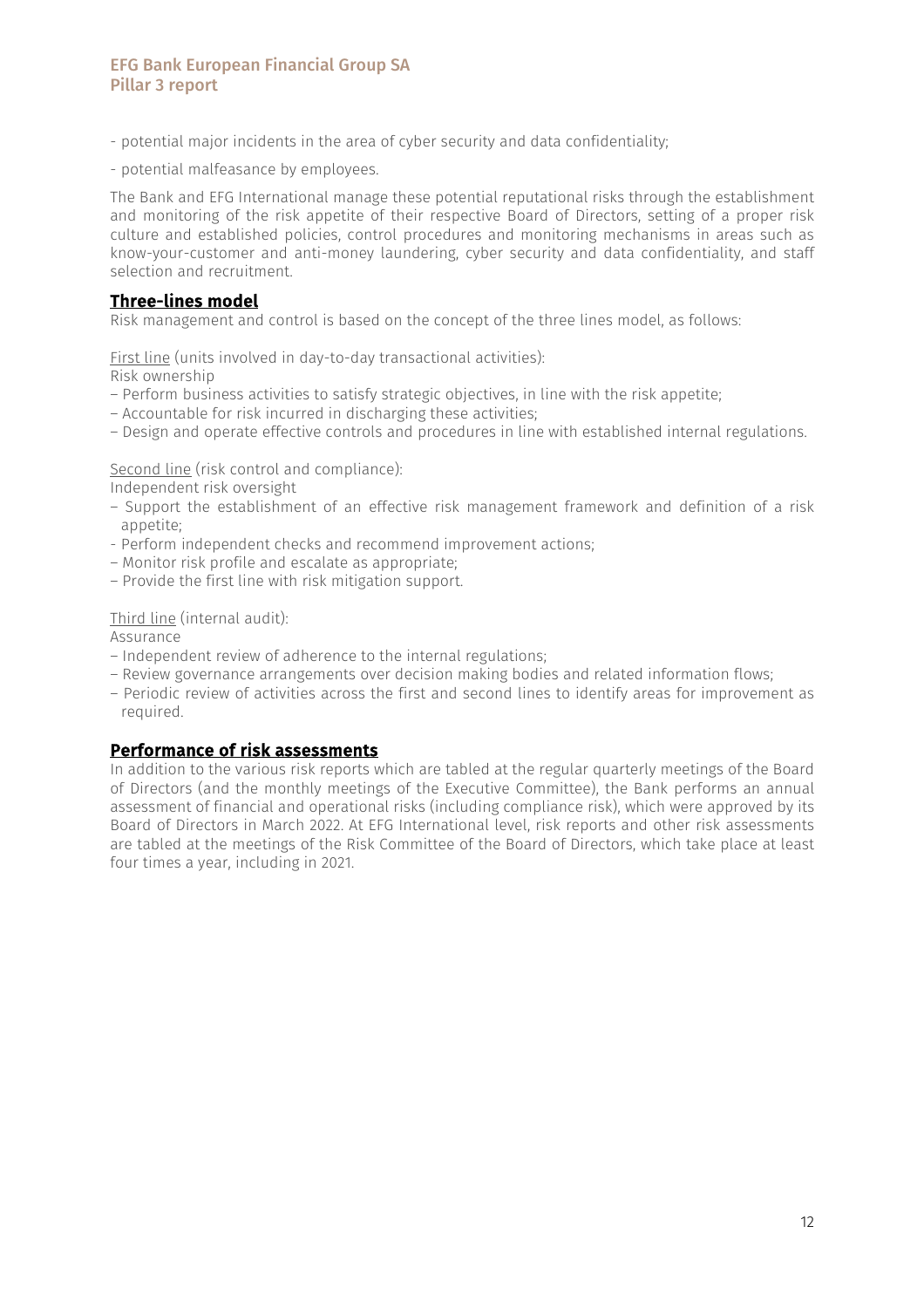### 4. OV1: Overview of the Risk Weighted Assets (RWA)

The following table provides an overview of the RWA and the related minimum capital requirement by risk type. Capital requirements presented in this table are calculated based on 8% of RWA.

|                |                                                                             | a<br><b>RWA</b> | h<br><b>RWA</b> | C<br><b>Minimum</b><br><b>Capital</b><br><b>Requirements</b> |
|----------------|-----------------------------------------------------------------------------|-----------------|-----------------|--------------------------------------------------------------|
|                |                                                                             | Dec. 31.        | June, 30        | Dec. 31.                                                     |
|                | (All figures in millions of CHF)                                            | 2021            | 2021            | 2021                                                         |
|                | 1 Credit risk                                                               | 6,762.3         | 6,699.5         | 541.1                                                        |
| $\overline{2}$ | Of which stantardised approach (SA)                                         | 6,462.4         | 6,384.7         | 517.0                                                        |
|                | Of which non-counterparty related risk                                      | 299.9           | 314.8           | 24.0                                                         |
|                | 6 Counterparty Credit risk                                                  | 276.8           | 401.2           | 22.1                                                         |
|                | Of which stantardised approach (SA - CCR)                                   | 165.4           | 242.7           | 13.2                                                         |
| 9              | Of which other CCR approach                                                 | 111.4           | 158.5           | 8.9                                                          |
|                | 10 Credit Valuation Adjustment (CVA)                                        | 68.4            | 129.6           | 5.5                                                          |
|                | 12 Equity investments in funds - look -through approach                     | ۰.              | 14.7            | ۰.                                                           |
| 14a l          | Equity investments in funds - simplified approach                           | 55.0            | -               | 4.4                                                          |
|                | 15 Settlement risks                                                         | 0.4             | 0.5             | 0.0                                                          |
|                | 20 Market risk                                                              | 785.4           | 806.1           | 62.8                                                         |
| 21             | Of which standardised approach                                              | 785.4           | 806.1           | 62.8                                                         |
|                | 24 Operational risk                                                         | 2,028.5         | 2,006.9         | 162.3                                                        |
|                | 25 Amounts below the thresholds for deduction (subject to 250% risk weight) | 14.0            |                 | 1.1                                                          |
|                | 27 Total                                                                    | 9,990.8         | 10,058.5        | 799.3                                                        |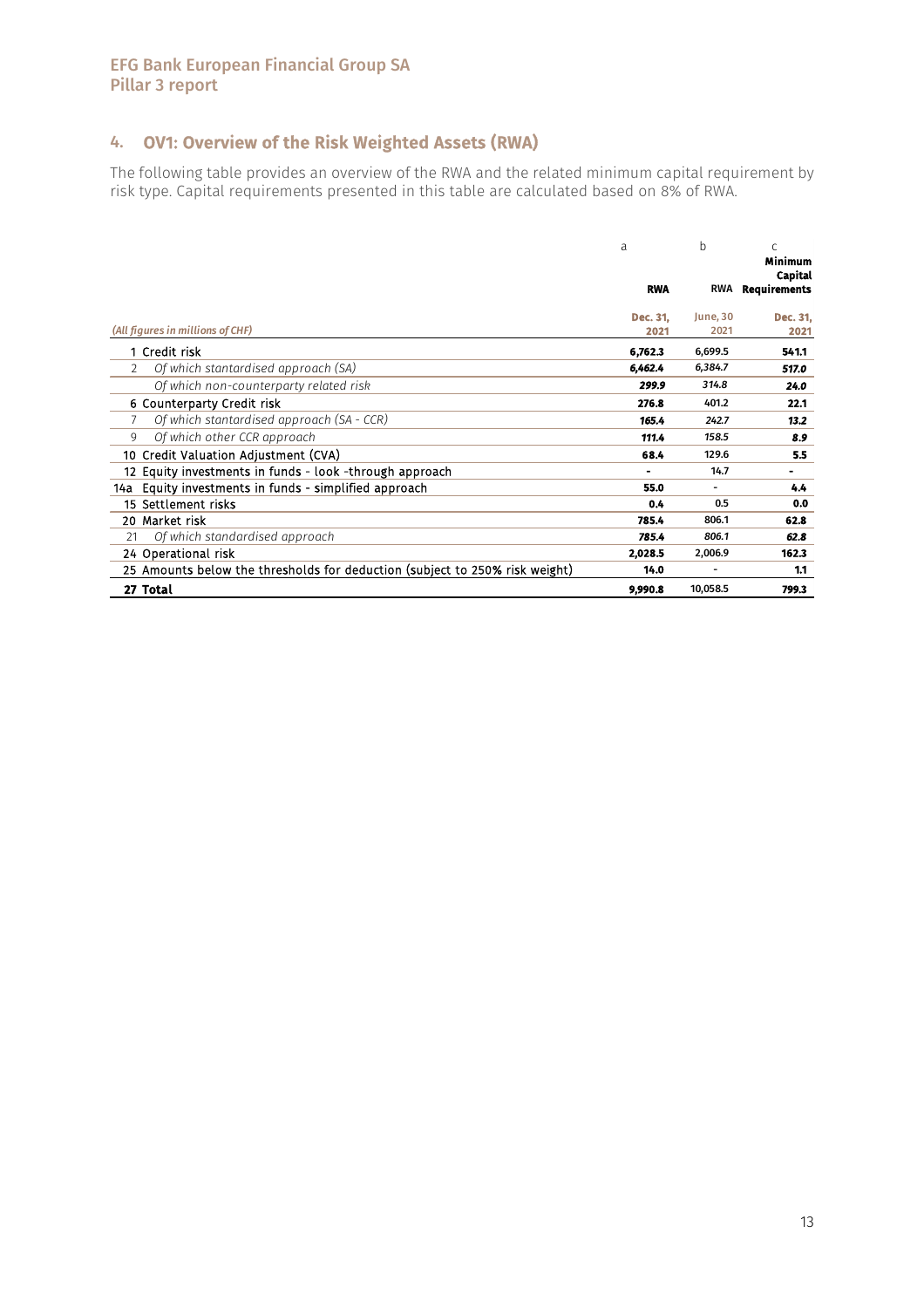### 5. LI1: Mapping of financial statements with regulatory risk categories

 There are no differences between the carrying values as reported in the Swiss ARB financial statements and the carrying values under the scope of regulatory consolidation. Credit risk section doesn't include exposures subject to non-counterparty credit risk.

|                                                      | a                              | $\mathsf{C}$   | d                 | e                                                             | f                            |                             | g                          |
|------------------------------------------------------|--------------------------------|----------------|-------------------|---------------------------------------------------------------|------------------------------|-----------------------------|----------------------------|
|                                                      |                                |                |                   | Dec. 31, 2021                                                 |                              |                             |                            |
|                                                      |                                |                |                   | <b>Carrying values</b>                                        |                              |                             |                            |
|                                                      |                                |                |                   |                                                               |                              |                             | <b>Not subject</b>         |
|                                                      |                                |                |                   |                                                               |                              | <b>Subjet to</b>            | to capital                 |
|                                                      | <b>Carrying values</b>         |                | <b>Subject to</b> |                                                               | <b>Subject to</b>            |                             | non-requirements           |
|                                                      | as reported in                 | credit risk    |                   | Subject to counterparty Subject to the<br>risk securitisation | risk                         | market counterparty<br>risk | or subject to<br>deduction |
| <b>Assets</b><br>(All figures in millions of CHF)    | <b>Swiss ARB</b><br>financials | framework      | framework         |                                                               | framework framework          |                             | framework from capital     |
| Cash and cash at central banks                       | 10,166.6                       | 10,166.6       | ۰                 |                                                               | $\blacksquare$               | $\blacksquare$              |                            |
| Due from other banks                                 | 3,245.8                        | 3,245.8        |                   |                                                               | ä,                           | ä,                          |                            |
| Amounts due from securities financing transactions   | 305.0                          |                |                   |                                                               |                              | $\overline{a}$              |                            |
| <b>Amounts due from customers</b>                    |                                |                | 305.0             |                                                               |                              |                             |                            |
|                                                      | 11,906.7                       | 11,874.5       |                   |                                                               |                              |                             | 32.2                       |
| Mortgage loans                                       | 5,763.1                        | 5,763.1        | ۰                 |                                                               |                              |                             | ٠                          |
| <b>Trading portfolio assets</b>                      | 648.4                          | ٠              | ۰                 | ٠                                                             | 648.4                        | ä,                          | ۰                          |
| Positive replacement values of derivatives financial |                                |                |                   |                                                               |                              |                             |                            |
| statements                                           | 972.4                          | ۰              | 972.4             |                                                               | ۰                            | ٠                           | $\blacksquare$             |
| Other financial instruments at fair value            | 146.7                          | 146.7          | $\blacksquare$    | $\blacksquare$                                                | $\blacksquare$               | $\blacksquare$              | ٠                          |
| <b>Financial investments</b>                         | 9,010.8                        | 8,279.8        | ۰                 | $\blacksquare$                                                | 376.2                        | 14.0                        | 340.8                      |
| Accrued income and prepaid expenses                  | 196.5                          | 196.5          |                   | ۰                                                             | $\blacksquare$               | $\overline{a}$              | $\blacksquare$             |
| Tangible fixed assets                                | 285.9                          | ٠              | ۰                 | ۰                                                             | $\blacksquare$               | 285.9                       | $\blacksquare$             |
| Intangible assets                                    | 20.3                           | ٠              | $\blacksquare$    | $\blacksquare$                                                | $\blacksquare$               | $\blacksquare$              | 20.3                       |
| Other assets                                         | 312.0                          | 225.0          | ۰                 |                                                               | ä,                           | $\blacksquare$              | 87.0                       |
| <b>Total assets</b>                                  | 42,980.2                       | 39,898.0       | 1,277.4           |                                                               | 1,024.6                      | 299.9                       | 480.3                      |
|                                                      |                                |                |                   |                                                               |                              |                             |                            |
| <b>Liabilities</b>                                   |                                |                |                   |                                                               |                              |                             |                            |
| <b>Amounts due to banks</b>                          | 769.7                          |                |                   |                                                               |                              |                             | 769.7                      |
| Amounts due in respect of customers deposits         | 33,227.1                       | ۰              | ۰                 |                                                               |                              |                             | 33,227.1                   |
| <b>Trading portfolio liabilities</b>                 | 68.6                           | $\blacksquare$ | ۰                 | ۰                                                             | 68.6                         | $\blacksquare$              |                            |
| Negative replacement values of derivative financial  |                                |                |                   |                                                               |                              |                             |                            |
| instruments                                          | 1,075.7                        |                | 1,075.7           |                                                               |                              |                             |                            |
| Liabilities from other financial instruments at fair |                                |                |                   |                                                               |                              |                             |                            |
| value                                                | 417.5                          |                | ä,                |                                                               | 417.5                        |                             |                            |
| Bonds issues and central mortgage institution loans  | 4,530.3                        |                | $\blacksquare$    | ٠                                                             | $\blacksquare$               | $\blacksquare$              | 4,530.3                    |
| Accrued expenses and deferred income                 | 330.8                          | $\blacksquare$ | $\blacksquare$    | $\blacksquare$                                                | $\qquad \qquad \blacksquare$ | $\blacksquare$              | 330.8                      |
| <b>Other liabilities</b>                             | 51.8                           | $\blacksquare$ | ۰                 |                                                               | $\qquad \qquad \blacksquare$ | $\blacksquare$              | 51.8                       |
| <b>Provisions</b>                                    | 133.1                          |                |                   | ۰                                                             | $\overline{a}$               | ۰                           | 133.1                      |
| <b>Total liabilities</b>                             | 40,604.6                       |                | 1.075.7           | ٠                                                             | 486.1                        | $\blacksquare$              | 39,042.8                   |
|                                                      |                                |                |                   |                                                               |                              |                             |                            |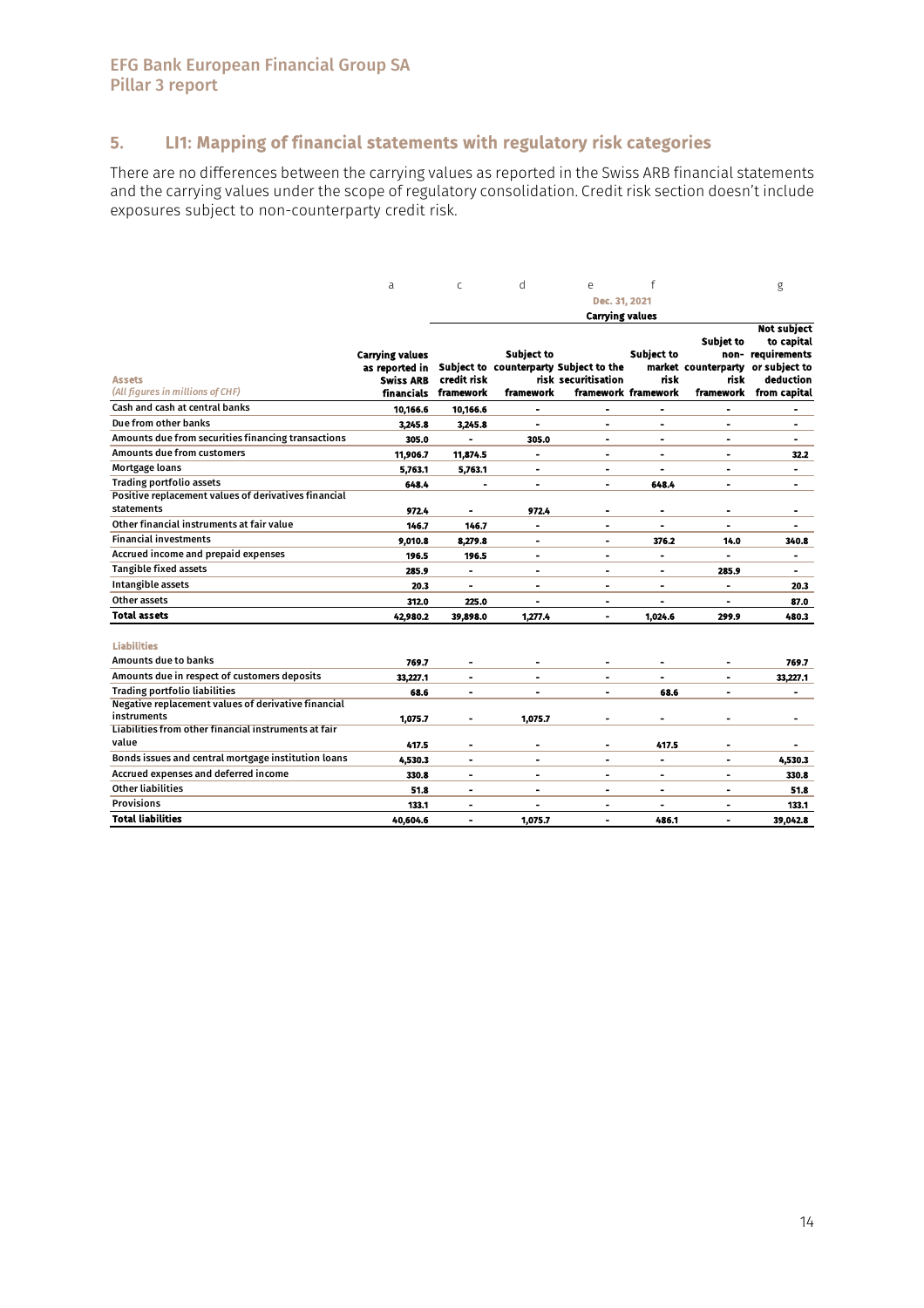### 6. LI2: Difference between regulatory exposure amounts and carrying values of financial statements

The table below summarises the framework under which the assets on and off-balance sheet are assessed to determine the relevant risk weighted assets. These reflect the gross exposure.

|                                                                                         | Dec. 31, 2021 |           |                                                |                                    |                                      |                     |                                                                                                           |
|-----------------------------------------------------------------------------------------|---------------|-----------|------------------------------------------------|------------------------------------|--------------------------------------|---------------------|-----------------------------------------------------------------------------------------------------------|
|                                                                                         | a             | b         | $\epsilon$                                     | d                                  | e                                    |                     |                                                                                                           |
|                                                                                         |               |           |                                                | Items subject to:                  |                                      |                     |                                                                                                           |
| (All figures in millions of CHF)                                                        | Total         | framework | <b>Credit risk Securitisation</b><br>framework | <b>Counterparty</b><br>credit risk | <b>Market</b><br>framework framework | Non-<br>credit risk | Not subject to<br>capital<br>requirements<br>or subject to<br>risk counterparty deduction from<br>capital |
| Assets carrying value amount under regulatory scope of<br>1 consolidation               | 42,980.2      | 39,898.0  |                                                | 1,277.4                            | 1,024.6                              | 299.9               | 480.3                                                                                                     |
| Liabilities carrying value amount under regulatory scope of<br>2 consolidation          | 1.561.8       | ٠         |                                                | 1,075.7                            | 486.1                                | ۰                   | ۰                                                                                                         |
| 3 Total net amount under regulatory scope of consolidation                              | 41,418.4      | 39,898.0  |                                                | 201.7                              | 538.5                                | 299.9               | 480.3                                                                                                     |
| 4 Off balance-sheet amounts                                                             | 487.7         | 261.5     |                                                | $\blacksquare$                     |                                      | $\blacksquare$      |                                                                                                           |
| Differences in valuation for securities financing transaction<br>5 (regulatory haircut) | 97.6          | ۰         | -                                              | 97.6                               | ۰                                    | $\blacksquare$      |                                                                                                           |
| 6 Differences in valuation for derivatives (add-on)                                     | 392.2         | ۰         | ۰                                              | 392.2                              | ۰                                    | ۰                   | ۰.                                                                                                        |
| 7 Differences in netting rules                                                          | ۰             |           |                                                | ۰                                  |                                      | ٠                   |                                                                                                           |
| 10 Exposure amounts considered for regulatory purposes                                  | 42.169.7      | 40.159.5  |                                                | 691.5                              | 538.5                                | 299.9               | 480.3                                                                                                     |

### 7. LIA: Explanation of differences between accounting and regulatory exposure amounts

The above table summarises the framework under which assets on and off-balance sheet are assessed to determine the relevant risk weighted assets. The exposures amount considered for regulatory purposes of CHF 42'169.7 is further split in this report into:

- Exposures subject to credit risk framework of CHF 40'159.5 creating CHF 6,462.4 million of risk weighted assets. The only difference remains in off-balance sheet position that are multiplied by a credit conversion factor for the purposes of credit risk framework.
- Counterparty related risk of CHF 691.5 million creating CHF 276.8 million of risk weighted assets.
- Net exposures of CHF 538.5 million that contribute to CHF 785.4 million of risk weighted assets for market risk.
- Non-counterparty credit risk of CHF 299.9 million weighted at 100%.
- Items not subject to capital requirements or deducted from capital for CHF 480.3 million.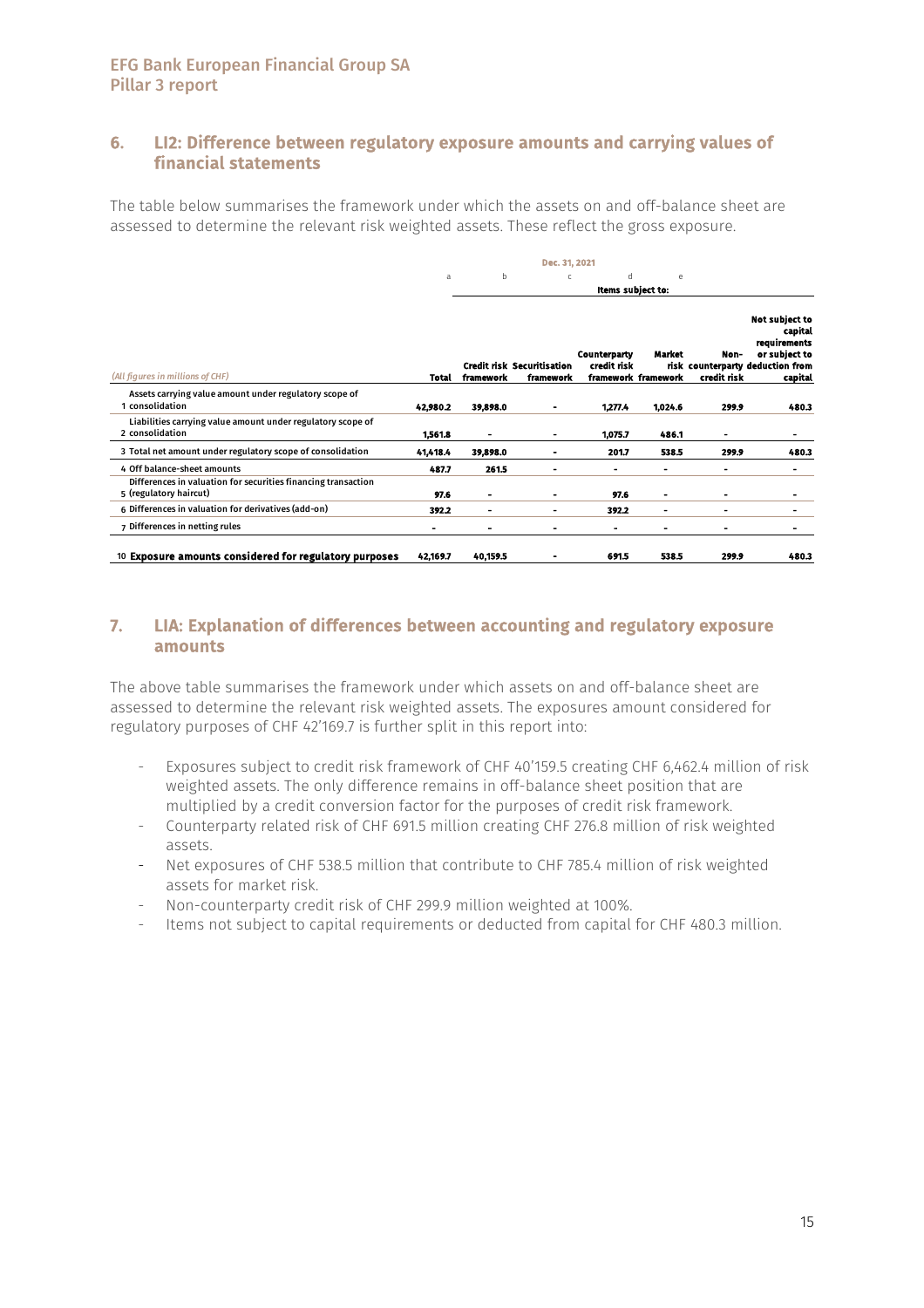# 8. CC1: Composition of regulatory capital

|                     |                                                                                      | a              | b                               |
|---------------------|--------------------------------------------------------------------------------------|----------------|---------------------------------|
|                     |                                                                                      |                | Balance sheet<br>reconciliation |
|                     | (All figures in millions of CHF)                                                     | Dec. 31, 2021  | <b>References</b>               |
|                     | Common equity Tier I capital (CET1)                                                  |                |                                 |
|                     | Directly issued qualifying common share (and equivalent for non-joint stock          |                |                                 |
| 1<br>$\overline{c}$ | companies) capital plus related stock surplus<br>Reserves and Retained earnings      | 500.0<br>851.8 | a)                              |
|                     | Common share capital issued by subsidiaries and held by third parties (amount        |                |                                 |
| 5                   | allowed in group CET1)                                                               | 600.2          | b)                              |
| 6                   | Common equity Tier 1 capital before regulatory adjustments                           | 1,952.0        |                                 |
|                     | Common equity Tier I capital: Regulatory adjustments                                 |                |                                 |
| 8                   | Goodwill (net of related tax liability)                                              | (16.4)         | c)                              |
| 9                   | Other intangible other than mortgage-servicing rights (net of related tax liability) | (3.9)          | d)                              |
|                     | Deferred tax assets that rely on future profitability excluding those arising from   |                |                                 |
| 10                  | temporary differences (net of related tax liability)                                 | (81.4)         | e)                              |
| 26b                 | Other deductions                                                                     | (373.0)        |                                 |
| 28                  | Total regulatory adjustments to common equity CET1                                   | (474.7)        |                                 |
| 29                  | <b>Common equity Tier 1 capital (CET1)</b>                                           | 1,477.3        |                                 |
|                     | <b>Additional Tier 1 capital (AT1)</b>                                               |                |                                 |
|                     | Additional Tier 1 instruments (and CET1 instruments not included in row 5) issued by |                |                                 |
| 34                  | subsidiaries and held by third parties (amount allowed in group AT1)                 | 203.7          | f)                              |
| 36                  | Additional Tier 1 capital before regulatory adjustments                              | 203.7          |                                 |
|                     | Additional Tier 1 capital: regulatory adjustments                                    |                |                                 |
| 43                  | Total regulatory adjustments to additional Tier 1 capital                            |                |                                 |
| 44                  | <b>Additional Tier 1 Capital (AT1)</b>                                               | 203.7          |                                 |
| 45                  | Tier 1 Capital (T1 = CET1 + AT1)                                                     | 1,681.0        |                                 |
|                     | Tier 2 capital (T2)                                                                  |                |                                 |
| 48                  | Minority interests eligible as T2                                                    | 197.2          |                                 |
| 51                  | Tier 2 Capital before regulatory adjustments                                         | 197.2          |                                 |
|                     | Tier 2 capital (T2): regulatory adjustments                                          | ÷              |                                 |
| 57                  | Total regulatory adjustments to Tier 2 Capital                                       |                |                                 |
| 58                  | Tier 2 Capital (T2)                                                                  |                |                                 |
| 59                  | Total regulatory capital (T1 + T2)                                                   | 1,878.2        |                                 |
| 60                  | <b>Total risk-weighted assets</b>                                                    | 9,990.8        |                                 |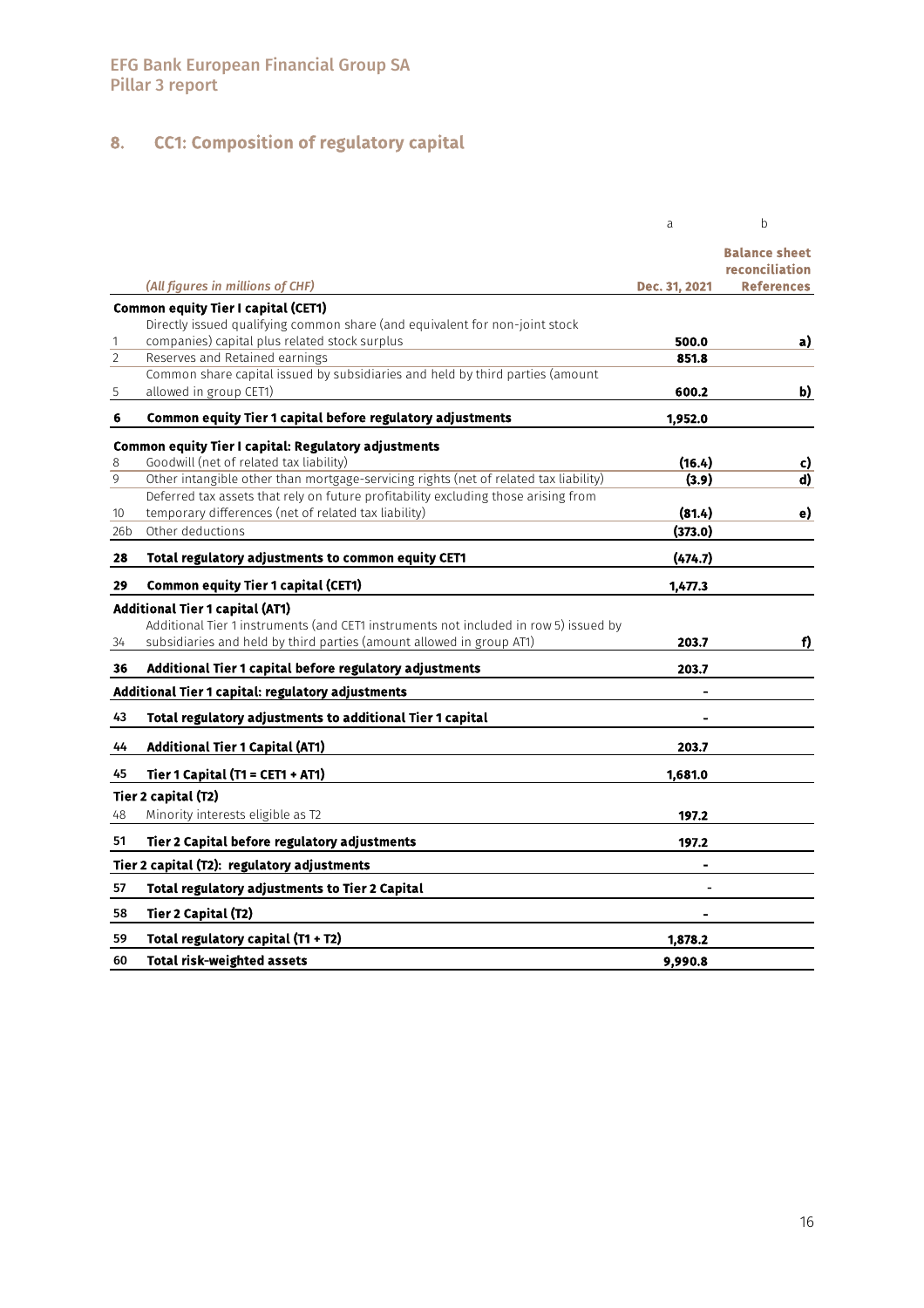|     | <b>Capital ratios and buffers</b>                                                                                                                                                                                                                                                                                                | Dec. 31, 2021 |
|-----|----------------------------------------------------------------------------------------------------------------------------------------------------------------------------------------------------------------------------------------------------------------------------------------------------------------------------------|---------------|
|     |                                                                                                                                                                                                                                                                                                                                  |               |
| 61  | Common equity Tier 1 (item 29, as a percentage of risk-weighted assets)                                                                                                                                                                                                                                                          | 14.8%         |
| 62  | Tier 1 (item 45, as a percentage of risk-weighted assets)                                                                                                                                                                                                                                                                        | 16.8%         |
| 63  | Total regulatory capital (item 59, as a percentage of risk-weighted assets)                                                                                                                                                                                                                                                      | 18.8%         |
| 64  | CET1 requirements in accordance with the Basel minimum standards (capital buffer<br>+ counter-cyclical buffer as per Art. 44a CAO) plus the capital buffer for systemically<br>important banks) (as a per-centage of risk-weighted assets)<br>of which, capital buffer in accordance with Basel minimum standards (as a percent- | 2.5%          |
| 65  | age of risk-weighted assets)                                                                                                                                                                                                                                                                                                     | 2.5%          |
| 66  | of which, countercyclical buffer in accordance with the Basel minimum standards<br>(as per Art. 44a CAO, as a percentage of risk-weighted assets)                                                                                                                                                                                | 0.0%          |
| 68  | CET1 available to meet minimum and buffer requirements as per the Basel mini-<br>mum standards, after deduction of the AT1 and T2 requirements met by CET1 (as a<br>percentage of risk-weighted assets)                                                                                                                          | 10.3%         |
| 68a | CET1 total requirement target in accord-ance with Annex 8 of the CAO plus the<br>countercyclical buffer as per Art. 44 and 44a CAO (as a percentage of risk-weighted<br>assets)                                                                                                                                                  | 7.8%          |
| 68b | Of which countercyclical buffer as per Art. 44 and 44a CAO (as a percentage of risk-<br>weighted assets)                                                                                                                                                                                                                         | 0.0%          |
| 68c | Available CET1 capital to meet CET1 target + countercyclical buffer (after deduction of<br>CET1 capital used to cover T2 and AT1 capital needs)                                                                                                                                                                                  | 14.6%         |
| 68d | T1 total requirement in accordance with Annex 8 of the CAO plus the countercyclical<br>buffer as per Art. 44 and 44a CAO (as a percentage of risk-weighted assets)                                                                                                                                                               | 9.6%          |
| 68e | T1 available (as a percentage of risk-weighted assets)                                                                                                                                                                                                                                                                           | 16.4%         |
| 68f | Total requirement for regulatory capital as per Annex 8 of the CAO plus the counter-<br>cyclical buffer as per Art. 44 and 44a CAO (as a percentage of risk-weighted assets)                                                                                                                                                     | 12.0%         |
| 68g | Regulatory capital available (as a percentage of risk-weighted assets)                                                                                                                                                                                                                                                           | 18.8%         |
|     | Amounts below the thresholds for deduction (before risk-weighting)                                                                                                                                                                                                                                                               |               |
| 73  | Other qualified participations in the financial sector (CET1)                                                                                                                                                                                                                                                                    | 5.6           |
| 74  | Mortages servicing rights (net of related tax liability)                                                                                                                                                                                                                                                                         |               |
| 75  | Deferred tax assets arising from temporary differences (net of related tax liability)                                                                                                                                                                                                                                            | 3.4           |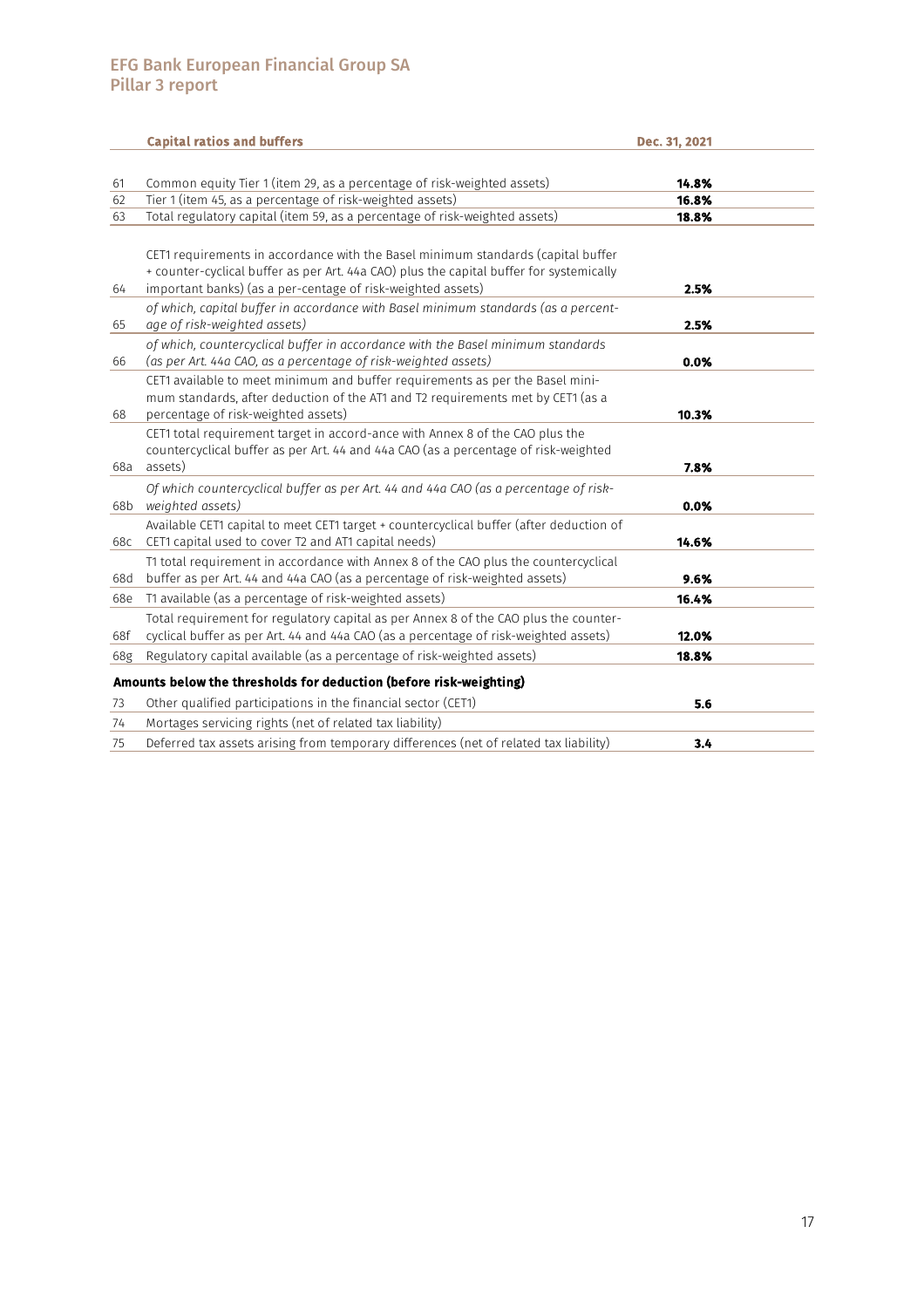# 9. CC2: Reconciliation of regulatory capital to balance sheet

| <b>Assets</b><br>(All figures in millions of CHF)                             |                                |    |
|-------------------------------------------------------------------------------|--------------------------------|----|
|                                                                               | <b>Dec. 31, 2021 Reference</b> |    |
| Cash and cash at central banks<br>Due from other banks                        | 10,166.6                       |    |
|                                                                               | 3,245.8<br>305.0               |    |
| Amounts due from securities financing transactions                            |                                |    |
| Amounts due from customers<br>Mortgage loans                                  | 11,906.7<br>5,763.1            |    |
| Trading portfolio assets                                                      | 648.4                          |    |
| Positive replacement values of derivatives financial statements               | 972.4                          |    |
| Other financial instruments at fair value                                     | 146.7                          |    |
| Financial investments                                                         | 9,010.8                        |    |
| Accrued income and prepaid expenses                                           | 196.5                          |    |
| Tangible fixed assets                                                         | 285.9                          |    |
| Intangible assets                                                             | 20.3                           |    |
| of which goodwill                                                             | 16.4                           | c) |
| of which other intangible assets                                              | 3.9                            | d) |
| Other assets                                                                  | 312.0                          |    |
| of which deferred tax assets that rely on future probability                  | 81.4                           | e) |
| of which deferred tax assets arising from temporary difference                | 2.6                            |    |
| <b>Total assets</b>                                                           | 42,980.2                       |    |
|                                                                               |                                |    |
| <b>Liabilities</b>                                                            |                                |    |
| Amounts due to banks                                                          | 769.7                          |    |
| Amounts due in respect of customer deposits                                   | 33,227.1                       |    |
| Trading portfolio liabilities                                                 | 68.6                           |    |
| Negative replacement values of derivative financial instruments               | 1,075.7                        |    |
| Liabilities from other financial instruments at fair value                    | 417.5                          |    |
| Bond issues and central mortgage institution loans                            | 4,530.3                        |    |
| Accrued expenses and deferred income                                          | 330.8                          |    |
| Other liabilities                                                             | 51.8                           |    |
| Provisions                                                                    | 133.1                          |    |
| <b>Total liabilities</b>                                                      | 40,604.6                       |    |
| of which subordinated liabilities eligible as Tier 2 Capital (T2)             | 197.2                          |    |
| of which subordinated liabilities eligible as Additional Tier 1 Capital (AT1) | 203.7                          | f) |
| <b>Shareholders' equity</b>                                                   |                                |    |
| Share capital                                                                 | 500.0                          | a) |
| of which recognized as CET1                                                   | 500.0                          |    |
| Reserves for general banking risks                                            | 53.3                           |    |
| Reserves and retained earnings                                                | 742.5                          |    |
| Other non-controlling interests                                               | 1,079.8                        |    |
| of which recognized as CET1                                                   | 600.2                          | b) |
| <b>Shareholders' equity</b>                                                   | 2,375.6                        |    |
| <b>Total liabilities and shareholders' equity</b>                             | 42,980.2                       |    |
|                                                                               |                                |    |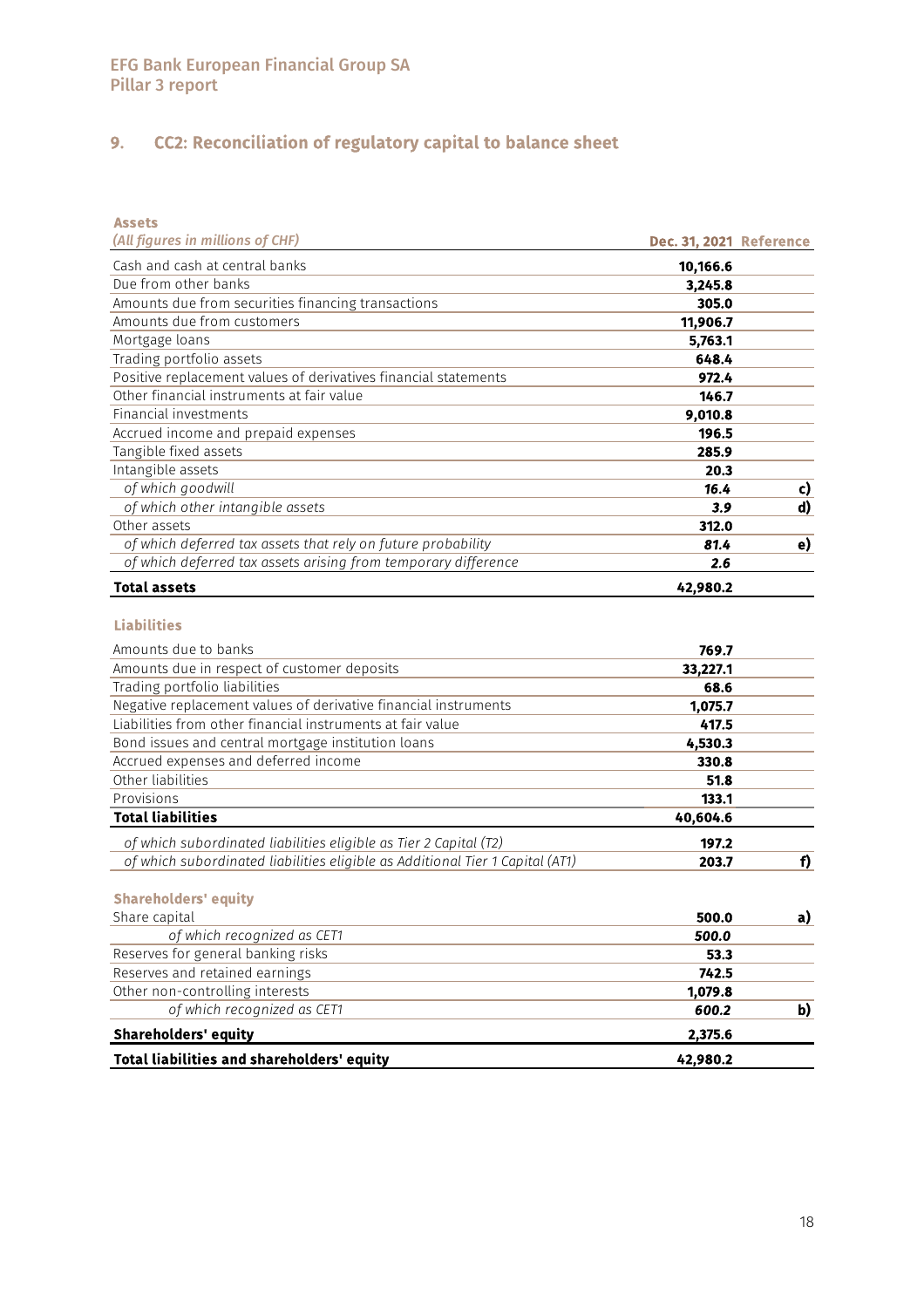### 10. CCyB: Geographical distribution of credit exposures used in the countercyclical capital buffer

The table below provides details of the underlying exposures and RWA used in the computation of the countercyclical capital buffer requirement and is based on jurisdictions where non-bank private sector exposures subject to countercyclical buffer requirement exists.

|                                                             |                                        |                                                                                                    | Dec. 31, 2021                                                     |                                           |
|-------------------------------------------------------------|----------------------------------------|----------------------------------------------------------------------------------------------------|-------------------------------------------------------------------|-------------------------------------------|
|                                                             | a                                      | b                                                                                                  | C                                                                 | d                                         |
| (All figures in millions of CHF unless indicated otherwise) |                                        |                                                                                                    |                                                                   |                                           |
|                                                             | Countercyclical<br>capital buffer rate | <b>Risk-weighted assets</b><br>used in the computation<br>of the countercyclical<br>capital buffer | <b>Bank-specific</b><br>countercyclical<br>capital buffer<br>rate | Countercylclical<br>buffer<br>requirement |
| <b>Hong-Kong</b>                                            | 1.0%                                   | 193.7                                                                                              | 0.036%                                                            |                                           |
| Luxembourg                                                  | 0.5%                                   | 56.5                                                                                               | 0.005%                                                            |                                           |
| Other non-subject to countercyclical buffer                 |                                        | 5,106.8                                                                                            |                                                                   |                                           |
| <b>Non-bank private sector RWA</b>                          |                                        | 5,357.0                                                                                            |                                                                   |                                           |
| <b>Other RWA</b>                                            |                                        | 4,633.8                                                                                            |                                                                   |                                           |
| Total RWA                                                   |                                        | 9,990.8                                                                                            | 0.041%                                                            | 4.1                                       |

### 11. LR1: Leverage ratio: comparison of accounting assets versus leverage ratio exposure measure

The leverage ratio at 31 December 2020 was 3.8% compared to the regulatory requirement of 3.0%.

The ratio is the Tier 1 capital (CHF 1,681.0 million) divided by the Total Gross Exposure (CHF 43'786.5 million). Total Gross Exposure reflects all the on-balance sheet assets at book value primarily adjusted for:

- Deducting assets already deducted from Tier 1 capital
- Grossing up securities financing transactions
- Derivatives exposure adjustments
- Other off-balance sheet exposures

The table below summarises the reconciliation between the total balance sheet assets and the Leverage ratio exposure used as the denominator for the Leverage ratio calculation.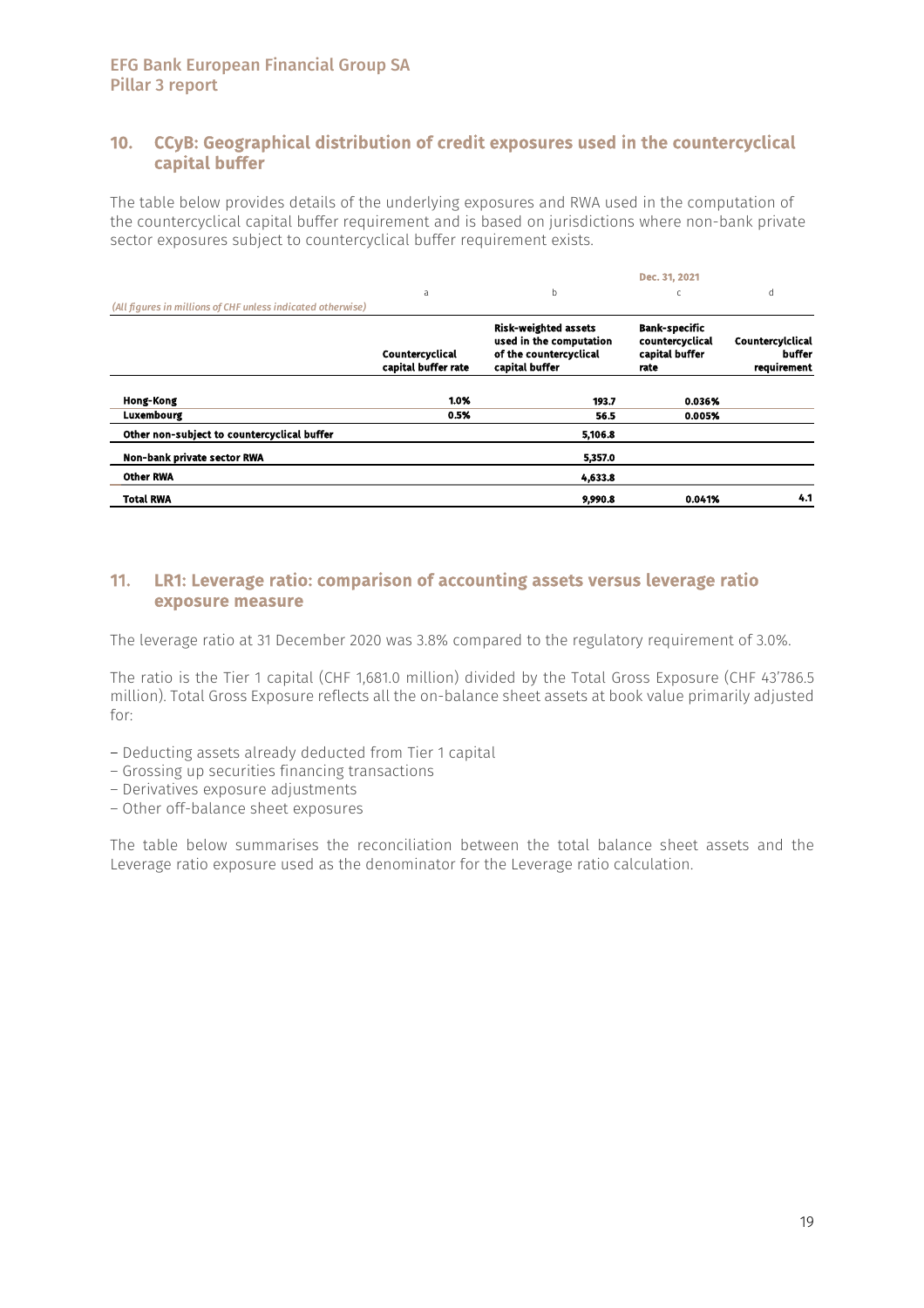a

|                | (All figures in millions of CHF)                                                                                                                                                                                                                                                                                                                  | 2021, Dec. 31 |
|----------------|---------------------------------------------------------------------------------------------------------------------------------------------------------------------------------------------------------------------------------------------------------------------------------------------------------------------------------------------------|---------------|
|                | Total consolidated assets as per published financial statements                                                                                                                                                                                                                                                                                   | 42,980.2      |
| $\overline{2}$ | Adjustment for investments in banks, financial companies, insurers and commercial<br>companies which are consolidated as per accounting standards but not for<br>regulatory purposes (margin nos. 6-7 FINMA circ. 15/3) and adjustments as regards<br>assets which are to be deducted from Tier 1 capital (margin nos. 16-17 FINMA circ.<br>15/3) | (474.7)       |
|                | Adjustment for derivatives (margin nos. 21-51, FINMA circ. 15/3)                                                                                                                                                                                                                                                                                  | 712.9         |
| 5              | Adjustment for securities financing transactions (SFT) (margin nos. 52-73, FINMA circ.<br>15/3)                                                                                                                                                                                                                                                   | 305.9         |
| 6              | Adjustment for off-balance sheet transactions (conversion of off-balance sheet<br>transactions into credit equivalents) (margin nos. 74-76, FINMA circ. 15/3)                                                                                                                                                                                     | 262.2         |
|                | Other adjustments                                                                                                                                                                                                                                                                                                                                 |               |
|                | Total exposure for leverage ratio (sum of lines 1-7)                                                                                                                                                                                                                                                                                              | 43,786.       |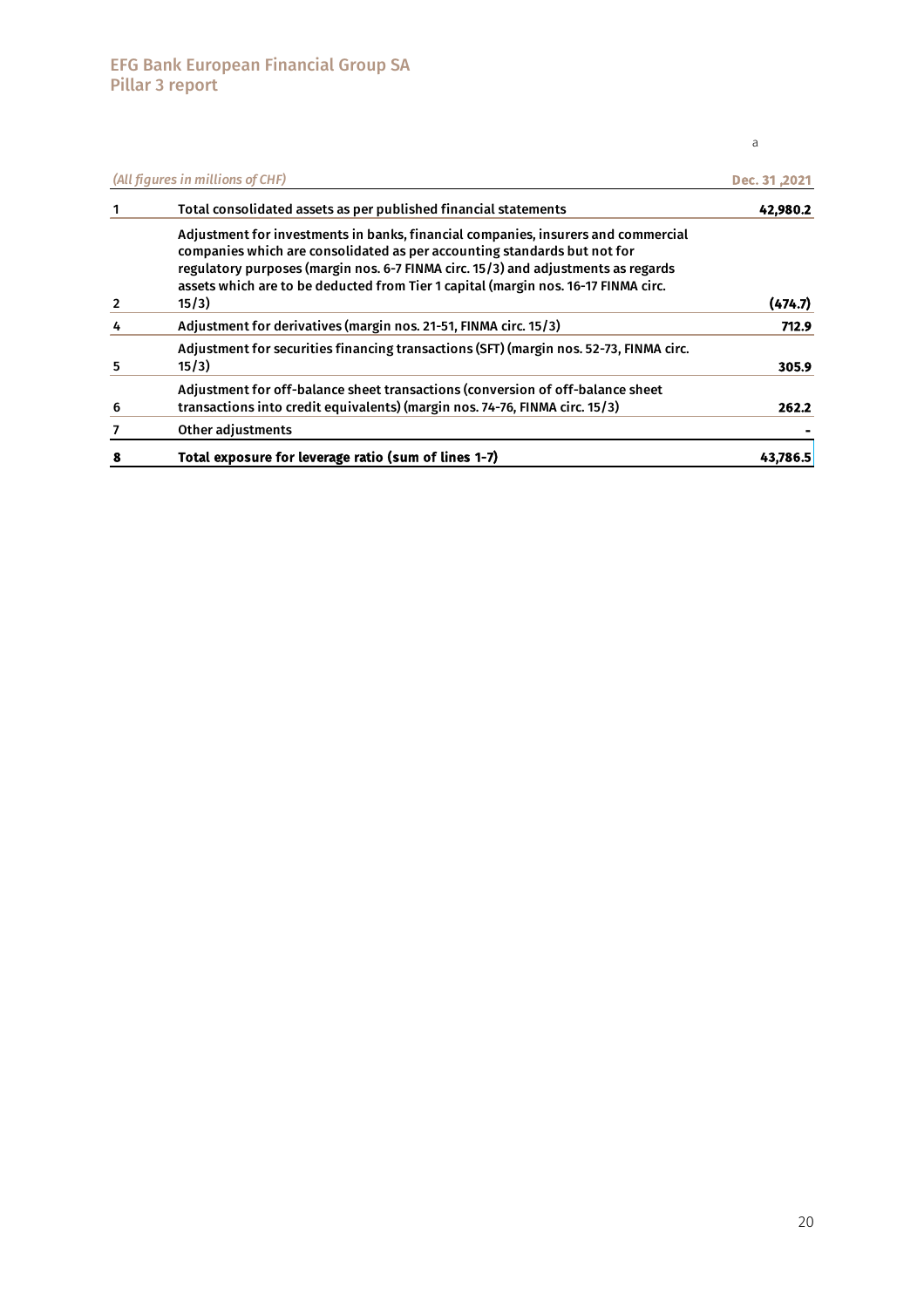### 12. LR2: Leverage ratio: detailed presentation

#### LR2: Leverage ratio: detailed presentation

|    |                                                                                                                                                                                                                     | a            | b            |
|----|---------------------------------------------------------------------------------------------------------------------------------------------------------------------------------------------------------------------|--------------|--------------|
|    | (All figures in millions of CHF)                                                                                                                                                                                    | Dec. 31,2021 | Dec. 31,2020 |
|    | <b>Balance sheet items</b>                                                                                                                                                                                          |              |              |
| 1  | On balance sheet items (excluding derivatives and SFT but including collateral)<br>(margin nos. 14 - 15, FINMA circ. 15/3)                                                                                          | 42,006.6     | 31,531.5     |
| 2  | (Assets that must be deducted in determining the eligible Tier 1 capital)2 (margin<br>nos. 7 and 16-17 FINMA Circ. 15/3).                                                                                           | (474.7)      | (524.4)      |
| 3  | Sum of balance sheet items for leverage ratio excluding derivatives and SFT (sum of<br>lines 1 and 2)                                                                                                               | 41,531.9     | 31,007.1     |
|    | <b>Derivatives</b>                                                                                                                                                                                                  |              |              |
| 4  | Replacement values for derivative transactions, including those for CCPs taking into<br>consideration received margins and netting agreements (margin nos. 22-23 and 34-<br>35 FINMA circ. 15/3)                    | 973.6        | 1,266.5      |
| 5  | Add-ons for all derivatives (margin nos. 22 and 25 FINMA circ. 15/3)                                                                                                                                                | 411.3        | 384.0        |
| 7  | (Deduction of receivables caused by cash variation margins posted as per margin no.<br>36 FINMA circ. 15/3)                                                                                                         | (180.4)      | (473.5)      |
| 9  | The effective notional value of written credit derivatives after deducting any<br>negative replacement values (margin no. 43 FINMA circ. 15/3)                                                                      | 528.6        | 552.7        |
| 10 | (Offsetting of effective notional values of offsetting credit derivatives (margin nos.<br>44-50 FINMA circ, 15/3) and deduction of add-ons for written credit derivatives as<br>per margin no. 51 FINMA circ. 15/3) | (46.6)       | (48.4)       |
| 11 | = Total exposures from derivatives (sum of lines 4–10) Securities financing<br>transactions (SFT)                                                                                                                   | 1,686.5      | 1,681.3      |
|    |                                                                                                                                                                                                                     |              |              |
|    | Securities financing transactions exposures<br>Gross SFT assets with no recognition of netting (except in the case of nova-tion with                                                                                |              |              |
|    | a QCCP as per margin no. 57 FINMA Circ. 15/3) including sale accounting transactions<br>(Margin no. 69 FINMA Circ. 15/3), less the items specified in margin no. 58 FINMA Circ.                                     |              |              |
| 12 | $15/3$ ).                                                                                                                                                                                                           | 305.0        | 1,633.8      |
| 14 | CCR exposure for SFT assets (margin nos. 63-68 FINMA Circ. 15/3).                                                                                                                                                   | 1.0          | 105.7        |
| 16 | = Total exposures from SFT (sum of lines 12-15)                                                                                                                                                                     | 306.0        | 1,739.5      |
|    | Other off-balance sheet items                                                                                                                                                                                       |              |              |
| 17 | Off-balance sheet transactions as gross notional values prior to applying credit<br>conversion factors                                                                                                              | 488.5        | 480.7        |
|    | (Restatement of conversion to credit equivalents) (margin nos. 75-76, FINMA circ.                                                                                                                                   |              |              |
| 18 | 15/3)                                                                                                                                                                                                               | (226.4)      | (230.3)      |
| 19 | Total exposures from off-balance sheet items (sum of lines 17 and 18)                                                                                                                                               | 262.1        | 250.4        |
|    | Eligible capital and total exposures                                                                                                                                                                                |              |              |
| 20 | Tier 1 capital (margin no. 5, FINMA circ. 15/3)                                                                                                                                                                     | 1,681.0      | 1,562.3      |
| 21 | Total exposures (sum of lines 3, 11, 16 and 19)                                                                                                                                                                     | 43,786.5     | 34,678.3     |
|    | Leverage ratio                                                                                                                                                                                                      | %            | %            |
| 22 | Leverage Ratio (margin nos. 3–4, FINMA circ. 15/3)                                                                                                                                                                  | 3.8          | 4.5          |

The leverage ratio decrease is mainly due to the exclusion of deposits held at central banks in all currencies as at 31 December 20, which was temporarily authorised by the FINMA Guidance 02/20 issued on 31 March 2020.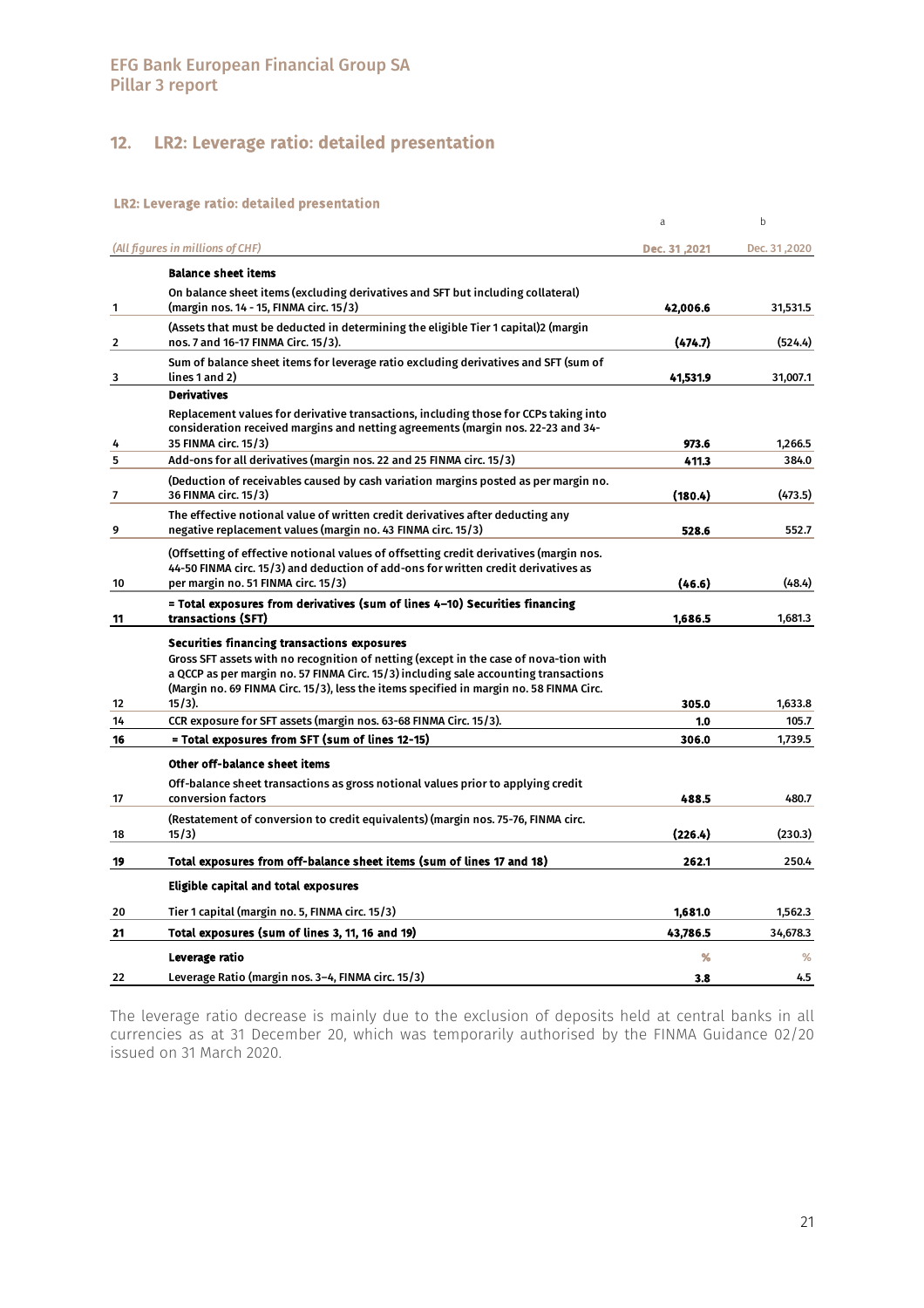### 13. LIQA: Liquidity risk management

For detailed explanation see section 3 Risk Management Approach.

### 14. LIQ1: Information about the liquidity coverage ratio

The LCR is an international regulatory standard. The LCR ensures that a bank has enough liquidity to withstand a 30-calendar-day liquidity stress scenario. It is the ratio between the amount of highquality liquid assets (HQLA) available and potential net cash outflows over a 30-day period. The term net cash outflows is defined as the total potential cash outflows (such as withdrawals from sight deposits and non-renewals of borrowings with a maturity of less than 30 days) less the total potential cash inflows (such as the repayment of receivables with a maturity of less than 30 days) in a stress situation. For banks that, like EFG, are not systemically important, the minimum requirement for the LCR is 100 %.

| (All figures in millions of CHF)        | Dec. 31, 2021          | Dec. 31, 2020   |
|-----------------------------------------|------------------------|-----------------|
|                                         | <b>Weighted values</b> | Weighted values |
| Total high-quality liquid assets (HQLA) | 14.599                 | 12,358          |
| <b>Total cash outflows</b>              | 11,689                 | 10,472          |
| <b>Total cash inflows</b>               | 4,029                  | 3,981           |
| Total net cash outflows                 | 7,661                  | 6,491           |
| <b>Liquidity Coverage Ratio</b>         | 191%                   | 190%            |

The LCR remains robust at 191 % at 31 December 2021.

As at 31 December 2021, the HQLA is composed of cash deposit at SNB (35%) and at other central banks (35%). The remaining, HQLA are primarily US, Hong Kong and Singaporean-issued securities that have a credit rating of between AAA and AA.

Withdrawals from retail and corporate client deposits account for around 81% of total potential cash outflows. This reflects the fact that client deposits are the primary source of funding and therefore the primary source of potential fund outflows in the event of a liquidity stress.

Other cash outflows relate mainly to:

- Derivatives maturing within 30 days and margin calls relating to credits;
- The undrawn part of credit facilities granted to clients;
- Contingent liabilities (e.g. guarantees and letters of credit).

Loans to clients and banks maturing within 30 days account for around 87% of potential cash inflows. The remaining cash inflows primarily come from derivatives maturing within 30 days. The LCR in Swiss francs is 162%, a large percentage of HQLA are denominated in Swiss francs (cash deposited at the SNB).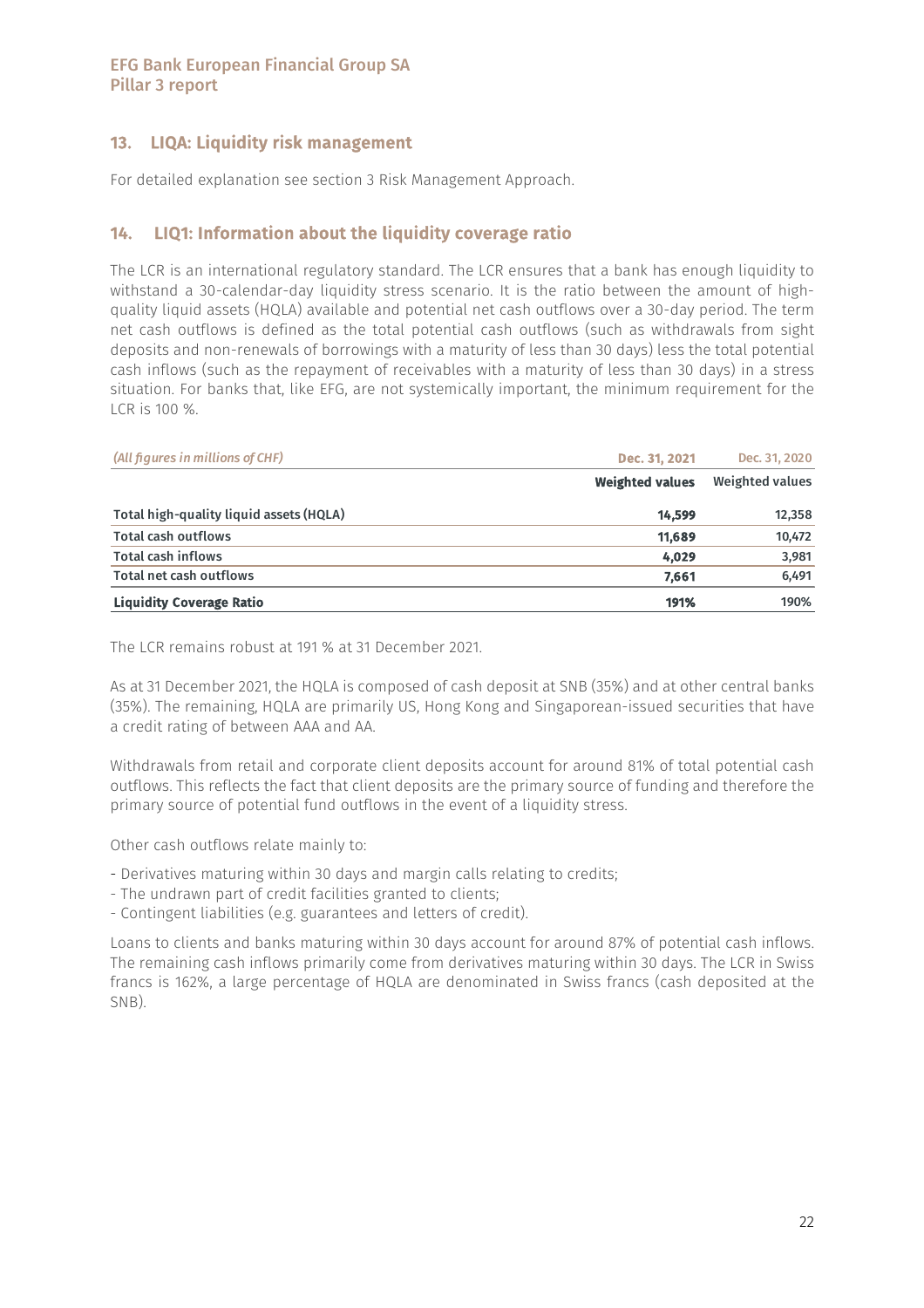The tables below show the average position for the 2 last quarters of 2021.

|    |                                                                                                                                                                                                                                                                                     |                        | Q4 2021 Average<br>3-month average |                               | Q3 2021 Average<br>3-month average |  |  |
|----|-------------------------------------------------------------------------------------------------------------------------------------------------------------------------------------------------------------------------------------------------------------------------------------|------------------------|------------------------------------|-------------------------------|------------------------------------|--|--|
|    | <b>Amounts in millions of CHF</b>                                                                                                                                                                                                                                                   | Values not<br>weighted | Weighted<br>values                 | <b>Values not</b><br>weighted | Weighted<br>values                 |  |  |
| A. | High quality liquid assets (HQLA)                                                                                                                                                                                                                                                   |                        |                                    |                               |                                    |  |  |
| 1  | Total of high quality liquid assets (HQLA)                                                                                                                                                                                                                                          |                        | 14,622                             |                               | 14,372                             |  |  |
| B. | <b>Cash outflows</b>                                                                                                                                                                                                                                                                |                        |                                    |                               |                                    |  |  |
| 2  | Deposits from retail clients                                                                                                                                                                                                                                                        | 15,214                 | 1,828                              | 15,573                        | 1,892                              |  |  |
| 3  | of which stable deposits                                                                                                                                                                                                                                                            |                        |                                    |                               |                                    |  |  |
| 4  | of which less stable deposits                                                                                                                                                                                                                                                       | 15,214                 | 1,828                              | 15,573                        | 1,892                              |  |  |
| 5  | Unsecured wholesale funding                                                                                                                                                                                                                                                         | 18,243                 | 8,413                              | 17,907                        | 7,823                              |  |  |
| 6  | of which, operational deposits (all<br>counterparties) and deposits in networks of<br>cooperative banks                                                                                                                                                                             |                        |                                    |                               |                                    |  |  |
| 7  | of which non-operational deposits (all<br>counterparties)                                                                                                                                                                                                                           | 18,243                 | 8,413                              | 17,907                        | 7,823                              |  |  |
| 8  | of which unsecured debt instruments                                                                                                                                                                                                                                                 |                        |                                    |                               |                                    |  |  |
| 9  | Secured wholesale funding and collateral<br>swaps                                                                                                                                                                                                                                   |                        | 399                                |                               | 360                                |  |  |
| 10 | Other cash outflows                                                                                                                                                                                                                                                                 | 929                    | 826                                | 1,122                         | 863                                |  |  |
| 11 | of which cash outflows related to derivative<br>exposures and other transactions<br>of which, outflows related to loss of funding on<br>asset-backed securities, covered bonds and<br>other structured financing instruments, asset-<br>backed commercial papers, conduits, securi- | 870                    | 810                                | 998                           | 836                                |  |  |
| 12 | ties investment vehicles and other such<br>financing facilities                                                                                                                                                                                                                     |                        |                                    |                               |                                    |  |  |
| 13 | of which cash outflows from committed credit<br>and liquidity facilities                                                                                                                                                                                                            | 50                     | 14                                 | 65                            | 16                                 |  |  |
| 14 | Other contractual funding obligations                                                                                                                                                                                                                                               | 13                     | ۰                                  | 23                            | -                                  |  |  |
| 15 | Other contingent funding obligations                                                                                                                                                                                                                                                | 951                    | 466                                | 949                           | 400                                |  |  |
| 16 | <b>Total cash outflows</b>                                                                                                                                                                                                                                                          |                        | 11,931                             |                               | 11,338                             |  |  |
| c. | <b>Cash inflows</b>                                                                                                                                                                                                                                                                 |                        |                                    |                               |                                    |  |  |
| 17 | Secured lending (e.g. reverse repos)                                                                                                                                                                                                                                                |                        |                                    |                               |                                    |  |  |
| 18 | Inflows from fully performing exposures                                                                                                                                                                                                                                             | 6,169                  | 4,145                              | 5,983                         | 3,979                              |  |  |
| 19 | Other cash inflows                                                                                                                                                                                                                                                                  | 451                    | 216                                | 531                           | 263                                |  |  |
| 20 | <b>Total cash inflows</b>                                                                                                                                                                                                                                                           |                        | 4,361                              |                               | 4,242                              |  |  |
|    |                                                                                                                                                                                                                                                                                     |                        | <b>Net values</b>                  |                               | <b>Net values</b>                  |  |  |
| 21 | Total high quality liquid assets (HQLA)                                                                                                                                                                                                                                             |                        | 14,622                             |                               | 14,372                             |  |  |
| 22 | <b>Total net cash outflow</b>                                                                                                                                                                                                                                                       |                        | 7,570                              |                               | 7,096                              |  |  |
| 23 | Liquidity coverage ratio (LCR) in %                                                                                                                                                                                                                                                 |                        | 193%                               |                               | 203%                               |  |  |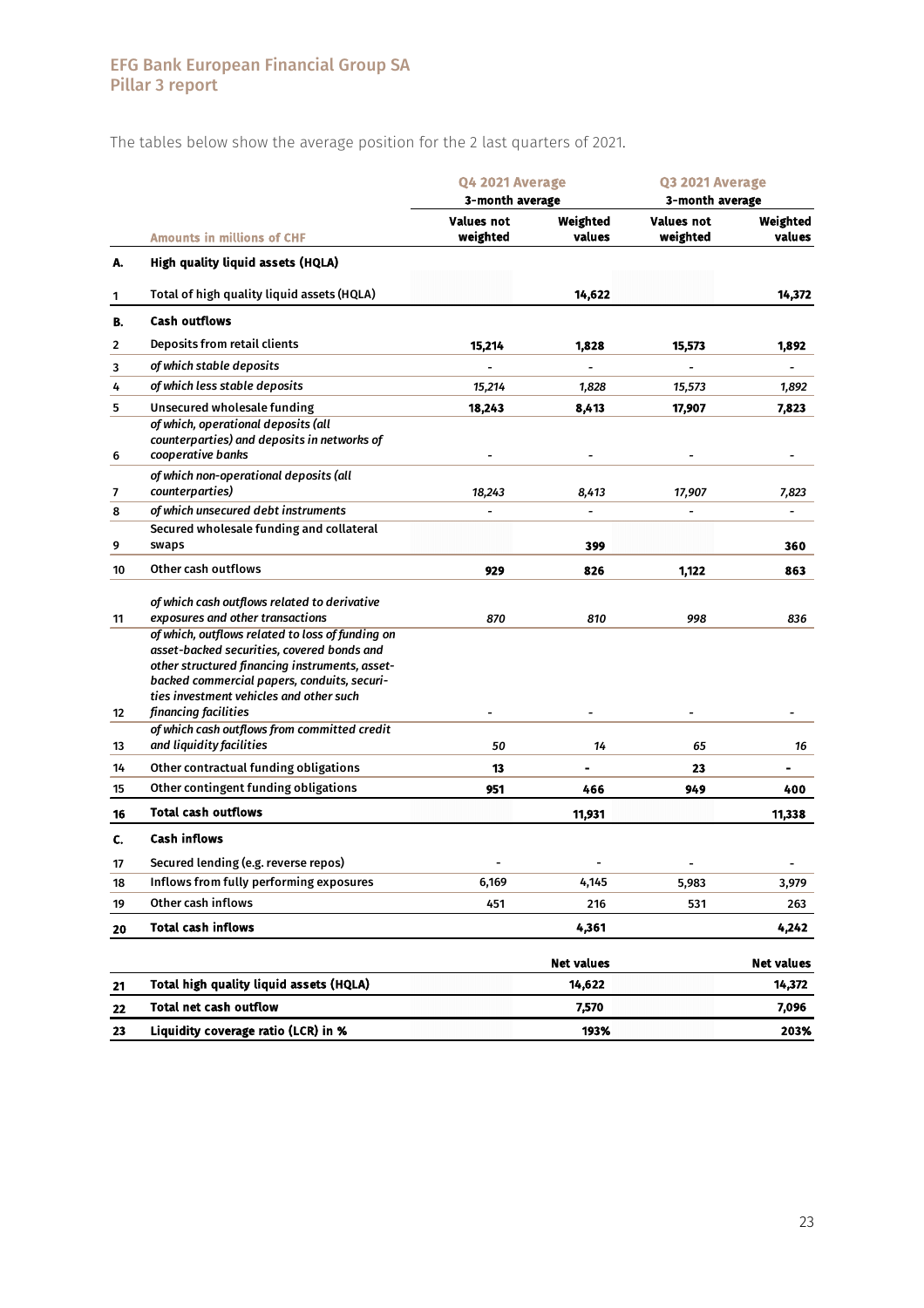### 15.LIQ2: Information about the net stable funding ratio

The net stable funding ratio (NSFR) is set-up in a manner to ensure that a strong and stable funding structure is maintained to operate in a long-term horizon. This ratio put in relation the amount of available stable funding (ASF) versus the amount of required stable funding (RSF). Total ASF represents liabilities and capital that will remain for long term (i.e. more than one year). Total RSF means stable funding which is required to be kept given the residual maturity and type of assets positions (liquidity characteristics).

The minimum requirement for the NSFR is 100%.

The NSFR is robust at 156 % as at December 31, 2021.

The ASF is strong with CHF 24'109 million of stable funding, of which:

- Tier 1 and Tier 2 capital before capital deduction of CHF 2'353 million;
- Retail and small business customers for CHF 14'155 million;
- CHF 7'144 million mainly from non-financial corporates.

The RSF at CHF 15'416 million is mostly generated by:

- Client loans and mortgages for CHF 9'675 million;
- Non-HQLA unencumbered securities for CHF 2'220 million;
- Banks and financial institutions balances and loans for CHF 1'339 million.

The tables below show the position for the 2 last quarters of 2021.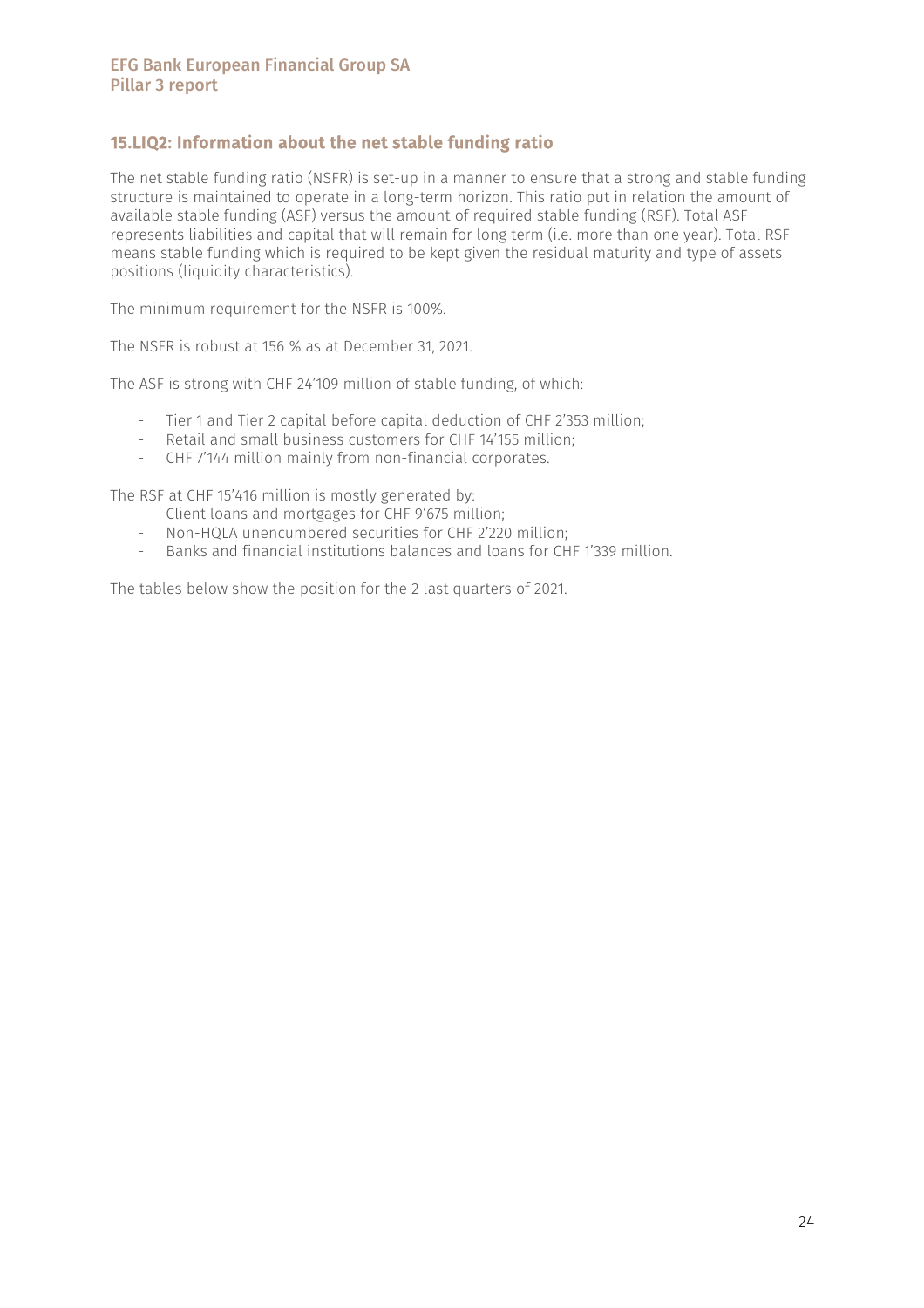|                                                                          | a                            | b                           | $\mathsf{C}$                          | d              | $\mathsf e$ |
|--------------------------------------------------------------------------|------------------------------|-----------------------------|---------------------------------------|----------------|-------------|
|                                                                          |                              |                             | Unweighted value by residual maturity |                |             |
|                                                                          |                              |                             | 6 months to                           |                | Weighted    |
| (All figures in millions of CHF)                                         |                              | No maturity $\leq 6$ months | < 1 year                              | > 1 year       | value       |
| Available stable funding (ASF) item                                      |                              |                             |                                       |                |             |
| 1 Capital:                                                               | 2,353                        |                             |                                       |                | 2,353       |
| 2 Regulatory Capital <sup>1</sup>                                        | 2,353                        |                             |                                       |                | 2,353       |
| 3 Other capital instruments                                              | $\blacksquare$               | $\blacksquare$              | ۰                                     | ۰              |             |
| 4 Retail deposits and deposits from small business customers:            |                              | 15,660                      | 68                                    | $\blacksquare$ | 14,155      |
| <b>5</b> Stable deposits                                                 | $\blacksquare$               |                             | ÷.                                    | ۰              |             |
| <b>6</b> Less stable deposits                                            |                              | 15,660                      | 68                                    | ۰              | 14,155      |
| 7 Wholesale funding:                                                     |                              | 18,025                      | 161                                   | 99             | 7.144       |
| 8 Operational deposits                                                   | $\blacksquare$               |                             | $\overline{\phantom{0}}$              |                |             |
| 9 Other wholesale funding                                                |                              | 18,025                      | 161                                   | 99             | 7,144       |
| 10 Liabilities with matching interdependent assets                       | $\blacksquare$               |                             | ÷                                     |                |             |
| 11 Other liabilities:                                                    | $\blacksquare$               | 5,041                       | $\mathbf{z}$                          | 456            | 457         |
| <b>12</b> NSFR derivative liabilities                                    |                              | $\blacksquare$              | $\blacksquare$                        | $\blacksquare$ |             |
| 13 All other liabilities and equity not included in the above categories | $\blacksquare$               | 5,041                       | 2                                     | 456            | 457         |
| <b>14 Total ASF</b>                                                      |                              |                             |                                       |                | 24,109      |
| <b>Required stable funding (RSF) item</b>                                |                              |                             |                                       |                |             |
| 15 Total NSFR high-quality liquid assets (HQLA)                          |                              |                             |                                       |                | 181         |
| Deposits held at other financial institutions for operational            |                              |                             |                                       |                |             |
| 16 purposes                                                              |                              |                             |                                       |                |             |
| 17 Performing loans and securities:                                      | ۰                            | 14,054                      | 1,757                                 | 8,052          | 13,234      |
| Performing loans to financial institutions secured by category 1 and     |                              |                             |                                       |                |             |
| <b>18</b> 2a HQLA                                                        | $\overline{a}$               |                             |                                       |                |             |
| Performing loans to financial institutions secured by non-category 1     |                              |                             |                                       |                |             |
| and 2a HQLA and unsecured performing loans to financial                  |                              |                             |                                       |                |             |
| 19 institutions                                                          |                              | 3,288                       | 68                                    | 812            | 1,339       |
| Performing loans to non-financial corporate clients, loans to retail     |                              |                             |                                       |                |             |
| and small business customers, and loans to sovereigns, central           |                              |                             |                                       |                |             |
| 20 banks and PSEs, of which:                                             |                              | 8,580                       | 1,065                                 | 2,138          | 6,640       |
| With a risk weight of less than or equal to 35% under the Basel II       |                              |                             |                                       |                |             |
| 21 standardised approach for credit risk                                 |                              |                             |                                       |                |             |
| 22 Performing residential mortgages, of which:                           | $\qquad \qquad \blacksquare$ | 1,819                       | 474                                   | 2,905          | 3.035       |
| With a risk weight of less than or equal to 35% under the Basel II       |                              |                             |                                       |                |             |
| 23 standardised approach for credit risk                                 | $\blacksquare$               | 1,819                       | 474                                   | 2,905          | 3,035       |
| Securities that are not in default and do not qualify as HQLA,           |                              |                             |                                       |                |             |
| 24 including exchange-traded equities                                    |                              | 367                         | 150                                   | 2,197          | 2,220       |
|                                                                          |                              |                             |                                       |                |             |
| 25 Assets with matching interdependent liabilities                       |                              |                             |                                       |                |             |
| 26 Other assets:                                                         | 555                          | 1,285                       | 5                                     | 1,198          | 1,987       |
| 27 Physical traded commodities, including gold                           | 555                          |                             |                                       |                | 472         |
| Assets posted as initial margin for derivative contracts and             |                              |                             |                                       |                |             |
| 28 contributions to default funds of CCPs                                |                              | $\blacksquare$              |                                       | ۰              |             |
| 29 NSFR derivative assets                                                |                              | $\blacksquare$              |                                       | 973            |             |
| NSFR derivative liabilities before deduction of variation margin         |                              |                             |                                       |                |             |
| 30 posted                                                                |                              | $\blacksquare$              | $\qquad \qquad \blacksquare$          | 214            | 214         |
| 31 All other assets not included in the above categories                 | $\blacksquare$               | 1,285                       | 5                                     | 11             | 1,301       |
| 32 Off-balance sheet items                                               |                              | 226                         | ۰                                     | -              | 14          |
| 33 Total RSF                                                             |                              |                             |                                       |                | 15,416      |
| 34 Net Stable Funding Ratio (NSFR) (%)                                   |                              |                             |                                       |                | 156%        |
|                                                                          |                              |                             |                                       |                |             |

<sup>1</sup> before reglementary deductions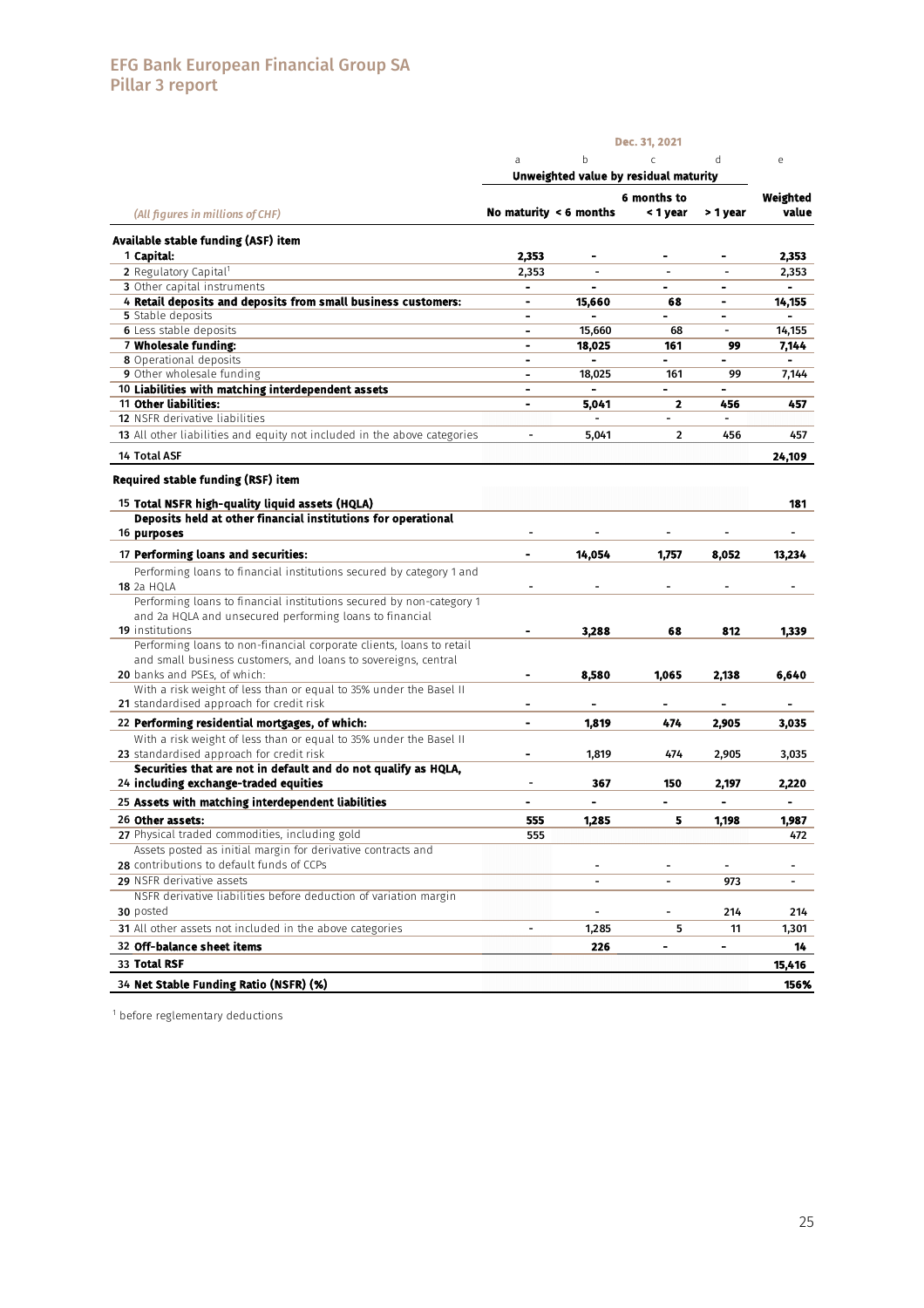|                                                                          |                |                                            | Sept. 30, 2021           |                          |                              |
|--------------------------------------------------------------------------|----------------|--------------------------------------------|--------------------------|--------------------------|------------------------------|
|                                                                          | a              | b<br>Unweighted value by residual maturity | C                        | d                        | e                            |
|                                                                          |                |                                            |                          |                          |                              |
| (All figures in millions of CHF)                                         |                | No maturity $\leq 6$ months                | 6 months to<br>< 1 year  | > 1 year                 | Weighted<br>value            |
| Available stable funding (ASF) item                                      |                |                                            |                          |                          |                              |
| 1 Capital:                                                               | 2,397          |                                            |                          | 2,397                    | 2,397                        |
| 2 Regulatory Capital <sup>1</sup>                                        | 2,397          |                                            |                          | 2,397                    | 2,397                        |
| 3 Other capital instruments                                              | $\blacksquare$ | $\blacksquare$                             | $\blacksquare$           | $\blacksquare$           |                              |
| 4 Retail deposits and deposits from small business customers:            | $\blacksquare$ | 15,739                                     | 40                       | 2                        | 14,203                       |
| 5 Stable deposits                                                        |                | $\blacksquare$                             | $\blacksquare$           | $\blacksquare$           |                              |
| <b>6</b> Less stable deposits                                            | $\blacksquare$ | 15,739                                     | 40                       | 2                        | 14,203                       |
| 7 Wholesale funding:                                                     | $\blacksquare$ | 18,600                                     | 157                      | 72                       | 7,040                        |
| 8 Operational deposits                                                   | $\blacksquare$ | $\qquad \qquad \blacksquare$               | $\frac{1}{2}$            | -                        |                              |
| <b>9</b> Other wholesale funding                                         |                | 18,600                                     | 157                      | 72                       | 7,040                        |
| 10 Liabilities with matching interdependent assets                       | ۰              | $\blacksquare$                             | $\blacksquare$           | $\overline{\phantom{a}}$ |                              |
| 11 Other liabilities:                                                    | $\blacksquare$ | 5,557                                      | $\mathbf{z}$             | 443                      | 444                          |
| <b>12</b> NSFR derivative liabilities                                    |                | $\blacksquare$                             | $\blacksquare$           | $\blacksquare$           |                              |
| 13 All other liabilities and equity not included in the above categories | $\blacksquare$ | 5,557                                      | $\overline{2}$           | 443                      | 444                          |
| <b>14 Total ASF</b>                                                      |                |                                            |                          |                          | 24,084                       |
| <b>Required stable funding (RSF) item</b>                                |                |                                            |                          |                          |                              |
| 15 Total NSFR high-quality liquid assets (HQLA)                          |                |                                            |                          |                          | 552                          |
| Deposits held at other financial institutions for operational            |                |                                            |                          |                          |                              |
| 16 purposes                                                              |                |                                            |                          |                          |                              |
| 17 Performing loans and securities:                                      | ۰              | 14,210                                     | 1,746                    | 8,800                    | 13,898                       |
| Performing loans to financial institutions secured by category 1 and     |                |                                            |                          |                          |                              |
| <b>18</b> 2a HQLA                                                        |                |                                            |                          |                          |                              |
| Performing loans to financial institutions secured by non-category 1     |                |                                            |                          |                          |                              |
| and 2a HQLA and unsecured performing loans to financial                  |                |                                            |                          |                          |                              |
| <b>19</b> institutions                                                   |                | 3,157                                      | 158                      | 840                      | 1,393                        |
| Performing loans to non-financial corporate clients, loans to retail     |                |                                            |                          |                          |                              |
| and small business customers, and loans to sovereigns, central           |                |                                            |                          |                          |                              |
| 20 banks and PSEs, of which:                                             |                | 8,770                                      | 791                      | 2,305                    | 6,740                        |
| With a risk weight of less than or equal to 35% under the Basel II       |                |                                            |                          |                          |                              |
| 21 standardised approach for credit risk                                 | $\blacksquare$ |                                            |                          |                          |                              |
| 22 Performing residential mortgages, of which:                           | ۰              | 1,818                                      | 511                      | 3,063                    | 3,156                        |
| With a risk weight of less than or equal to 35% under the Basel II       |                |                                            |                          |                          |                              |
| 23 standardised approach for credit risk                                 | $\blacksquare$ | 1,818                                      | 511                      | 3,063                    | 3,156                        |
| Securities that are not in default and do not qualify as HQLA,           |                |                                            |                          |                          |                              |
| 24 including exchange-traded equities                                    |                | 465                                        | 286                      | 2,592                    | 2,609                        |
| 25 Assets with matching interdependent liabilities                       |                |                                            |                          | $\blacksquare$           |                              |
| 26 Other assets:                                                         | 645            | 1,710                                      | 4                        | 1,278                    | 2,487                        |
| 27 Physical traded commodities, including gold                           | 645            |                                            |                          |                          | 548                          |
| Assets posted as initial margin for derivative contracts and             |                |                                            |                          |                          |                              |
| 28 contributions to default funds of CCPs                                |                |                                            |                          |                          | $\qquad \qquad \blacksquare$ |
| 29 NSFR derivative assets                                                |                | $\overline{a}$                             |                          |                          |                              |
| NSFR derivative liabilities before deduction of variation margin         |                |                                            |                          | 1,054                    | $\blacksquare$               |
|                                                                          |                |                                            |                          |                          |                              |
| 30 posted                                                                |                |                                            | $\overline{\phantom{0}}$ | 212                      | 212                          |
| 31 All other assets not included in the above categories                 | $\blacksquare$ | 1,710                                      | 4                        | 12                       | 1,727                        |
| 32 Off-balance sheet items                                               |                | 129                                        | ۰                        | -                        | 3                            |
| 33 Total RSF                                                             |                |                                            |                          |                          | 16,940                       |
| 34 Net Stable Funding Ratio (NSFR) (%)                                   |                |                                            |                          |                          | 142%                         |

1 before reglementary deductions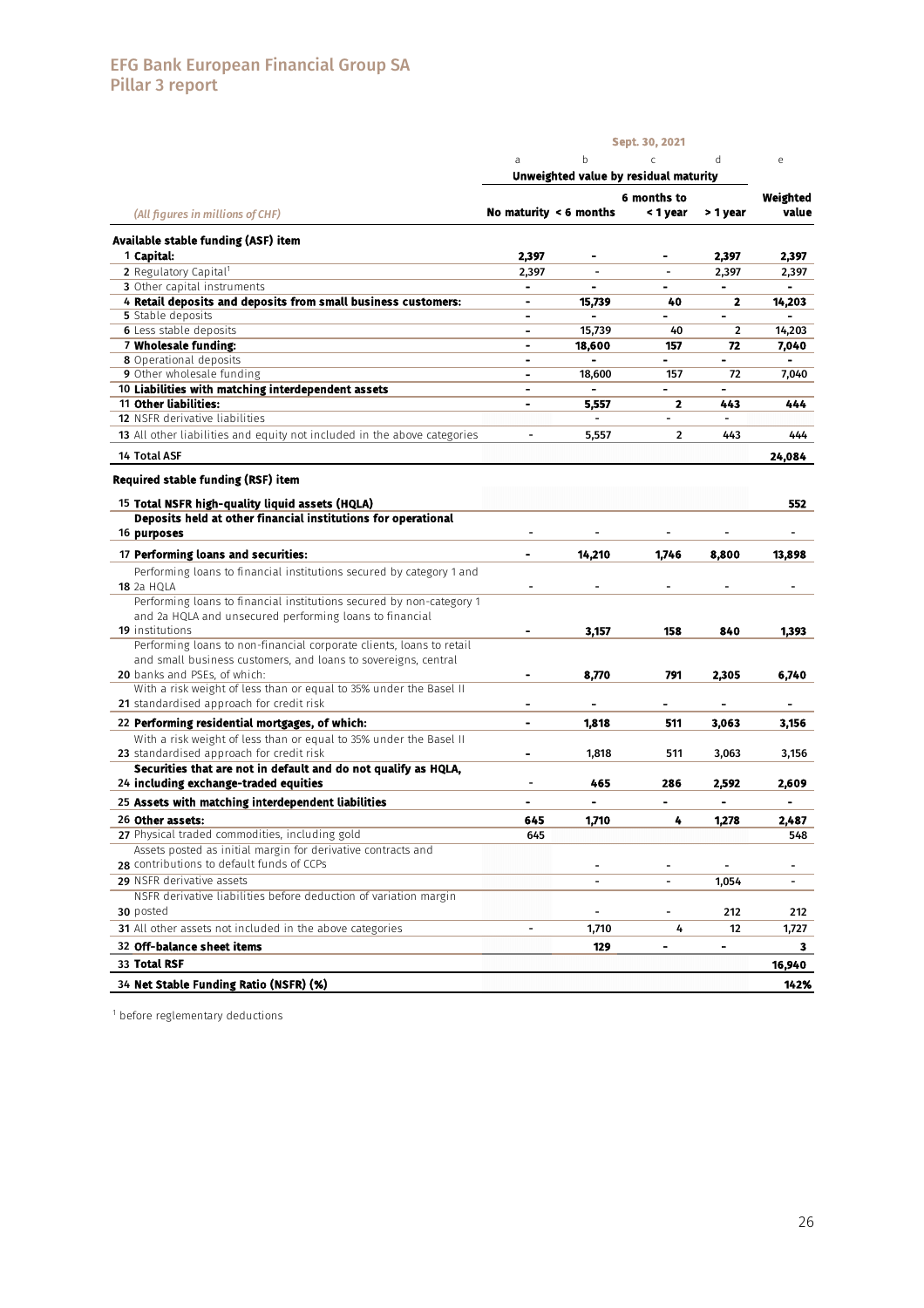### 16. CRA: General information about risk

For detailed explanation see section 3 Risk Management Approach.

### 17. CR1: Credit quality of assets

The table below summarises the composition and credit quality of the assets subject to the credit risk framework.

|                                   | Dec. 31, 2021                        |           |                          |                   |  |  |  |  |  |
|-----------------------------------|--------------------------------------|-----------|--------------------------|-------------------|--|--|--|--|--|
|                                   | a                                    | b         |                          | d                 |  |  |  |  |  |
|                                   | Gross carying values of <sup>1</sup> |           |                          |                   |  |  |  |  |  |
|                                   |                                      | Non-      |                          |                   |  |  |  |  |  |
|                                   | <b>Defaulted</b>                     | defaulted | Allowances /             |                   |  |  |  |  |  |
| (All figures in millions of CHF)  | exposures <sup>3</sup>               | exposures | impairments <sup>2</sup> | <b>Net values</b> |  |  |  |  |  |
| 1 Loans (without debt securities) | 277.2                                | 32,191.4  | (18.0)                   | 32,450.6          |  |  |  |  |  |
| 2 Debt securities                 | ۰                                    | 7.447.4   | ۰                        | 7.447.4           |  |  |  |  |  |
| 3 Off balance-sheet amounts       |                                      | 487.7     | ۰                        | 487.7             |  |  |  |  |  |
| 4 Total                           | 277.2                                | 40.126.5  | (18.0)                   | 40.385.7          |  |  |  |  |  |

1. Gross carrying values: on- and off-balance sheet items that give rise to a credit risk exposure according to the Basel framework. On-balance sheet items include loans and debt securities. Off-balance sheet items are measured according to the following criteria: (a) guarantees given – the maximum amount that the bank would have to pay if the guarantee were called. The amount is the gross of any credit conversion factor (CCF) or credit risk mitigation (CRM) techniques. (b) Irrevocable loan commitments – total amount that the bank has committed to lend. The amounts are gross of any CCF or CRM techniques. Revocable loan commitments must not be included. The gross value is the accounting value before any allowance/impairments but after considering write-offs. They do not take into account any credit risk mitigation technique.

2. Sum of value adjustments, without taking into account, that these adjustments cover impaired credits or even deferred risks, and directly booked amortisations.

3. Under SA-BIS this includes credits past due and impaired positions.

### 18. CR2: Changes in stock of defaulted loans and debt securities

| Dec. 31, 2021 |
|---------------|
| 395.6         |
| 201.3         |
| (16.9)        |
| (10.4)        |
| (292.4)       |
|               |

#### 6 277.2 Defaulted loans and debt securities at December, 31 2021

Defaulted loans amounted to CHF 277.2 million at 31 December 2021 and accounted for less than 1 % of total exposure. Valuation adjustments of CHF 14.3 million were recognized against these loans.

Valuation adjustments are determined individually for each defaulted loan, taking into account the liquidation value of collateral and the characteristics of the counterparty.

Back in 2007 a loan of USD 193.8 million was disbursed on which an Expected Credit loss of CHF 75.3 million was further recognised in the financial statements. Following a November 2021 judgement issued by the High Court of Singapore holding that the pledge under Singapore law over assets held

277.2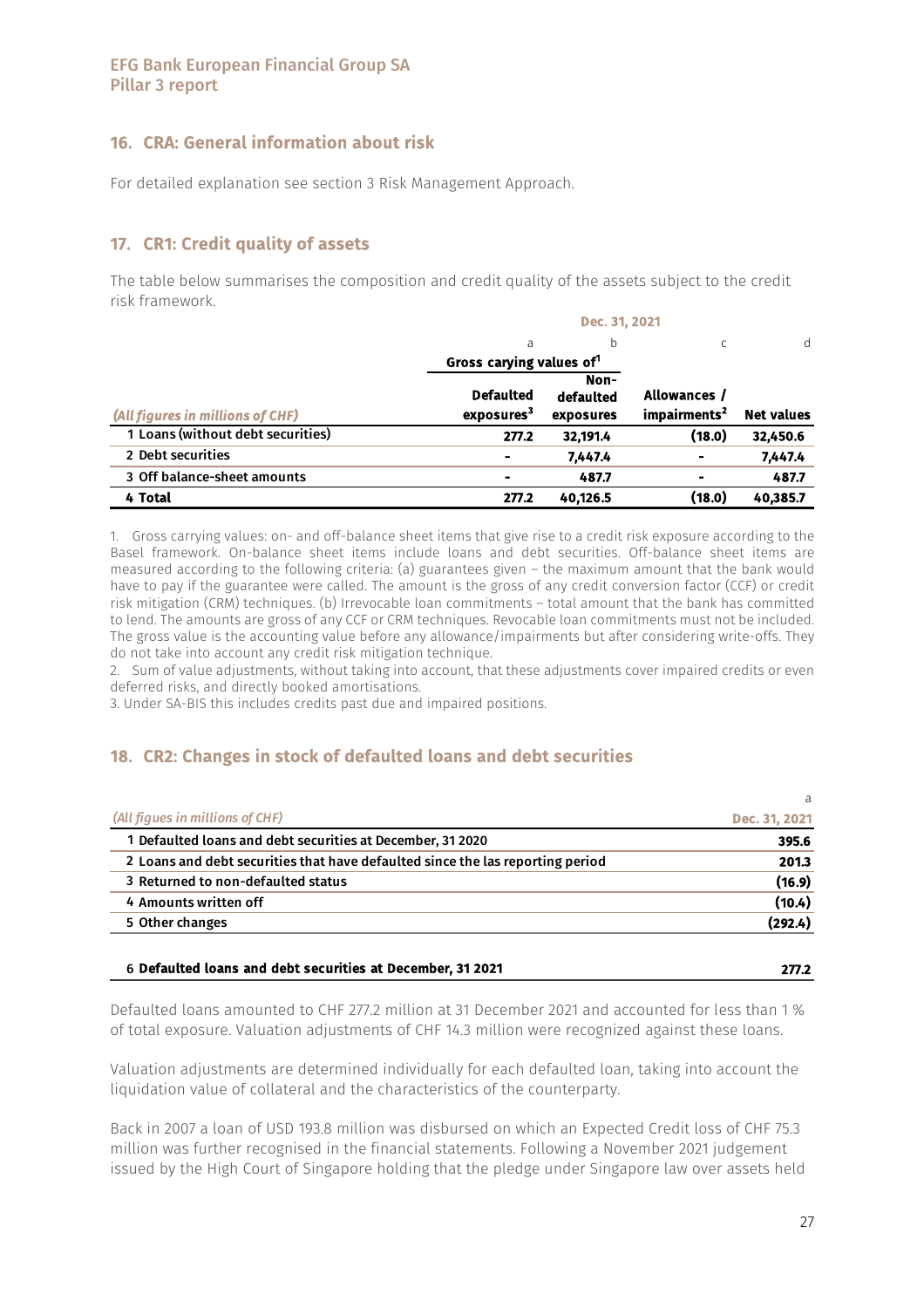as collateral was valid and enforceable, the collateral has been used to repay the loan. This movement is shown under "Other changes".

### 19. CRB: Additional disclosure related to the credit quality of assets

Assets subject to the credit risk framework (excluding derivatives and securities financing transactions counterparties but including non-counterparty risks) are geographically located as per the following table:

| <b>By country</b>                         | Dec. 31, 2021                       |               |           |         |              |              |  |  |  |
|-------------------------------------------|-------------------------------------|---------------|-----------|---------|--------------|--------------|--|--|--|
| <b>Assets</b>                             | <b>North</b><br><b>Americas and</b> |               |           |         |              |              |  |  |  |
| (All figures in millions of CHF)          | Switzerland                         | <b>Europe</b> | Carribean | Asia    | <b>Other</b> | <b>Total</b> |  |  |  |
| Cash and cash at central banks            | 5.088.6                             | 4.891.9       | 0.3       | 182.0   | 3.8          | 10,166.6     |  |  |  |
| Due from other banks                      | 1.164.6                             | 711.2         | 522.2     | 665.9   | 181.9        | 3.245.8      |  |  |  |
| <b>Amounts due from customers</b>         | 806.4                               | 4,102.7       | 2,945.3   | 2,834.8 | 1,185.3      | 11,874.5     |  |  |  |
| Mortgage loans                            | 1,242.0                             | 3,188.6       | 915.5     | 333.0   | 84.0         | 5,763.1      |  |  |  |
| Other financial instruments at fair value | ä,                                  | ۰             | 146.7     |         |              | 146.7        |  |  |  |
| <b>Financial investments</b>              | 242.6                               | 3,141.7       | 3.117.4   | 1.638.8 | 139.3        | 8,279.8      |  |  |  |
| Accrued income and prepaid expenses       | 27.2                                | 96.3          | 39.8      | 16.9    | 16.3         | 196.5        |  |  |  |
| Other assets                              | 65.4                                | 35.5          | 115.1     | 2.5     | 6.5          | 225.0        |  |  |  |
| Total assets                              | 8,636.8                             | 16,167.9      | 7,802.3   | 5,673.9 | 1,617.1      | 39,898.0     |  |  |  |
| <b>Off Balance sheet</b>                  |                                     |               |           |         |              |              |  |  |  |
| <b>Contingent liabilities</b>             | 33.0                                | 89.0          | 67.2      | 20.2    | 52.2         | 261.6        |  |  |  |
| <b>Irrevocable commitments</b>            | 21.0                                | 188.2         | 10.6      | 5.5     | 0.8          | 226.1        |  |  |  |
| <b>Total off balance sheet</b>            | 54.0                                | 277.2         | 77.8      | 25.7    | 53.0         | 487.7        |  |  |  |
| <b>Grand Total</b>                        | 8.690.8                             | 16,445.1      | 7,880.1   | 5,699.6 | 1,670.1      | 40,385.7     |  |  |  |
| <b>Receivables past due</b>               |                                     |               |           |         |              |              |  |  |  |
| (All figures in millions of CHF)          |                                     |               |           |         |              |              |  |  |  |
| Receivables past due                      | 27.2                                | 51.5          | 31.3      | 26.8    | 2.1          | 138.9        |  |  |  |
| thereof past due not impaired receivables | $\blacksquare$                      | 50.1          | 25.9      | 26.8    | 2.1          | 104.9        |  |  |  |
| thereof for more than 90 days overdue not |                                     |               |           |         |              |              |  |  |  |
| impaired receivables                      | 27.2                                | 1.4           | 5.4       |         |              | 34.0         |  |  |  |
| <b>Impaired loans</b>                     | 56.9                                | 30.7          | 24.3      | 19.5    | 6.9          | 138.3        |  |  |  |
| Value adjustments of impaired positions   | 4.2                                 | 6.0           | 2.2       | 1.7     | 0.1          | 14.2         |  |  |  |
| Positions written off in the current year | -                                   | 1.9           | 0.0       | 6.9     | 1.6          | 10.4         |  |  |  |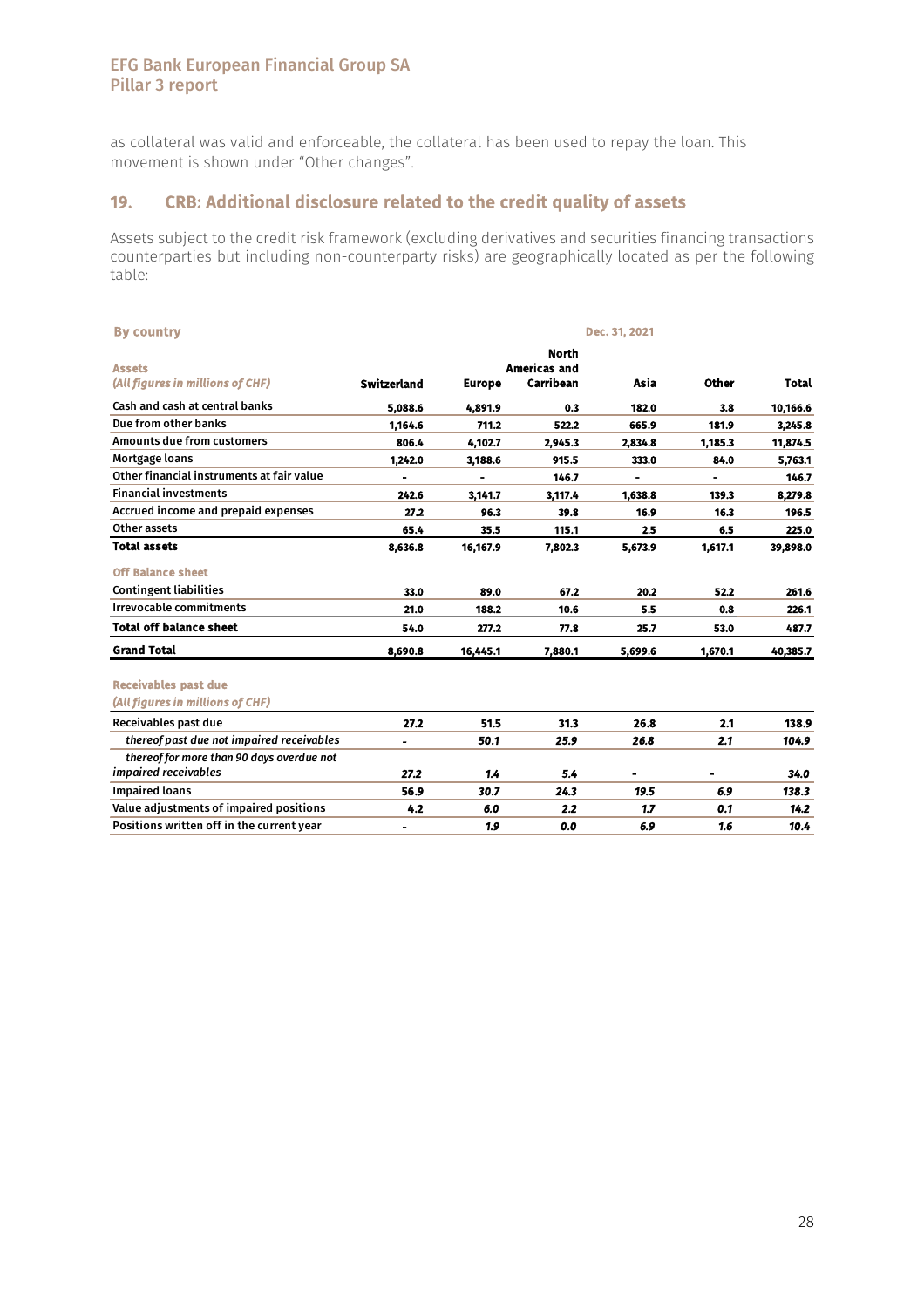Assets subject to the credit risk framework (excluding derivatives and securities financing transactions counterparties but including non-counterparty risks) are primarily short dated as illustrated by the following table:

| <b>By remaining maturity</b>              |                |                          |                              | Dec. 31, 2021          |                |              |
|-------------------------------------------|----------------|--------------------------|------------------------------|------------------------|----------------|--------------|
|                                           |                |                          |                              | Due after<br>12 months |                |              |
| <b>Assets</b>                             |                |                          | Due within                   | within 5               | Due after      |              |
| (All figures in millions of CHF)          | At sight       | <b>Cancellable</b>       | 12 months                    | <b>vears</b>           | 5 years        | <b>Total</b> |
| Cash and cash at central banks            | 10,166.6       |                          |                              |                        |                | 10,166.6     |
| Due from other banks                      | 1.057.4        | 260.5                    | 1.565.0                      | 362.9                  |                | 3,245.8      |
| <b>Amounts due from customers</b>         |                | 2,729.0                  | 7,112.0                      | 1,832.8                | 200.7          | 11,874.5     |
| Mortgage loans                            |                | -                        | 2,629.0                      | 2,871.0                | 263.1          | 5,763.1      |
| Other financial instruments at fair value | $\blacksquare$ | ۰                        |                              |                        | 146.7          | 146.7        |
| <b>Financial investments</b>              | 60.7           | $\overline{\phantom{0}}$ | 2,607.6                      | 4,105.5                | 1,506.0        | 8,279.8      |
| Accrued income and prepaid expenses       | 24.2           | 0.2                      | 171.9                        | 0.2                    |                | 196.5        |
| Other assets                              | 6.3            | 2.7                      | 216.0                        |                        | ٠              | 225.0        |
| <b>Total assets</b>                       | 11,315.2       | 2,992.4                  | 14,301.5                     | 9,172.4                | 2,116.5        | 39,898.0     |
| <b>Off Balance sheet</b>                  |                |                          |                              |                        |                |              |
| <b>Contingent liabilities</b>             | 4.8            |                          | 152.9                        | 16.9                   | 87.0           | 261.6        |
| <b>Irrevocable commitments</b>            | 32.8           | $\blacksquare$           | 41.3                         | 147.9                  | 4.1            | 226.1        |
| <b>Total off balance sheet</b>            | 37.6           |                          | 194.2                        | 164.8                  | 91.1           | 487.7        |
| <b>Grand Total</b>                        | 11,352.8       | 2,992.4                  | 14,495.7                     | 9,337.2                | 2,207.6        | 40,385.7     |
| <b>Receivables past due</b>               |                |                          |                              |                        |                |              |
| (All figures in millions of CHF)          |                |                          |                              |                        |                |              |
| Receivables past due                      | $\blacksquare$ | $\blacksquare$           | 105.3                        | 6.5                    | 27.1           | 138.9        |
| thereof past due not impaired receivables | -              | $\overline{a}$           | 104.9                        | $\overline{a}$         |                | 104.9        |
| thereof for more than 90 days overdue not |                |                          |                              |                        |                |              |
| impaired receivables                      |                |                          | 0.4                          | 6.5                    | 27.1           | 34.0         |
| <b>Impaired loans</b>                     |                | 120.1                    | 18.2                         | L.                     |                | 138.3        |
| Value adjustments of impaired positions   | $\blacksquare$ | 14.3                     | $\qquad \qquad \blacksquare$ | $\blacksquare$         |                | 14.3         |
| Positions written off in the current year | 10.4           | $\blacksquare$           | -                            | $\blacksquare$         | $\blacksquare$ | 10.4         |
|                                           |                |                          |                              |                        |                |              |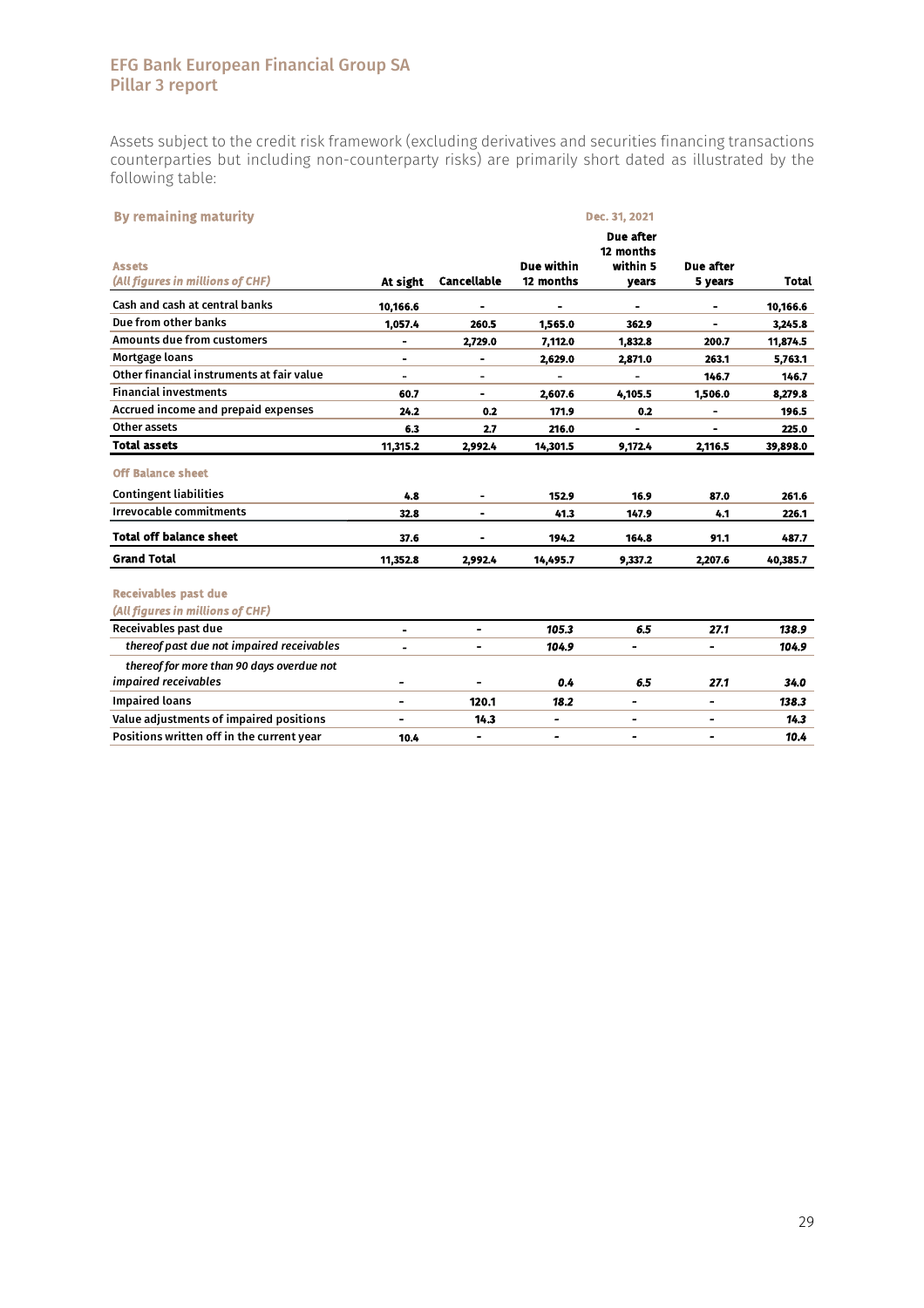Assets subject to the credit risk framework (excluding derivatives and securities financing transactions counterparties but excluding non-counterparty risks) by industry are as detailed by the table that follows:

| <b>By sector</b>                          | <b>Central</b><br>governments |                          |                   | Dec. 31, 2021 |                          |              |
|-------------------------------------------|-------------------------------|--------------------------|-------------------|---------------|--------------------------|--------------|
| <b>Assets</b>                             | and Central                   | <b>Banks and</b>         |                   |               |                          |              |
| (All figures in millions of CHF)          |                               | banks stockbrokers       | <b>Corporates</b> | <b>Retail</b> | Other                    | <b>Total</b> |
| Cash and cash at central banks            | 10,113.6                      |                          |                   |               | 53.0                     | 10,166.6     |
| Due from other banks                      | $\blacksquare$                | 3,207.8                  | 0.2               | 0.2           | 37.6                     | 3,245.8      |
| <b>Amounts due from customers</b>         | $\blacksquare$                | -                        | 838.4             | 10,976.7      | 59.4                     | 11,874.5     |
| Mortgage loans                            | $\blacksquare$                | $\blacksquare$           | 1,413.0           | 4,345.7       | 4.4                      | 5,763.1      |
| Other financial instruments at fair value | $\blacksquare$                | $\overline{\phantom{0}}$ | 146.7             | -             | Ξ.                       | 146.7        |
| <b>Financial investments</b>              | 4.906.9                       | 1,359.7                  | 1,149.5           |               | 863.7                    | 8,279.8      |
| Accrued income and prepaid expenses       | 12.7                          | 22.4                     | 12.6              | 47.1          | 101.8                    | 196.5        |
| Other assets                              | 11.6                          | 0.2                      | 0.3               | 0.2           | 212.7                    | 225.0        |
| <b>Total assets</b>                       | 15,044.8                      | 4,590.0                  | 3,560.7           | 15,369.9      | 1,332.6                  | 39,898.0     |
| <b>Off Balance sheet</b>                  |                               |                          |                   |               |                          |              |
| <b>Contingent liabilities</b>             |                               | 0.3                      | 14.7              | 246.5         | 0.1                      | 261.6        |
| <b>Irrevocable commitments</b>            | $\overline{\phantom{a}}$      | $\blacksquare$           | 59.7              | 146.6         | 19.8                     | 226.1        |
| <b>Total off balance sheet</b>            |                               | 0.3                      | 74.4              | 393.1         | 19.9                     | 487.7        |
| <b>Grand Total</b>                        | 15,044.8                      | 4,590.3                  | 3,635.1           | 15,763.0      | 1,352.5                  | 40,385.7     |
| <b>Receivables past due</b>               |                               |                          |                   |               |                          |              |
| (All figures in millions of CHF)          |                               |                          |                   |               |                          |              |
| Receivables past due                      | $\blacksquare$                | ۰                        | 15.0              | 123.9         | -                        | 138.9        |
| thereof past due not impaired receivables | $\blacksquare$                | -                        | 15.0              | 89.9          | $\overline{\phantom{0}}$ | 104.9        |
| thereof for more than 90 days overdue not |                               |                          |                   |               |                          |              |
| impaired receivables                      | $\blacksquare$                | ۰                        |                   | 34.0          |                          | 34.0         |
| <b>Impaired loans</b>                     | $\blacksquare$                | ۰                        | 29.1              | 109.2         | ۰                        | 138.3        |
| Value adjustments of impaired positions   | $\blacksquare$                | 1.0                      | 2.2               | 11.1          |                          | 14.3         |
| Positions written off in the current year | ۰                             | ٠                        | 6.9               | 1.9           | 1.6                      | 10.4         |

Impaired loans, defined as loans for which it is improbable that the debtor will have the capacity to honour his or her commitments, are individually valued and the depreciation in value is covered by appropriate and individual value adjustments.

A loan is considered as past due when appropriate indicators provide evidence that future contractual repayments of capital and/or interests are unlikely, or at the latest, when such payments are overdue by 90 days (referred to herein as past due).

A loan is no longer considered past due if the interest and principal payments are up-to-date and future payments are reasonably assured.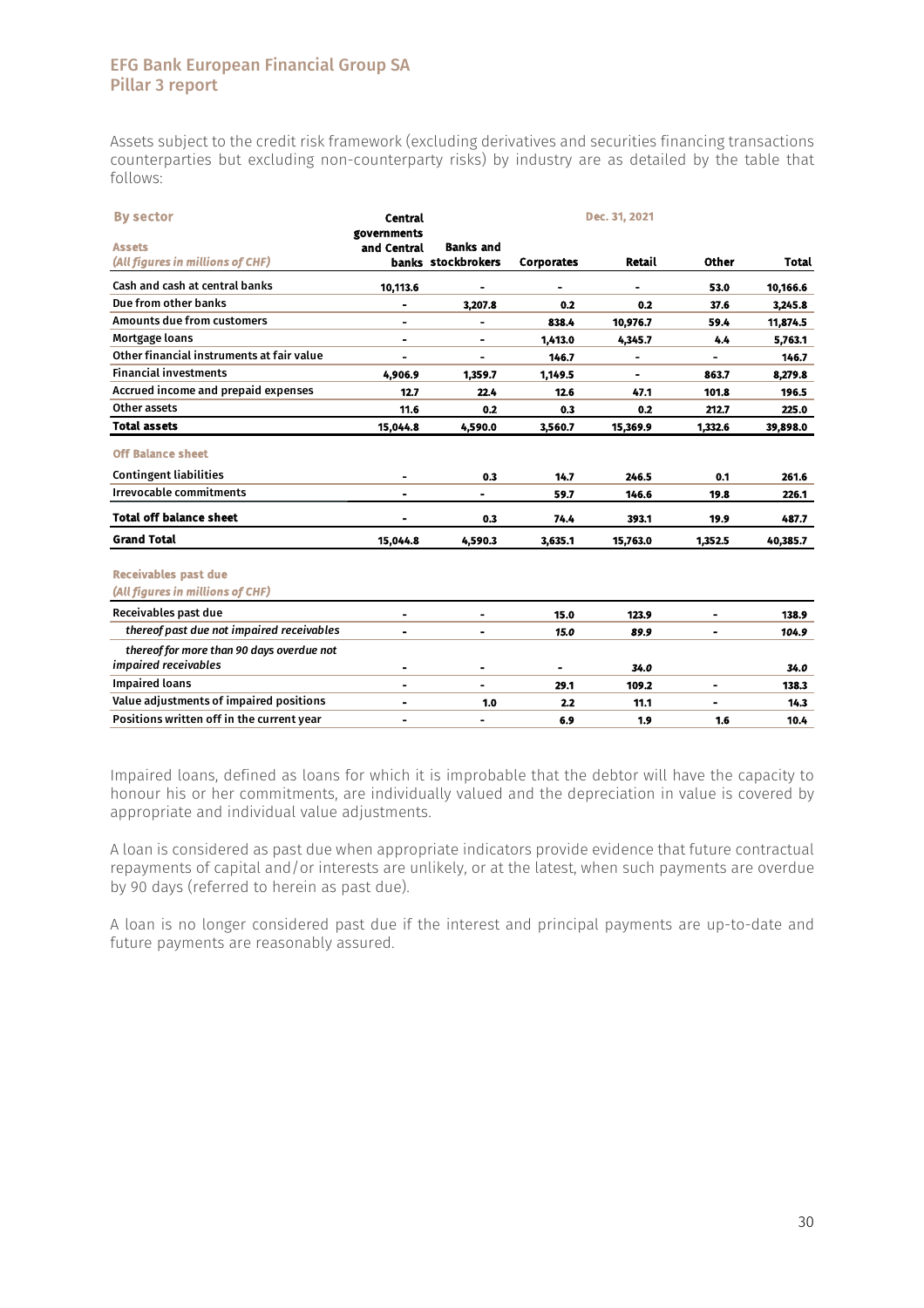### 20. CRC: Qualitative disclosure requirements related to credit risk mitigation techniques

For detailed explanation see section 3 Risk Management Approach.

### 21. CR3: Credit risk mitigation techniques – overview

The table below summarises the assets on which the credit risk is mitigated for the purposes of RWA calculations:

|                                                   | Dec. 31, 2021                                        |                                                    |                                                          |                                                                |                                                         |  |  |  |  |  |
|---------------------------------------------------|------------------------------------------------------|----------------------------------------------------|----------------------------------------------------------|----------------------------------------------------------------|---------------------------------------------------------|--|--|--|--|--|
|                                                   | a                                                    | b1                                                 | b                                                        | d                                                              | f                                                       |  |  |  |  |  |
| <b>Assets</b><br>(All figures in millions of CHF) | <b>Exposures</b><br>unsecured/<br>carrying<br>amount | <b>Exposures</b><br>secured/<br>carrying<br>amount | <b>Of which</b><br>exposures<br>secured by<br>collateral | Of which<br>exposures<br>secured by<br>financial<br>guarantees | <b>Exposures</b><br>secured by<br>credit<br>derivatives |  |  |  |  |  |
| 1 Loans (without debt securities)                 | 17.464.6                                             | 14,986.0                                           | 13,959.7                                                 | 1.026.3                                                        | ۰                                                       |  |  |  |  |  |
| 2 Debt securities                                 | 7.447.4                                              | $\blacksquare$                                     | $\blacksquare$                                           | $\blacksquare$                                                 |                                                         |  |  |  |  |  |
| 3 Total                                           | 24,912.0                                             | 14,986.0                                           | 13,959.7                                                 | 1.026.3                                                        |                                                         |  |  |  |  |  |
| of which defaulted<br>4                           | 21.2                                                 | 256.0                                              | 253.6                                                    | 2.4                                                            |                                                         |  |  |  |  |  |

Loans reported above mainly include Cash and cash at central banks and due from other banks. Of the CHF 17'464.6 million reported in relation to exposures unsecured, components are liquid assets with central banks which account for 58% and amounts due from other banks that account for 19%.

### 22. CRD: Qualitative disclosures on banks' use of external credit ratings under the standardised approach for credit risk

For detailed explanation see section 3 Risk Management Approach.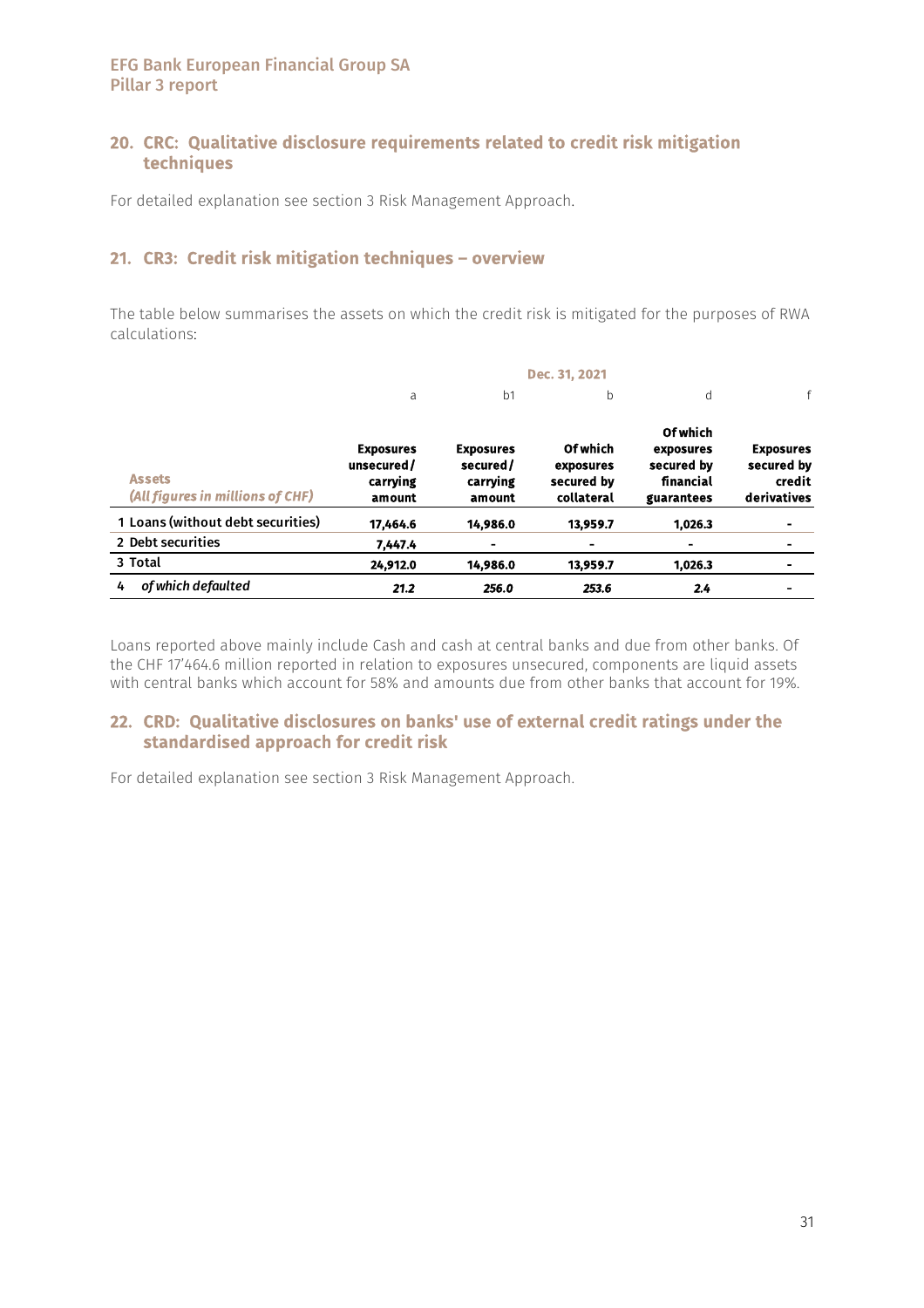### 23. CR4: Credit risk: exposure and Credit Risk Mitigation (CRM) effects under the standardised approach

The below table summarises the RWA composition for the assets on and off-balance sheet and the related average percentage these RWA comprise of the gross exposure.

|                                                                       |                               |                                                                                                         |                               | Dec. 31, 2021                                                                                          |            |                    |
|-----------------------------------------------------------------------|-------------------------------|---------------------------------------------------------------------------------------------------------|-------------------------------|--------------------------------------------------------------------------------------------------------|------------|--------------------|
|                                                                       | a                             | b                                                                                                       | C                             | d                                                                                                      | е          | f                  |
|                                                                       |                               | <b>Exposures before Credit</b><br><b>Conversion Factor (CCF)</b><br>and Credit Risk Mitigation<br>(CRM) |                               | <b>Exposures after Credit</b><br><b>Conversion Factor (CCF)</b><br>and Credit Risk Mitigation<br>(CRM) |            |                    |
| <b>Assets Classes</b><br>(All figures in millions of CHF)             | On-balance<br>sheet<br>amount | Off-balance<br>sheet<br>amount                                                                          | On-balance<br>sheet<br>amount | Off-balance<br>sheet<br>amount                                                                         | <b>RWA</b> | <b>RWA Density</b> |
| 1 Sovereign and their central banks                                   | 15,044.8                      |                                                                                                         | 15,044.8                      |                                                                                                        | 69.6       | 0%                 |
| 2 Banks and securities dealers                                        | 4,590.0                       | 0.3                                                                                                     | 3,064.1                       | 0.1                                                                                                    | 815.8      | 27%                |
| <b>Public sector entities and</b><br>3 multilateral development banks | 960.9                         |                                                                                                         | 1.380.3                       |                                                                                                        | 125.5      | 9%                 |
| 4 Corporate                                                           | 3,560.7                       | 74.4                                                                                                    | 2,806.8                       | 24.7                                                                                                   | 1,170.2    | 41%                |
| 5 Retail                                                              | 15,369.9                      | 393.2                                                                                                   | 6,979.6                       | 92.8                                                                                                   | 4,122.4    | 58%                |
| 6 Equity securities                                                   | 2.0                           | ۰                                                                                                       | 2.0                           |                                                                                                        | 2.8        | 140%               |
| 7 Other assets                                                        | 669.6                         | 19.8                                                                                                    | 593.7                         | 9.9                                                                                                    | 456.0      | 76%                |
| 8 Total                                                               | 40,197.9                      | 487.7                                                                                                   | 29,871.3                      | 127.5                                                                                                  | 6,762.3    | 23%                |

### 24. CR5: Exposures by exposure category and risk weights under the standardised approach

The below table summarises the net exposure after Credit Conversion Factor (CCF) and after Credit Risk Mitigation (CRM) by the risk weighting applied to these exposures.

|                                                                          | Dec. 31, 2021 |         |                |            |                          |         |                |                                         |
|--------------------------------------------------------------------------|---------------|---------|----------------|------------|--------------------------|---------|----------------|-----------------------------------------|
|                                                                          | a             | b       | d              | $\epsilon$ | f                        | g       | h              | Total credit                            |
| <b>Assets classes / Risk weights</b><br>(All figures in millions of CHF) | 0%            | 20%     | 35%            | 50%        | 75%                      | 100%    | 150%           | exposures<br>amount (post<br>CCF & CRM) |
| 1 Sovereign and their central banks                                      | 14,774.8      | 218.1   |                | 51.9       | -                        | -       | -              | 15,044.8                                |
| 2 Banks and securities dealers                                           | ۰.            | 2.542.2 | ۰              | 428.0      | ۰                        | 94.0    | ۰.             | 3,064.2                                 |
| <b>Public sector entities and</b>                                        |               |         |                |            |                          |         |                |                                         |
| 3 multilateral development banks                                         | 807.1         | 535.0   | 3.6            | 34.6       | $\overline{\phantom{0}}$ |         |                | 1,380.3                                 |
| 4 Corporates                                                             | ۰             | 970.0   | 1.201.1        | 215.5      | 31.0                     | 412.5   | 1.4            | 2,831.5                                 |
| 5 Retail                                                                 | 2.4           | 389.6   | 3,737.5        | 108.7      | 616.4                    | 2,214.0 | 3.8            | 7,072.4                                 |
| <b>6 Equity securities</b>                                               | ۰             | -       | $\blacksquare$ | ۰.         | -                        | 0.4     | 1.6            | 2.0                                     |
| 7 Other assets                                                           | 139.1         | 9.9     | $\blacksquare$ | 0.4        |                          | 454.2   | $\blacksquare$ | 603.6                                   |
| 8 Total                                                                  | 15,723.4      | 4.664.8 | 4.942.2        | 839.1      | 647.4                    | 3,175.1 | 6.8            | 29,998.8                                |
| 9 of which secured by mortages                                           | -             | -       | 4.942.2        | -          | 83.0                     | 442.6   | 0.3            | 5,468.1                                 |
| of which past due loans/impaired                                         |               |         |                |            |                          |         |                |                                         |
| 10 loans                                                                 |               | ۰       | 196.0          | 2.4        | 3.7                      | 62.4    | 2.3            | 266.8                                   |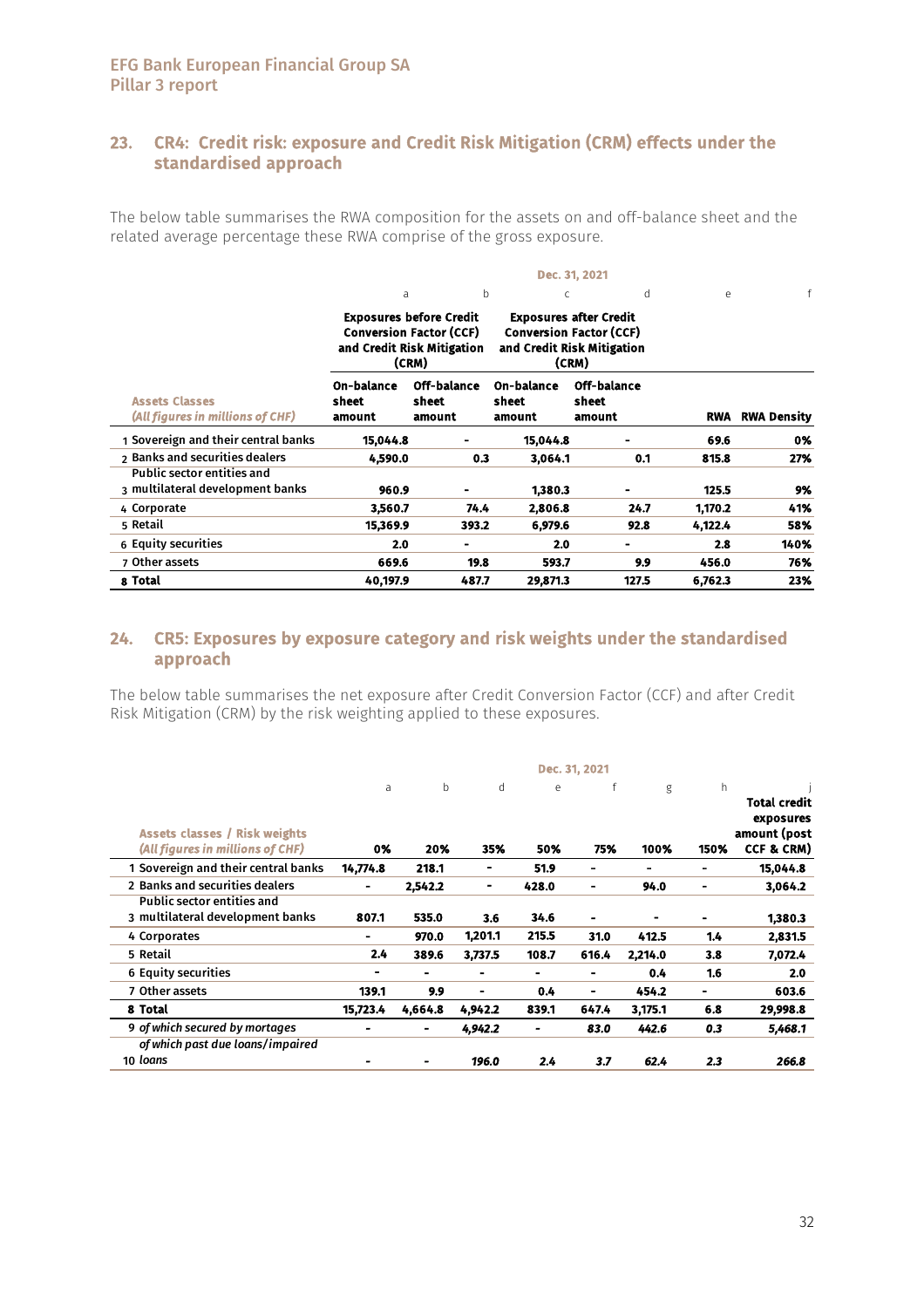### Non counterparty-related risk

The term "non-counterparty-related risks" describes the risk of a loss as a result of changes in the value of or liquidation of non-counterparty related assets such as real estate and other tangible assets.

In order to cover non-counterparty-related risks with capital, the following positions must be riskweighted at 100%:

- real estate
- other tangible assets and assets recorded in the balance sheet under "other assets", that are subject to depreciation, unless they are deducted from the Common Equity Tier 1 capital.

RWA for the above amounted to CHF 299.9 million as at December 31, 2021 (2020: CHF 316.8 million) and comprised the following:

- real estate requirement primarily for the land and buildings the Group operates from in Switzerland of CHF 149.6 million
- other tangible assets requirement of CHF 150.3 million for the other fixed assets.

### 25. CCRA: Qualitative disclosure related to counterparty credit risk

#### Counterparty credit risk

Counterparty credit risk (CCR) exposure includes securities financing transactions and derivative transactions. The risk weighted assets for counterparty credit risk is CHF 276.8 million (2020: CHF 549.1 million).

#### Securities financing transactions (SFTs)

The majority of SFTs used are repo and reverse repo agreements to manage liquidity and generate revenues.

Repo and reverse repo agreements are based on standard contracts such as the GMRA or the GMLSA. Collateral eligibility is determined by SIX when it is the triparty agent (SNB basket) or agreed upon by the counterparties when Euroclear is the triparty agent.

Collateral must meet the eligibility criteria set forth in the group risk framework.

SFT counterparties are mainly banks. They are monitored daily on an individual basis. The quality of securities received as collateral is monitored daily using a portfolio approach, with particular attention paid to risk concentration. When calculating capital requirements, the exposure is determined using the comprehensive approach (Art. 62.1(b) of the CAO). Capital requirements are determined using the SA-BIS approach.

#### Non-centrally cleared OTC derivatives

Limits for OTC derivatives (including forward contracts) that are not centrally cleared (cleared bilaterally) are mainly granted to bank counterparties in order to carry out trading operations and interest-rate risk hedging transactions.

In principle, OTC derivative transactions are managed only on the basis of ISDA netting agreements or an equivalent agreement. For main bank counterparties in terms of pre-settlement exposure, necessary measures are taken to ensure that OTC derivative transactions can be carried out in accordance with a credit support annex (CSA) for collateral management. Alternatively, blocked cash deposits can be set up as a risk mitigation for OTC derivative exposure.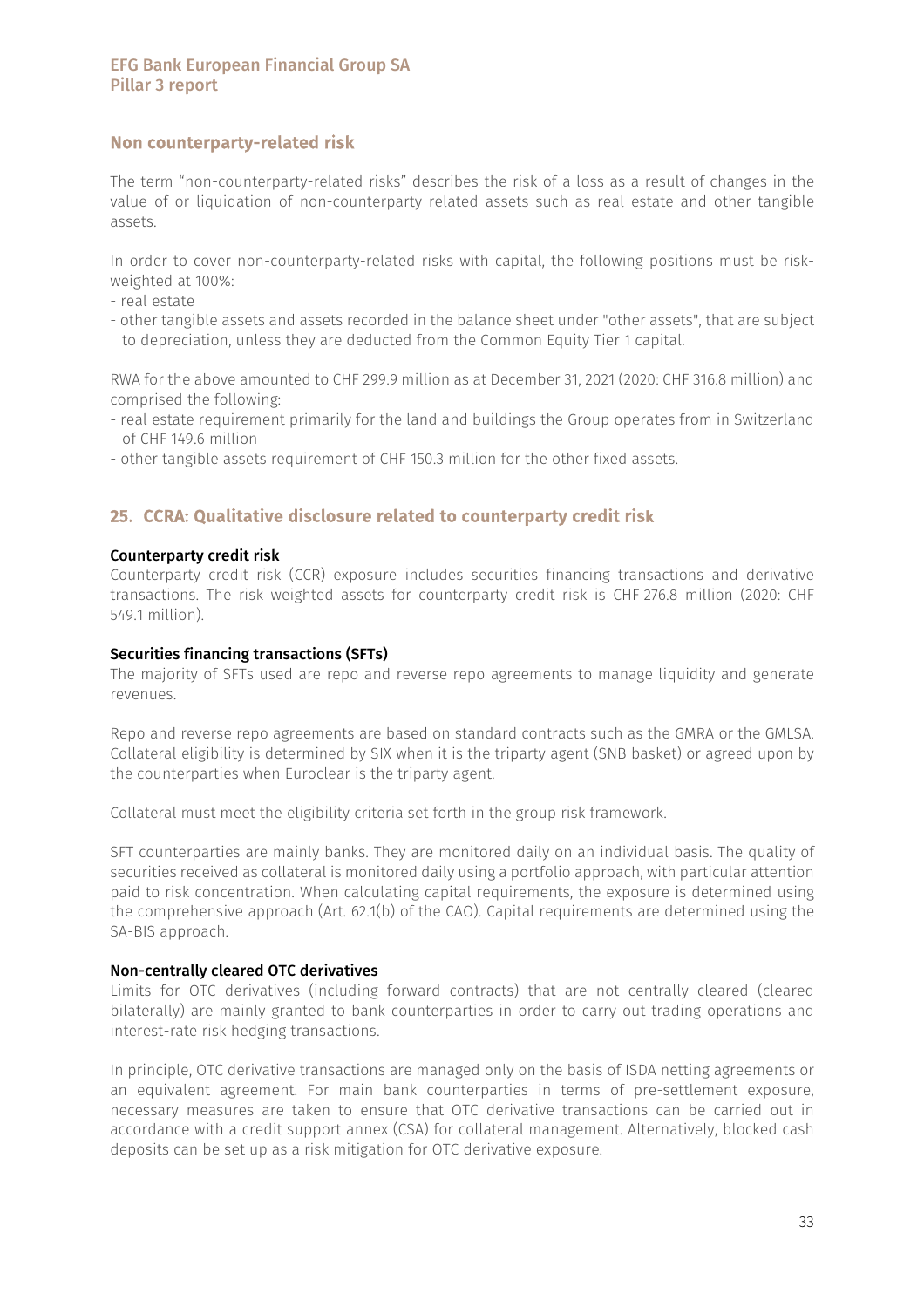Credit-risk exposure is measured according to the principle of "positive mark-to-market value plus add-on."

The add-on is determined by type of underlying and by maturity, on the basis of internal models. Where an ISDA netting agreement with the counterparty has been entered to, contracts with negative mark-to-market values can be taken into account to reduce credit-risk exposure. Where a CSA collateral management agreement has been entered to with the counterparty, credit-risk exposure is determined according to the same principle, taking into account the amount of the cash collateral and based on a reduced add-on, in order to take into consideration the frequency of revaluation and the option to make margin calls.

Capital requirements are determined according to the standardised approach (SA-BIS), which includes the credit valuation adjustment (CVA).

#### Centrally cleared derivatives

Centrally cleared derivatives include exchange-traded derivatives (ETDs) and OTC derivatives cleared by a central counterparty.

Exchange-traded derivatives whose settlement is guaranteed by a central counterparty mainly relate to transactions on behalf of clients and related to balance sheet exposures. The contracts traded are mainly options and futures on equities and major indexes. OTC derivatives cleared by a central counterparty are mainly interest-rate swaps used to manage the interest-rate risk.

Exposure to central counterparties results from derivative positions, initial margins, variation margins, and default fund contributions. For derivatives, the exposure is determined based on the positive mark-to-market value plus an add-on. This type of exposure is subject to a credit limit if it gives rise to credit risk.

### 26. CCR3: Counterparty (derivatives and securities financing transactions) credit risk: by exposure category and risk weights

The table below summarises the exposure subject to the counterparty credit risk calculation and reflects the exposure after CRM and CCF. These exposures multiplied by the weighting determine the RWA requirement.

|                                     | Dec. 31, 2021 |              |                          |                |      |       |  |  |
|-------------------------------------|---------------|--------------|--------------------------|----------------|------|-------|--|--|
| Assets classes / Risk weights       | a             | $\mathsf{C}$ | d                        | $\mathsf{f}$   | h.   |       |  |  |
| (All figures in millions of CHF)    | 0%            | 20%          | 50%                      | 100%           | 150% | Total |  |  |
| 1 Sovereign and their central banks | 11.5          | -            | $\overline{\phantom{a}}$ | -              |      | 11.5  |  |  |
| 2 Banks and securities dealers      |               | 227.8        | 344.2                    | 0.7            |      | 572.7 |  |  |
| <b>Public sector entities and</b>   |               |              |                          |                |      |       |  |  |
| 3 multilateral development banks    | 2.1           | 28.1         | $\blacksquare$           | $\blacksquare$ |      | 30.2  |  |  |
| 4 Corporates                        |               |              | 2.8                      | 7.2            |      | 10.0  |  |  |
| 5 Retail                            | ۰             | 4.5          | 0.2                      | 42.9           | 0.2  | 47.8  |  |  |
| 7 Other assets                      | ۰             |              | ۰                        | 0.1            |      | 0.1   |  |  |
| 9 Total                             | 13.6          | 260.4        | 347.2                    | 50.9           | 0.2  | 672.3 |  |  |
| <b>Weighted value</b>               |               | 52.1         | 173.5                    | 50.9           | 0.3  | 276.8 |  |  |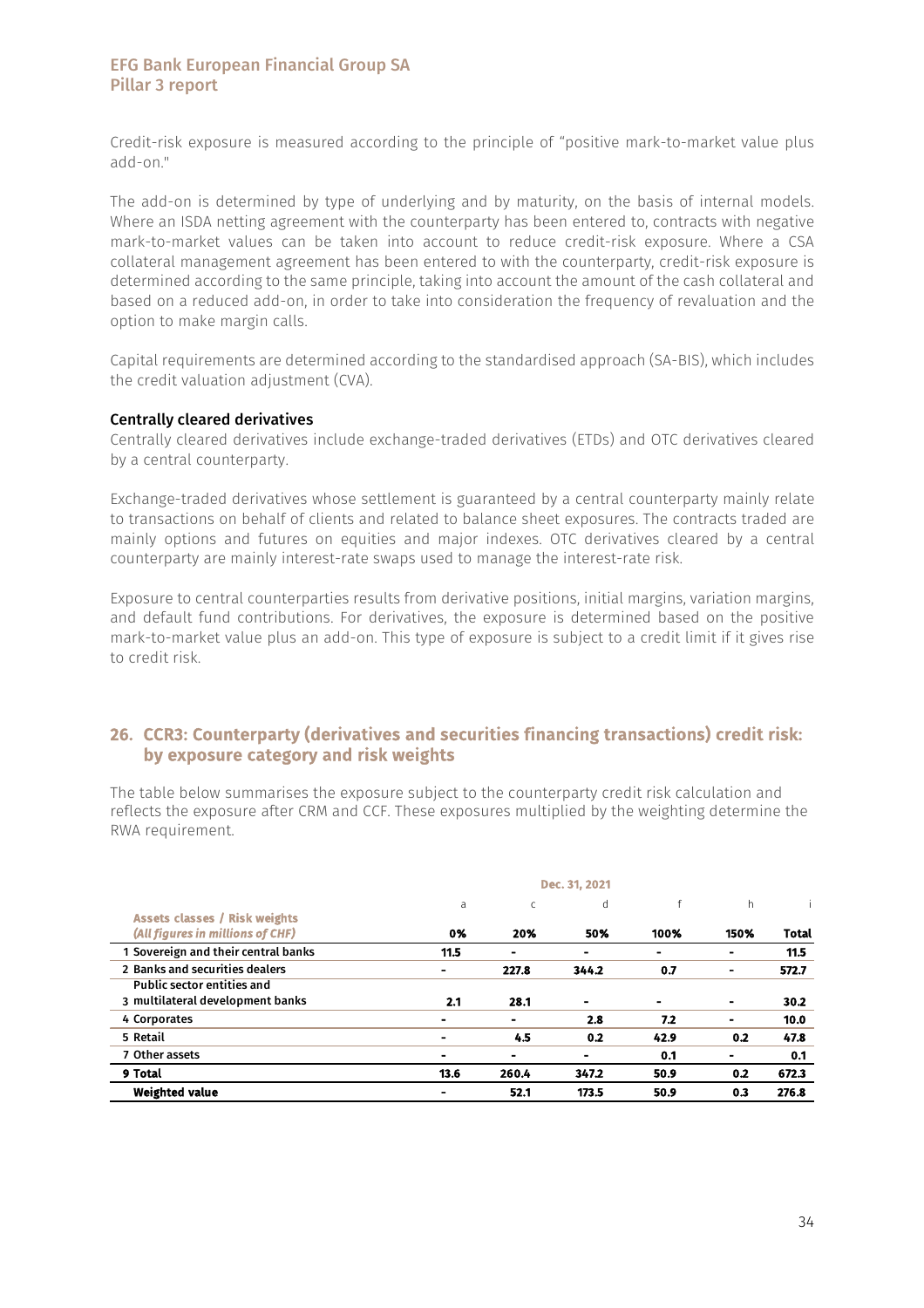## 27. CCR5: Composition of collateral for CCR exposure

|                                  | a                                                                               | h                   | $\mathsf{C}$                                      | d                       | е              |                                 |
|----------------------------------|---------------------------------------------------------------------------------|---------------------|---------------------------------------------------|-------------------------|----------------|---------------------------------|
|                                  |                                                                                 |                     | Dec. 31 2021                                      |                         |                |                                 |
|                                  |                                                                                 |                     | <b>Collateral used in derivative transactions</b> |                         |                | <b>Collateral used in SFT's</b> |
|                                  | Fair value of collateral received Fair value of posted collateral Fair value of |                     |                                                   |                         | collateral     | <b>Fair value of</b><br>posted  |
| (All figures in millions of CHF) | <b>Segregated</b>                                                               | <b>Unsegregated</b> |                                                   | Segregated Unsegregated | received       | collateral                      |
| Cash - domestic currency         | $\blacksquare$                                                                  |                     | 14.9                                              |                         |                |                                 |
| <b>Cash - other currencies</b>   | 117.5                                                                           |                     | 165.5                                             |                         | 58.2           | 220.2                           |
| Domestic sovereign debt          |                                                                                 |                     |                                                   |                         |                |                                 |
| Other sovereign debt             | $\blacksquare$                                                                  |                     |                                                   |                         | -              |                                 |
| Government agency debt           | $\blacksquare$                                                                  |                     |                                                   |                         | $\blacksquare$ |                                 |
| <b>Corporate bonds</b>           | -                                                                               |                     |                                                   |                         | 2.637.2        | 1,853.9                         |
| <b>Equity securities</b>         | $\blacksquare$                                                                  |                     |                                                   |                         | 198.3          | 153.2                           |
| Other collateral                 | $\blacksquare$                                                                  |                     |                                                   |                         |                | 55.8                            |
| <b>Total</b>                     | 117.5                                                                           |                     | 180.4                                             |                         | 2,893.7        | 2,283.1                         |

### 28. CCR6: Counterparty credit risk: Credit derivatives exposures

|                                  | Dec. 31 2021                      |       |  |  |
|----------------------------------|-----------------------------------|-------|--|--|
| (All figures in millions of CHF) | Protection bought Protection sold |       |  |  |
| <b>Notionals</b>                 |                                   |       |  |  |
| Single-name credit default swaps | 9.1                               |       |  |  |
| Index credit default swaps       | 36.5                              | 528.6 |  |  |
| Total return swaps               | $\blacksquare$                    |       |  |  |
| <b>Credit options</b>            | ٠                                 |       |  |  |
| Other credit derivatives         | $\blacksquare$                    |       |  |  |
| <b>Total notionals</b>           | 45.6                              | 528.6 |  |  |
| <b>Fair values</b>               |                                   |       |  |  |
| Positive fair value (asset)      | 0.7                               |       |  |  |
| Negative fair value (liability)  | 0.5                               | 5.6   |  |  |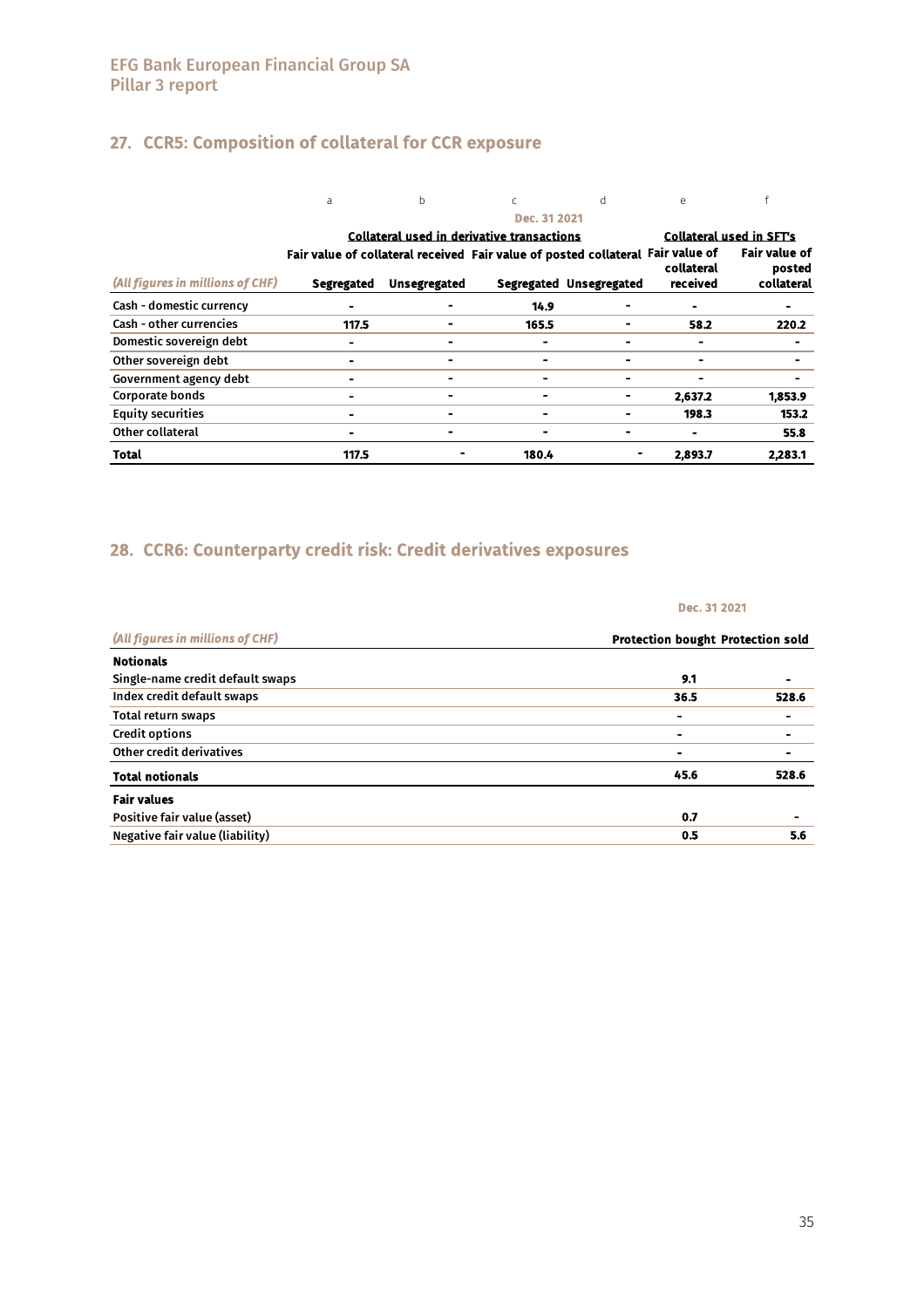### 29. CCR8: Counterparty credit risk: exposures to central counterparties

This table provides a comprehensive picture of exposures to central counterparties. The table includes all types of exposures (due to operations, margins, contributions to default funds) and related RWA.

#### Dec. 31, 2021

| (All figures in millions of CHF)                                                                  | EAD (post-CRM) | <b>RWA</b> |
|---------------------------------------------------------------------------------------------------|----------------|------------|
| 1 Exposures to QCCPs (total)                                                                      |                |            |
| Exposures for trades at QCCPs (excluding initial margin and<br>2 default fund contributions)      | 3.4            |            |
| 3 (i) of which OTC derivatives                                                                    | 3.4            |            |
| 4 (ii) of which Exchange-traded derivatives                                                       |                |            |
| 5 (iii) of which Securities financing transactions                                                |                |            |
| (iv) of which Netting sets where cross-product netting has been<br>6 approved                     |                |            |
| 7 Segregated initial margin                                                                       |                |            |
| 8 Non-segregated initial margin                                                                   |                |            |
| 9 Pre-funded default fund contributions                                                           |                |            |
| 10 Unfunded default fund contributions                                                            |                |            |
| 11 Exposures to non - QCCPs (total)                                                               |                |            |
| Exposures for trades at non-QCCPs (excluding initial margin and<br>12 default fund contributions) |                |            |
| 13 (i) of which OTC derivatives                                                                   |                |            |
| 14 (ii) of which Exchange-traded derivatives                                                      |                |            |
| 15 (iii) of which Securities financing transactions                                               |                |            |
| (iv) of which Netting sets where cross-product netting has been<br>16 approved                    |                |            |
| 17 Segregated initial margin                                                                      |                |            |
| 18 Non-segregated initial margin                                                                  |                |            |
| 19 Pre-funded default fund contributions                                                          |                |            |
| 20 Unfunded default fund contributions                                                            |                |            |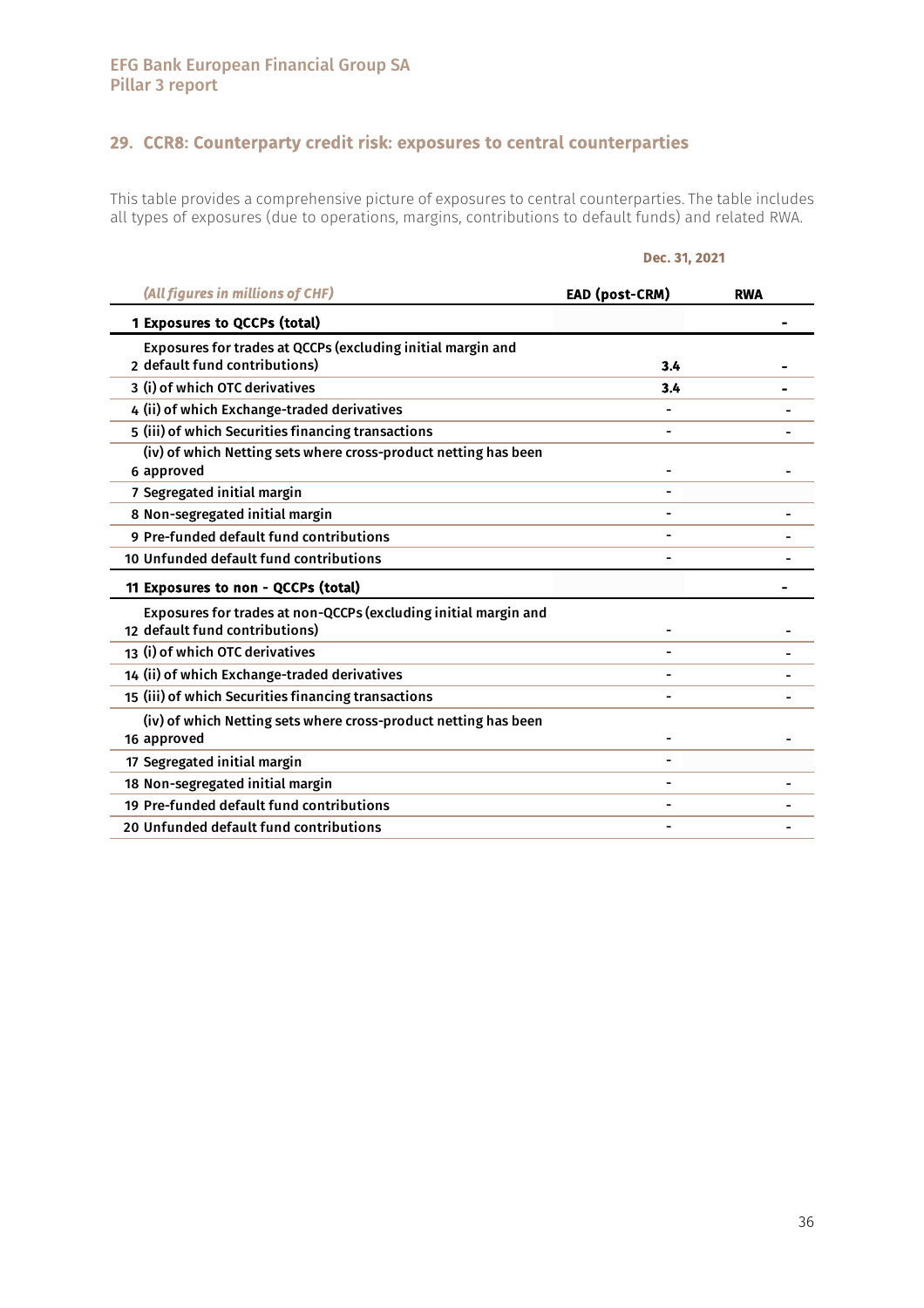### 30. MRA: Market risk: qualitative disclosure requirements

Market risk is the risk of losses arising from unexpected changes in interest rates, exchange rates, equity prices or the prices of precious metals and commodities, as well as the corresponding expected volatility. Market risk can have an impact on the Statement of Income and the value of assets.

#### Approach used

The Standardised Approach is used to measure the capital adequacy on its Market Risk capital adequacy calculation.

Financial instruments in the trading book are marked to market and calculated on this basis for market risk purposes.

Interest Rate instruments in the trading book

Two components compose interest rate risk in the trading book, which must be calculated separately.

One component is based on specific risk of interest rate instruments. Specific risk includes risks that relate to factors other than changes in the general interest rate structure. These risks are calculated per issuer. These positions are based on the issuer rating and residual maturity of the instrument.

The second component is: general market risk. General market risk includes risks which relate to a change in the general interest rate structure and are therefore, calculated per currency. The maturity method is used where the total of a currency is broken down into maturity time bands per position and each specific maturity band carries its own risk weight that is applied to the total positions.

For further detailed explanation see section 3 Risk Management Approach.

### 31. MR1: Market risk: minimum capital requirements under standardized approach

The below table summarises the RWA for market risk:

|                                             | Dec. 31, 2021 |
|---------------------------------------------|---------------|
|                                             | а             |
| (All figures in millions of CHF)            | <b>RWA</b>    |
| <b>Outright products</b>                    |               |
| 1 Interest rate risk (general and specific) | 402.5         |
| 2 Equity risk (general and specific)        | 20.7          |
| 3 Foreign exchange risk                     | 24.8          |
| 4 Commodity risk                            | 296.6         |
| <b>Options</b>                              |               |
| 5 Simplified approach                       |               |
| 6 Delta-plus method                         | 40.8          |
| 7 Scenario approach                         |               |
| 8 Securitisation                            |               |
| 9 Total                                     | 785.4         |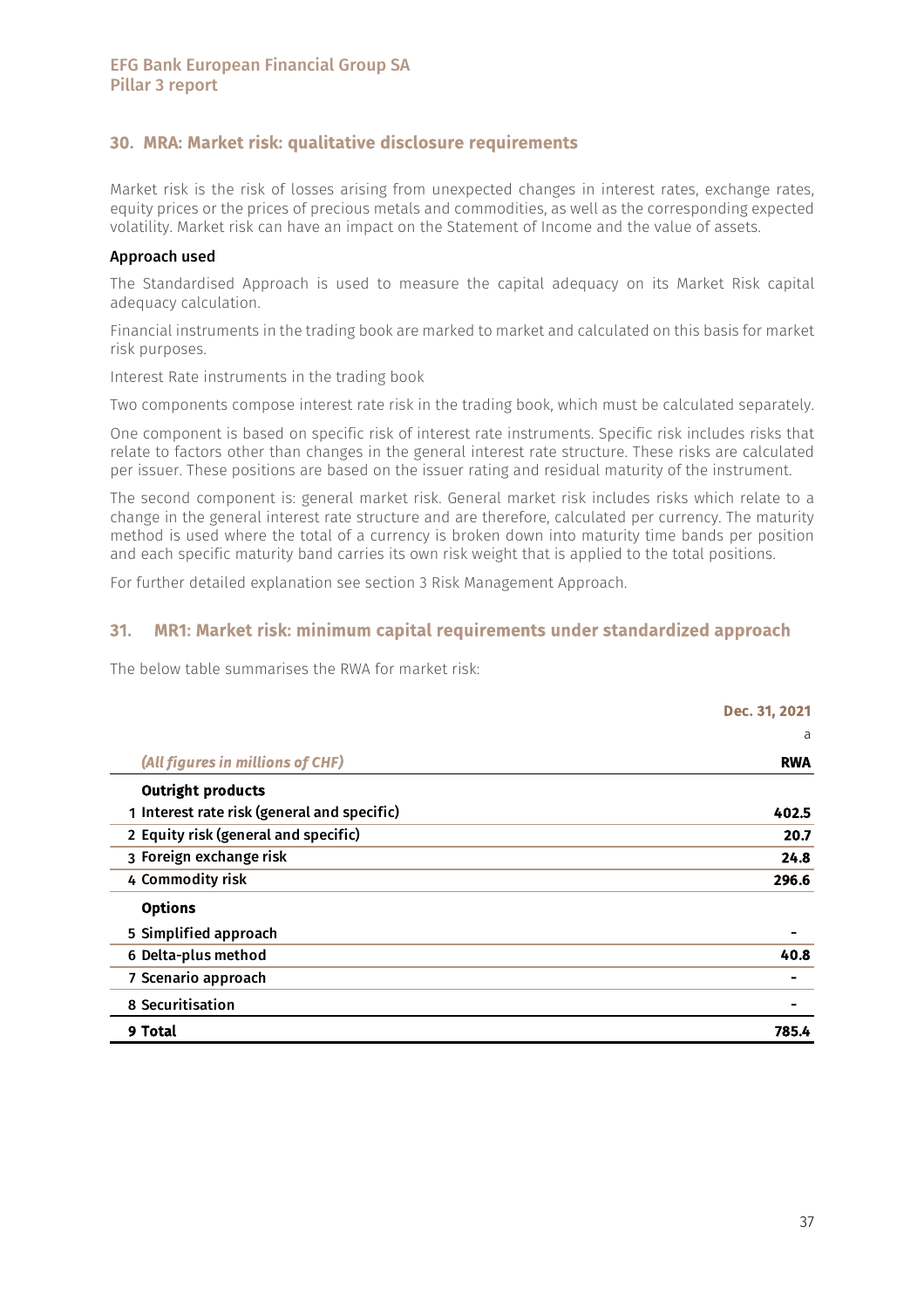### 32. IRRBBA: Interest rate risk in the banking book

#### IRRBBA: Interest rate risk: Risk Management objective and policies

#### a. Risk management and risk assessment purposes

Interest rate risk in the banking book (IRRBB) is an important risk that arises from banking activities, because business typically involves intermediation activity that produces exposures to maturity mismatch (e.g. long-maturity assets funded by short-maturity liabilities), rate mismatch (e.g. fixed rate loans funded by variable rate deposits) and basis risk (e.g. different basis reference rates and frequencies). In addition, optionality embedded in many of the common banking products (e.g. nonmaturing deposits, term deposits, fixed rate loans) are triggered in accordance with changes in interest rates.

Different risk metrics are used to assess interest rate risk in the banking book, considering the complementary nature of present value and earnings-based measures. These measures are assessed with both deterministic (sensitivity analysis and stress tests) and probabilistic (value-at-risk, earningat-risk) methodologies.

Through economic value of equity measures (EVE), a change in the net present value of assets, liabilities and off-balance sheet items, subject to specific interest rate shock and stress scenarios, is computed. Through earnings-based measures on net interest income (NII), focus is made on changes to future profitability within a given time horizon, that could eventually affect future levels of own equity capital.

Economic value measures reflect changes in value over the remaining life of assets, liabilities and offbalance sheet items (i.e. until all positions have run off); earnings-based measures cover the short to medium term period, typically a one-year period.

The economic value measures consider the net present value of repricing cash flows of instruments on the balance sheet or accounted for as an off-balance sheet item (i.e. a run-off view). Earnings measures assume, in addition to a run-off view, the rollover of maturing items (i.e. a constant

balance sheet view) or assess the scenario-consistent impact on the future earnings inclusive of future business (i.e. a dynamic view).

#### b. Risk management and risk assessment strategies

Interest rate risks related to the balance sheet structure are managed by the Asset & Liability Management Committee and monitored by the Financial Risk Committee, in accordance with the principles and maximum limits stipulated by the market risk policy. The risk policy defines the organisational structure, responsibilities, limit systems and maximum acceptable risk set by the Board of Directors.

Interest rate risk is managed in line with predefined interest rate limits and risk appetite to generate profits. The interest rate risk appetite is approved by the Board of Directors and refers both to economic value of equity and net interest income views.

Interest rate risk in banking book is assessed centrally by the Group Risk function, with strategic management done by the Asset & Liability Management Committee and risk monitoring done by the Financial Risk Committee.

Interest rate risk measurement is performed with a system, which has embedded data quality checks and best-practice evaluation methodologies. Models for interest rate risks are appropriately documented, controlled and reviewed regularly or when deemed necessary due to changing conditions. Both system and models are subject to independent validation.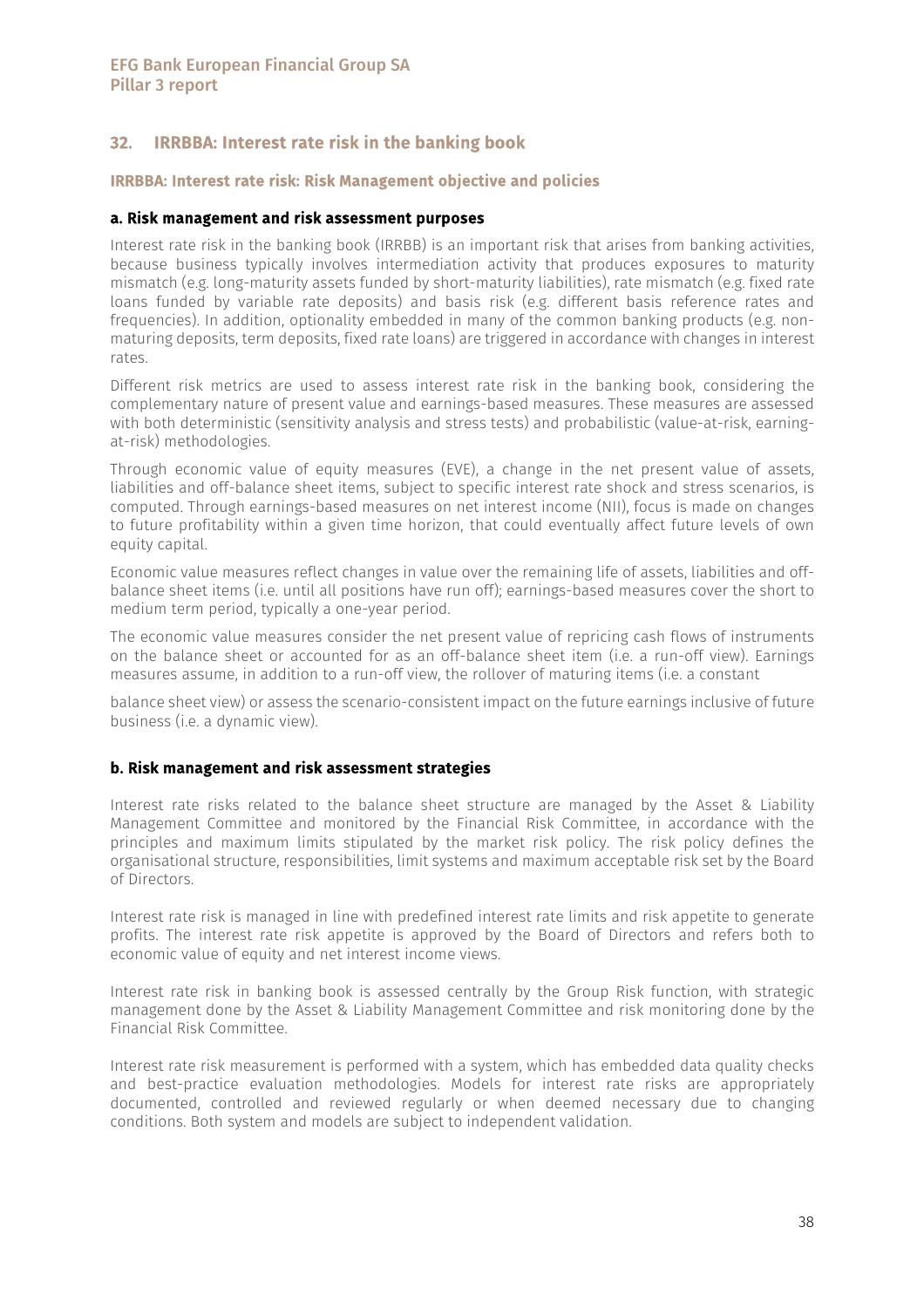#### c. Risk assessment frequency and key indicators

IRRBB is assessed at least daily with simple risk indicators, such as repricing gap and one-year equivalent exposure. On a monthly basis, more complex interest rate risk indicators are assessed, analysing both EVE and NII impact of shock and stress scenarios, based on static and dynamic simulations.

#### d. Interest rate shocks and stress scenarios

Vulnerability to loss under stressful market conditions is measured. IRRBB assessment accommodates the calculation of the impact on economic value and earnings of multiple scenarios, in line with FINMA and BIS regulations:

i. Internally selected interest rate shock scenarios addressing the risk profile

ii. Historical and hypothetical interest rate stress scenarios, which tend to be more severe than shock scenarios

iii. Six regulatory prescribed interest rate shock scenarios

An effective stress testing framework has been developed and implemented for IRRBB as part of its broader risk management and governance processes. This feeds into the decision-making process at the appropriate management level, including strategic decisions (e.g. business and capital planning decisions). In particular, IRRBB stress testing is considered in the internal capital assessment, with rigorous, forward-looking stress testing that identifies events of severe changes in market conditions which could adversely impact the bank's capital or earnings. Reverse stress tests are performed, highlighting severe and extreme possible causes for the breach of regulatory and internal risk thresholds.

#### e. Model assumptions deviations

Impact on cash placed at central banks due to market interest rate changes is analysed through internal risk indicators. Following FINMA prescriptions, such impact is not included in EVE and NII exposures shown in table IRRBB1 (refer to paragraph IRRBB1).

The NII values in table IRRBB1 are computed assuming a constant balance sheet. Internal risk indicators consider, besides this static view, also dynamic simulations that allow to take into consideration how customers' behaviour affect interest rate risk exposures.

Internal risk indicators consider different risk aggregation rules across currencies and correlation assumptions of interest rates (refer to g.10. Other assumptions).

#### f. Hedging strategies and accounting treatment

IRRBB hedging decisions are taken by the Asset & Liability Management Committee and executed in the market by Treasury. Interest rate risk hedging strategies that are designated either as fair value hedges or as cash flow hedges are implemented.

Fair value hedge is used when a derivative financial instrument hedges the exposure to changes in the fair value of the hedged item, in order to mitigate interest rate risks of its assets and liabilities.

Cash flow hedges are used when a derivative financial instrument hedges the exposure to variability in the cash flows from a hedged item, in order to mitigate a particular risk associated with an asset or liability or highly probable forecast transaction.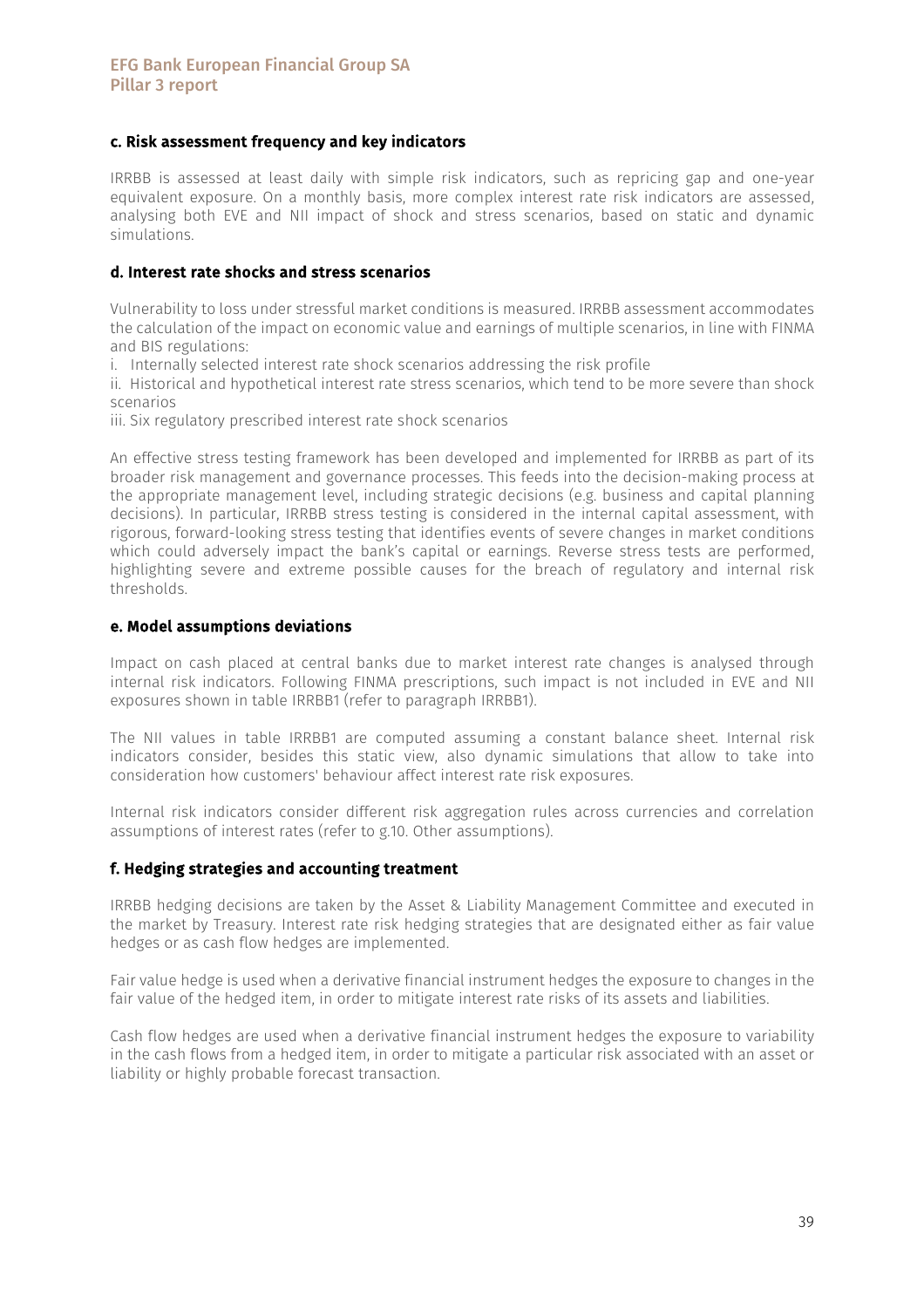### g. Modelling and parameter assumptions used when calculating ΔEVE and ΔNII in table IRRBB1

#### g.1. Changes in the present value of capital (ΔEVE) - Determination of payment streams

The EVE is computed under the assumption that existing exposures in the banking book will be amortised and not replaced with new interest business. Nominal and interest cash flows are determined at single position level both for on- and off-balance sheet instruments. Amortising plans are considered when computing both nominal and interest cash flows. When projecting interest cash flows, both cost of funding and commercial margins (i.e. client rate) are included.

#### g.2. Changes in the present value of capital (ΔEVE) - Mapping approach

Cash flows are slotted into the appropriate time band using the effective payment or repricing date. Floating rate instruments are assumed to reprice fully at the first repricing date. Hence, the entire principal amount is slotted into the bucket in which that date falls, with no additional slotting of notional repricing cash flows to later time buckets (other than the spread components which are considered as a fixed rate cash flows).

Forward starting deals are slotted with dual deposit inflow/outflow with opposite sign, equal in magnitude to the original balance at value date.

#### g.3. Changes in the present value of capital (ΔEVE) - Discounting and interpolation methods

Cash flows are discounted using risk-free rate curves. Zero-coupon rates and discount factors are derived from market rates through the bootstrapping process. The exponential interpolation method is used.

The discounting of cash flows, which include margin payments, with risk-free discount rates could lead to a slightly overestimated interest rate risk position.

#### g.4. Changes in the expected income (ΔNII)

The Net Interest Income is computed under the assumption of a constant balance sheet, where payment streams due or new are replaced by payment streams from new interest business with identical characteristics in regard to volume, reset frequency and spread component that depend on creditworthiness. The earning-based approach measures interest rate risk for non-discounted cash flows over a one-year period. Expected payment streams, including margin payments and other spread components, which arise from interest rate sensitive assets, liabilities and off-balance sheet items in the banking book, are taken into account.

#### g.5. Non-maturing exposures

Non-maturing products are modelled using replicating portfolios, considering behavioural characteristics for significant currencies and companies. Significant non-maturing products are replicated, so that they can be assigned a synthetic maturity and transformed into fixed income instruments.

Non-maturity products assumptions are built around the following three analysis steps:

- i) Correlation to market rates magnitude of deposits rate shifts, in response to market rates changes
- ii) Volume stability estimate of the stability of outstanding volume, and
- iii) Volume decay rate at which balances are being reduced from the account outstanding volume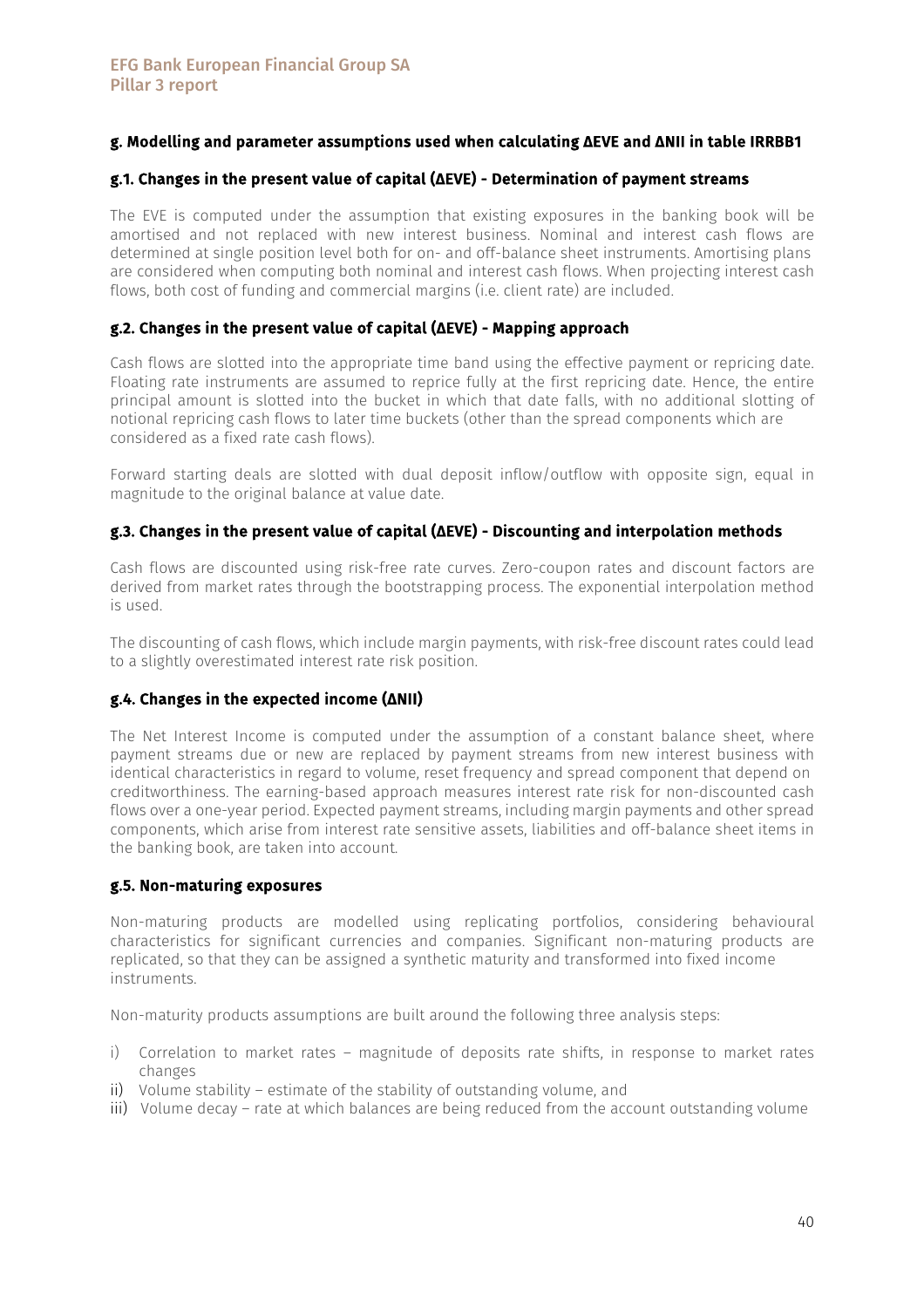Based on the above steps, behavioural models are defined and allow quantifying the interest rate risk of the non-maturing products.

In particular, a distinction is made between the stable and non-stable volume for significant nonmaturing products.

When analysing the stable component, non-maturing products are segmented into retail and wholesale categories, up to the defined volume and maturity caps (as per BIS IRRBB framework). The stable portion is expected to remain undrawn with a high degree of likelihood. The separation of stable and non-stable parts is done using observed historical volume trend.

Non-maturing products are slotted into the appropriate time bucket:

- i. Non-stable volume is considered at overnight and accordingly placed into the shortest/overnight time bucket
- ii. Stable volume is slotted to the suitable mid-to-long term maturity

#### g.6. Exposures with pay-back options

Term loans lock in a rate for a fixed term and would usually be hedged on that basis. However, such loans may be subject to the risk of early repayment, also called prepayment risk.

Economic cost of early repayment on loans is charged to borrowers. As a general rule, customers wishing to pay off their loans before maturity must pay an early repayment fee that is calculated using a rate equal to the difference between interest rate on the loan and interest that can be obtained on the market if a replacement transaction was entered into for the remaining period until maturity, this rate being applied to the remaining amount due. The application of penalty fees prevents from incurring losses from early repayments.

Prepayments, for which the economic cost is not charged to the borrower, are referred to as uncompensated prepayments. For term loan products where the economic cost of prepayments is not charged, the baseline conditional prepayment rate is determined and a scenario multiplier is applied, depending on the upward or downward movement of the market interest rates (as per BIS IRRBB framework).

The scenario multiplier allows to reflect the expectation that term loans prepayments will generally be lower during periods of rising interest rates and higher during periods of falling interest rates.

#### g.7. Term deposits

Term deposits lock in a fixed rate for a fixed term and would usually be hedged on that basis. However, term deposits may be subject to the risk of early withdrawal, also called early redemption risk.

As a general rule, early withdrawal of term deposits is not allowed. In any case the economic cost of early redemption is charged to depositors. According to Swiss Liquidity Risks - Banks Circular, customers wishing to early-redeem their term deposits before maturity must pay an early redemption fee that is calculated adding at least 2% to the compensation for the lower interest rate since the deposit was made.

The early redemption penalty prevents from incurring losses from early reimbursements; and as a result, such a risk is deemed not to be significant. For this reason, no model for early redemptions is applied.

### g.8. Automatic interest rate options

Embedded options in banking products, such as loans, deposits, structured products, fiduciary placements and issued bonds, are considered.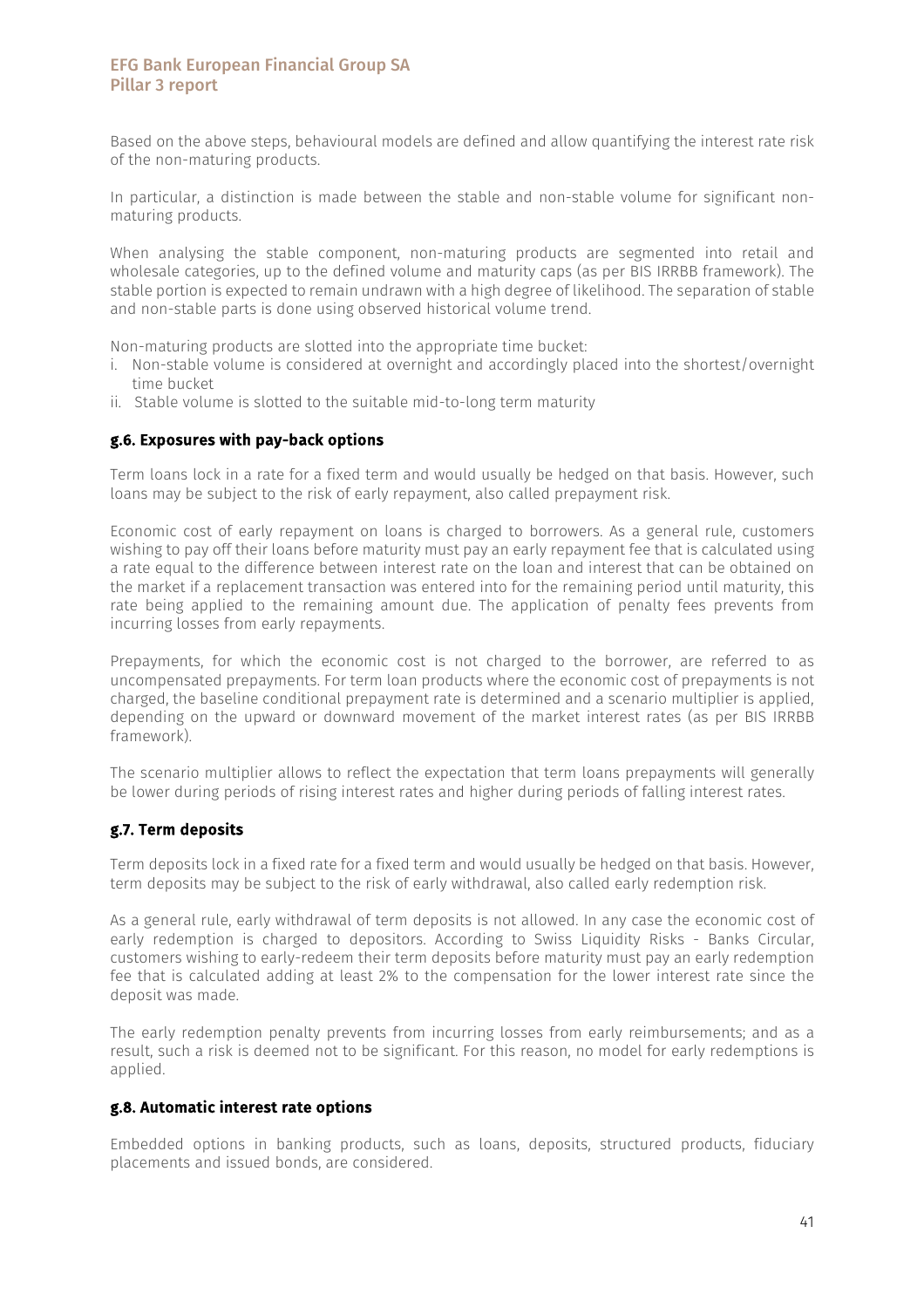For structured products, the analysis considers the embedded bonds/deposits or interest rate derivative that encompass the interest rate risk component of the product.

Concerning embedded options in loans, floor options are captured and optional cash flows are generated using a deterministic model.

### g.9. Derivative exposure

Hedging instruments mainly consist of linear derivatives such as interest rate swaps, cross currency swaps, futures and FX swaps. Derivatives instruments are used both for fair value and cash flow hedging purposes.

#### g.10. Other assumptions

Interest rate risk exposure is monitored using different aggregation methods:

i. Aggregation of risk exposures considering perfect correlation between different currencies (positive and negative changes can offset each other)

ii. Aggregation of risk exposures where only negative exposures are considered (as per BIS IRRBB approach), where positive exposures cannot compensate negative ones

iii. Aggregation of negative and positive exposures applying a 50% weighting to positive ones (as per EBA IRRBB approach).

In table IRRBB1, the aggregation rule as per approach i. is considered. In this currency aggregation approach the EVE risk measure corresponds to the worst across all interest rate shock scenarios. The EVE exposures are aggregated under a given interest rate shock scenario considering both positive and negative exposure for each single currency, as being market practice in Switzerland for IRRBB disclosure purposes.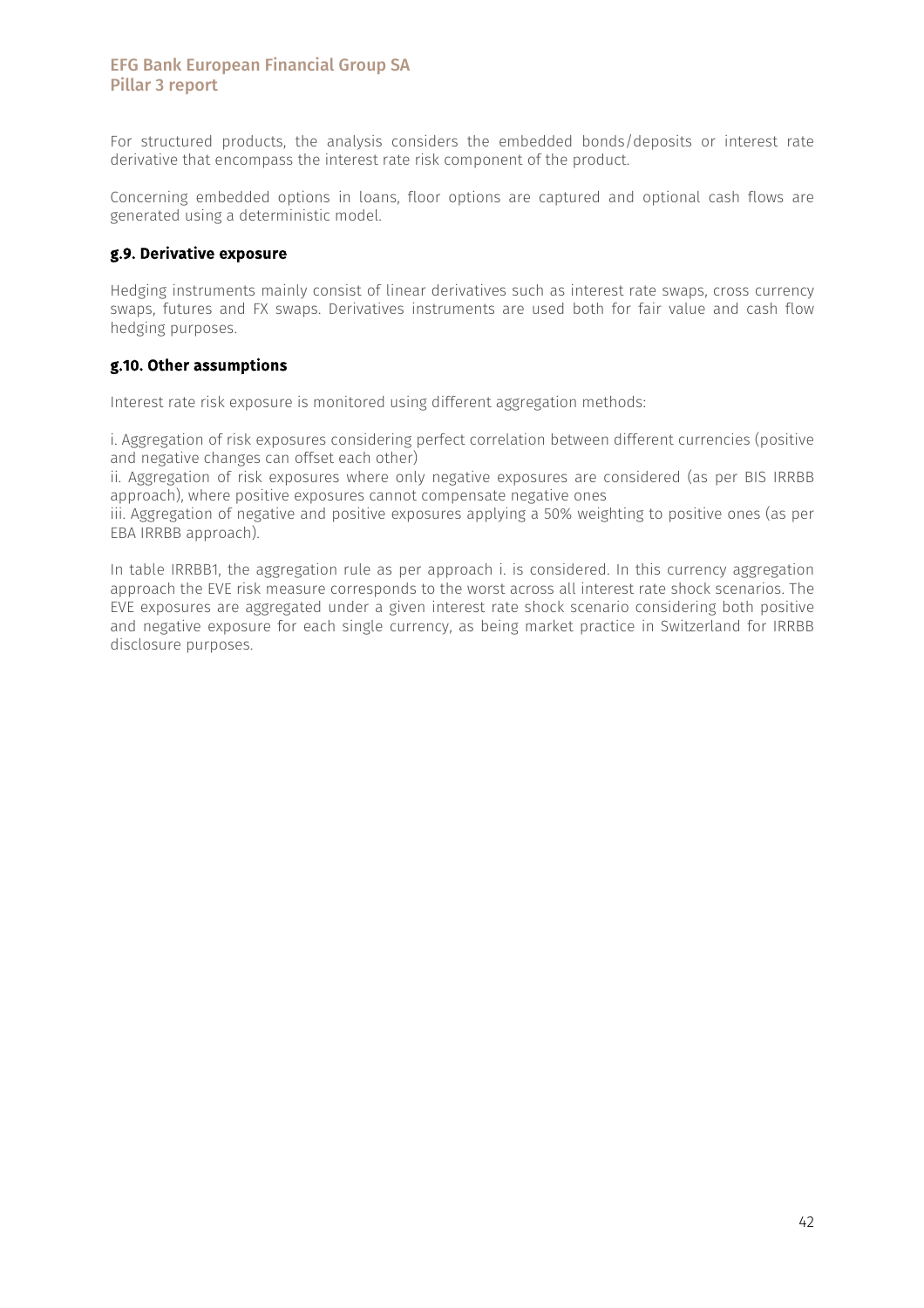#### IRRBBA1: Quantitative information on the exposure's structure and repricing date

The below table IRRBBA1 shows the interest sensitive positions volume and repricing maturities.

Swap positions, such as for example interest-rate swaps, cross-currency swaps and FX swaps, are reported with two legs – a receivables leg and a payables leg – and are recorded, therefore, under both "Receivables from interest rate derivatives" and "Liabilities from interest-rate derivatives". Fixed income securities are reported in terms of nominal values (interest rate risk view).

Sight deposits at the Swiss National Bank, sight deposits at clearing houses recognised by FINMA and sight deposits at a foreign central bank are not included in the table, as being considered as positions without repricing maturity, as per FINMA requirement.

The column "Of which other significant currencies" refers to positions in other currencies that account for more than 10% of balance-sheet assets or liabilities.

|                                |                    |                                              | Dec 31, 2021 |                              |             |              |                                         |              |                                                                                         |
|--------------------------------|--------------------|----------------------------------------------|--------------|------------------------------|-------------|--------------|-----------------------------------------|--------------|-----------------------------------------------------------------------------------------|
|                                |                    |                                              |              | <b>Volumes in mio of CHF</b> |             |              | Average repricing<br>maturies (in year) |              | Longest<br>repricing<br>maturity (in<br>years) assigned<br>to non-maturing<br>positions |
|                                |                    |                                              |              |                              | Of which    |              |                                         |              |                                                                                         |
|                                |                    |                                              |              |                              | other       |              |                                         |              |                                                                                         |
|                                |                    |                                              |              | Of which                     | significant |              | Of which                                |              | Of which                                                                                |
|                                |                    |                                              | <b>Total</b> | <b>CHF</b>                   | currencies  | <b>Total</b> | <b>CHF</b>                              | <b>Total</b> | <b>CHF</b>                                                                              |
| <b>Determined</b><br>repricing |                    | Receivables Receivables from banks           | 1,979        | 655                          | 1,298       | 0.6          | 0.1                                     |              |                                                                                         |
| maturity                       |                    | <b>Receivables from clients</b>              | 9,179        | 550                          | 7,656       | 0.6          | 0.4                                     |              |                                                                                         |
|                                |                    | Money-market mortgages                       | 3,737        | 46                           | 3,599       | 0.1          | 0.3                                     |              |                                                                                         |
|                                |                    | Fixed-rate mortgages                         | 1,919        | 1,126                        | 793         | 1.2          | 1.6                                     |              |                                                                                         |
|                                |                    | <b>Financial investments</b>                 | 7,774        | 119                          | 6,653       | 2.4          | 2.4                                     |              |                                                                                         |
|                                |                    | <b>Receivables from interest</b>             |              |                              |             |              |                                         |              |                                                                                         |
|                                |                    | rate derivatives                             | 15,446       | 1,495                        | 12,095      | 0.3          | 0.7                                     |              |                                                                                         |
|                                | <b>Liabilities</b> | <b>Liabilities to banks</b>                  | (66)         | ÷.                           | (66)        | 0.1          | 0.0                                     |              |                                                                                         |
|                                |                    | <b>Liabilities from client</b>               |              |                              |             |              |                                         |              |                                                                                         |
|                                |                    | deposits                                     | (7, 927)     | (48)                         | (6,854)     | 0.1          | 0.1                                     |              |                                                                                         |
|                                |                    | <b>Bonds and mortgage-</b>                   |              |                              |             |              |                                         |              |                                                                                         |
|                                |                    | backed bonds                                 | (4, 642)     | (372)                        | (4, 233)    | 0.5          | 2.5                                     |              |                                                                                         |
|                                |                    | <b>Other liabilities</b>                     | (264)        | 0                            | (264)       | 4.3          | 0.0                                     |              |                                                                                         |
|                                |                    | <b>Liabilities from Interest</b>             |              |                              |             |              |                                         |              |                                                                                         |
| Undetermined                   |                    | rate derivatives                             | (15, 468)    | (4, 673)                     | (8,908)     | 0.9          | 0.2                                     |              |                                                                                         |
| repricing                      |                    | <b>Receivables Receivables from banks</b>    | 1,562        | 77                           | 1,369       | 0.0          | 0.0                                     |              |                                                                                         |
| maturity                       |                    | <b>Receivables from clients</b>              | 2,749        | 225                          | 2,399       | 0.0          | 0.1                                     |              |                                                                                         |
|                                |                    | Variable mortgage claims                     | 107          | 107                          | 0           | 0.5          | 0.5                                     |              |                                                                                         |
|                                |                    | Other receivables                            | 982          | $\overline{\phantom{0}}$     | 982         | 6.4          | 0.0                                     |              |                                                                                         |
|                                |                    | Sight liabilities in<br>personal and current |              |                              |             |              |                                         |              |                                                                                         |
|                                | <b>Liabilities</b> | accounts                                     | (25, 117)    | (3,236)                      | (19,702)    | 0.5          | 1.0                                     |              |                                                                                         |
|                                |                    | <b>Other liabilities</b>                     | (883)        | (42)                         | (821)       | 1.2          | 0.0                                     |              |                                                                                         |
|                                |                    | <b>Liabilities from clients</b>              |              |                              |             |              |                                         |              |                                                                                         |
|                                |                    | deposits, call but not                       |              |                              |             |              |                                         |              |                                                                                         |
|                                |                    | transferable (savings)                       | (217)        | (166)                        | (50)        | 0.6          | 0.7                                     |              |                                                                                         |
|                                |                    | <b>Total</b>                                 | (9, 150)     | (4, 137)                     | (4,054)     | 0.4          | 0.5                                     | 6.4          | 5.0                                                                                     |
|                                |                    |                                              |              |                              |             |              |                                         |              |                                                                                         |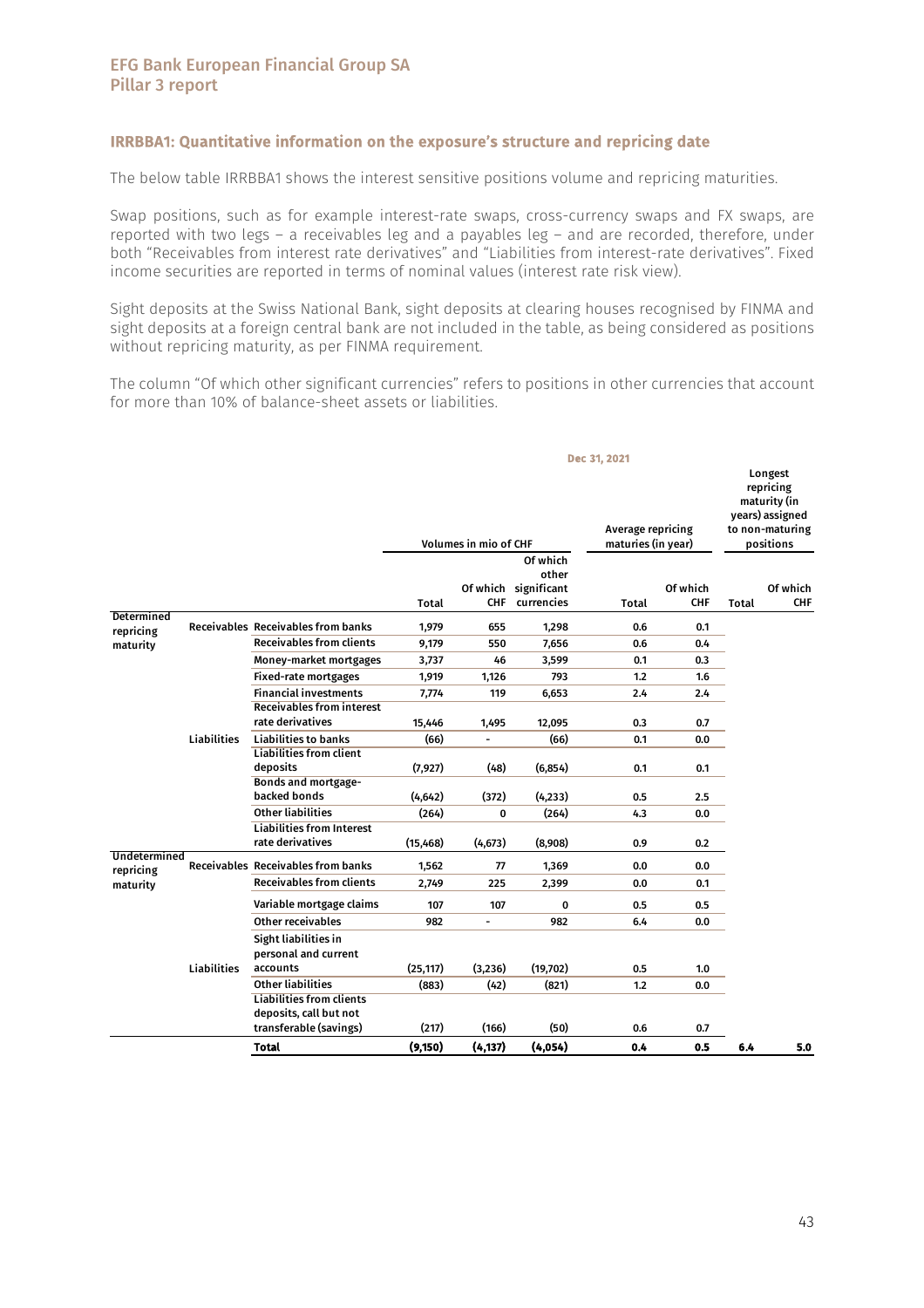#### IRRBB1: Quantitative information on economic value of equity and net interest income

The values in table IRRBB1 below are computed in accordance with FINMA Circular 2016/1 "Disclosure – Banks".

The six interest-rate scenarios and currency shifts are defined in Circular 2019/2 "Interest rate risks – Banks".

The following impacts are assessed for each of the prescribed interest rate shock scenarios:

- (i) the change in the economic value of equity (ΔEVE), using a run-off balance sheet and an instantaneous shock; and
- (ii) the change in net interest income (ΔNII) over a forward looking rolling 12-month period, using a constant balance sheet assumption and an instantaneous shock.

A general description of significant modelling, parameter assumptions and aggregation rules used when calculating ΔEVE and ΔNII in the below table is provided in section 33 g. Δ EVE

| (All figures in millions of CHF) | EVE (change in economic value) |              | NII (change in net interest<br>Λ<br>income) |              |  |
|----------------------------------|--------------------------------|--------------|---------------------------------------------|--------------|--|
|                                  | Dec 31, 2021                   | Dec 31, 2020 | Dec 31, 2021                                | Dec 31, 2020 |  |
| Parallel up                      | (94)                           | 47           | 186                                         | 211          |  |
| Parallel down                    | 278                            | 166          | (120)                                       | (143)        |  |
| Steepener (1)                    | (15)                           | (15)         |                                             |              |  |
| Flattener (2)                    | 13                             | 47           |                                             |              |  |
| Short rate up                    | (43)                           | 42           |                                             |              |  |
| Short rate down                  | 81                             | 28           |                                             |              |  |
| <b>Worst scenario</b>            | (94)                           | (15)         | (120)                                       | (143)        |  |
| Tier 1 capital                   | 1.681                          | 1,562        |                                             |              |  |

(1) The steepener scenario considers a reduction of short term rates combined with an increase of long term rates

(2) The flattener scenario considers an increase of short term rates combines with a reduction of long term rates

The EVE worst scenario derives from a curve steepening and remains well below the regulatory threshold corresponding to 15% of Tier 1 capital. The NII worst scenario derives from the curve parallel down shift. As per FINMA requirement, sight deposits at the Swiss National Bank, sight deposits at clearing houses recognised by FINMA and sight deposits at a foreign central bank are treated as noninterest sensitive for the purpose of this disclosure.

Stress scenarios outcomes are highly affected by optional elements embedded in banking products, especially on loans (floors) and other financial products (including behavioural options). Optional elements play an important role, especially in today's negative interest rates. Negative interest rates are since some years a feature of the Swiss and Eurozone markets.

The FINMA stress scenarios activate optional elements, in particular when shocked rates are below zero. As a consequence, the EVE and NII sensitivities are not symmetric between the upward and downward stress scenarios.

The EVE and NII sensitivities variations in respect to the previous period are due to lowering market interest rates environment during 2020.